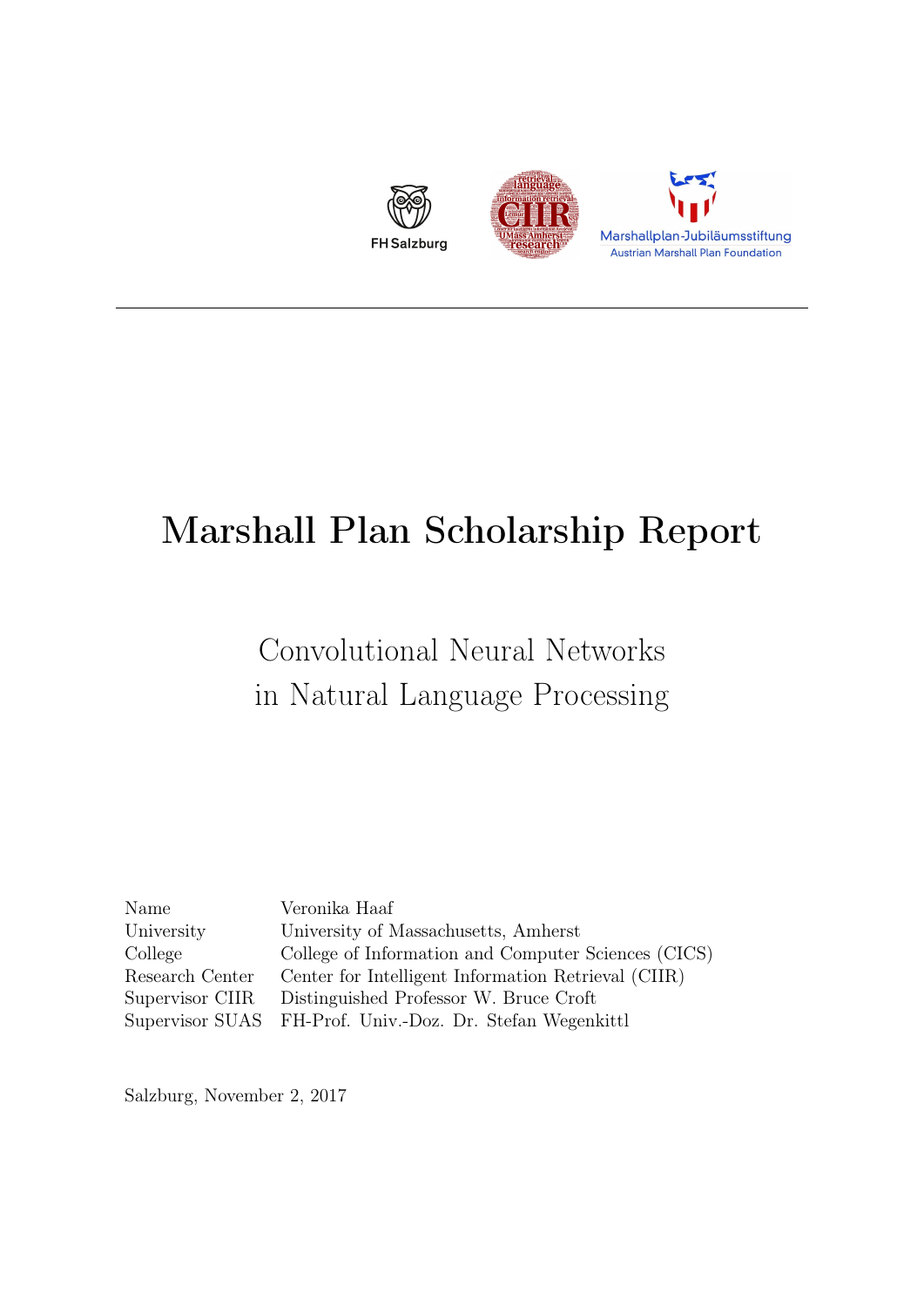## Acknowledgement

Researching at the CIIR at the University of Massachusetts Amherst was an interesting and revealing time for me. I am very grateful to everyone, who made this memorable experience possible.

First of all, I would like to thank Distinguished Professor W. Bruce Croft for the great opportunity of being part of the CIIR research group and his valuable guidance throughout my research. At this point, I also would like to thank Hamed Zamani for his continuing patience, advice and support on my work.

I want to express my gratitude towards FH-Prof. Univ.-Doz. Dr. Stefan Wegenkittl, who initiated the collaboration between the CIIR and the Salzburg University of Applied Sciences, and thank him for his support and advise as my supervisor.

Furthermore, I thank the Austrian Marshall Plan Foundation for their generous financial support in this undertaking.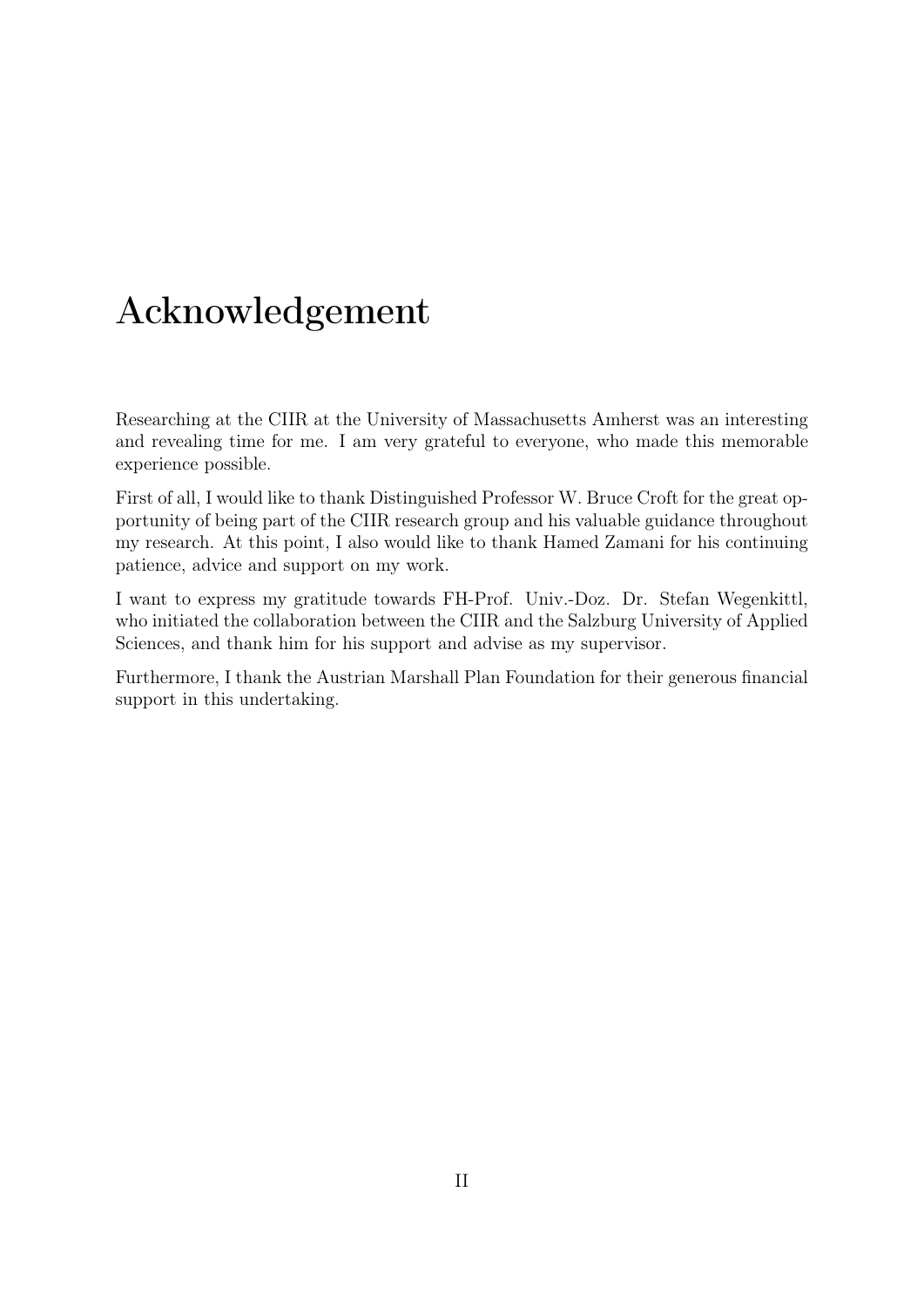## **Contents**

| 1              |     | Introduction          |                                                    | $\mathbf{1}$   |
|----------------|-----|-----------------------|----------------------------------------------------|----------------|
| $\overline{2}$ |     |                       | <b>Neural Networks in Sentiment Classification</b> | 3              |
|                | 2.1 |                       | State-of-the-art<br>$\mathcal{L}^{\text{max}}$     | 3              |
|                |     | 2.1.1                 |                                                    | 3              |
|                |     | 2.1.2                 |                                                    | $\overline{5}$ |
|                |     | 2.1.3                 |                                                    | $\overline{7}$ |
|                | 2.2 |                       |                                                    | 8              |
|                |     | 2.2.1                 | <b>CNN</b> Architecture                            | 8              |
|                |     | 2.2.2                 | <b>RNN</b> Architecture                            | 9              |
|                |     | 2.2.3                 |                                                    | 11             |
|                |     | 2.2.4                 |                                                    | 14             |
|                |     | 2.2.5                 |                                                    | 20             |
|                | 2.3 |                       |                                                    | 21             |
| 3              |     |                       | <b>Sentiments in Ranking Tasks</b>                 | 22             |
|                | 3.1 |                       |                                                    | 22             |
|                | 3.2 |                       | Sentiments in Information Retrieval                | 23             |
|                | 3.3 |                       |                                                    | 23             |
|                |     | 3.3.1                 |                                                    | 24             |
|                |     | 3.3.2                 |                                                    | 28             |
|                |     | 3.3.3                 |                                                    | 34             |
|                | 3.4 |                       |                                                    | 34             |
| 4              |     |                       | <b>Final Conclusion</b>                            | 36             |
|                |     | List of Figures       |                                                    | IV             |
|                |     | <b>List of Tables</b> |                                                    | $\bf{V}$       |
|                |     |                       | <b>List of Abbreviations</b>                       | VI             |
|                |     | <b>Bibliography</b>   |                                                    | VII            |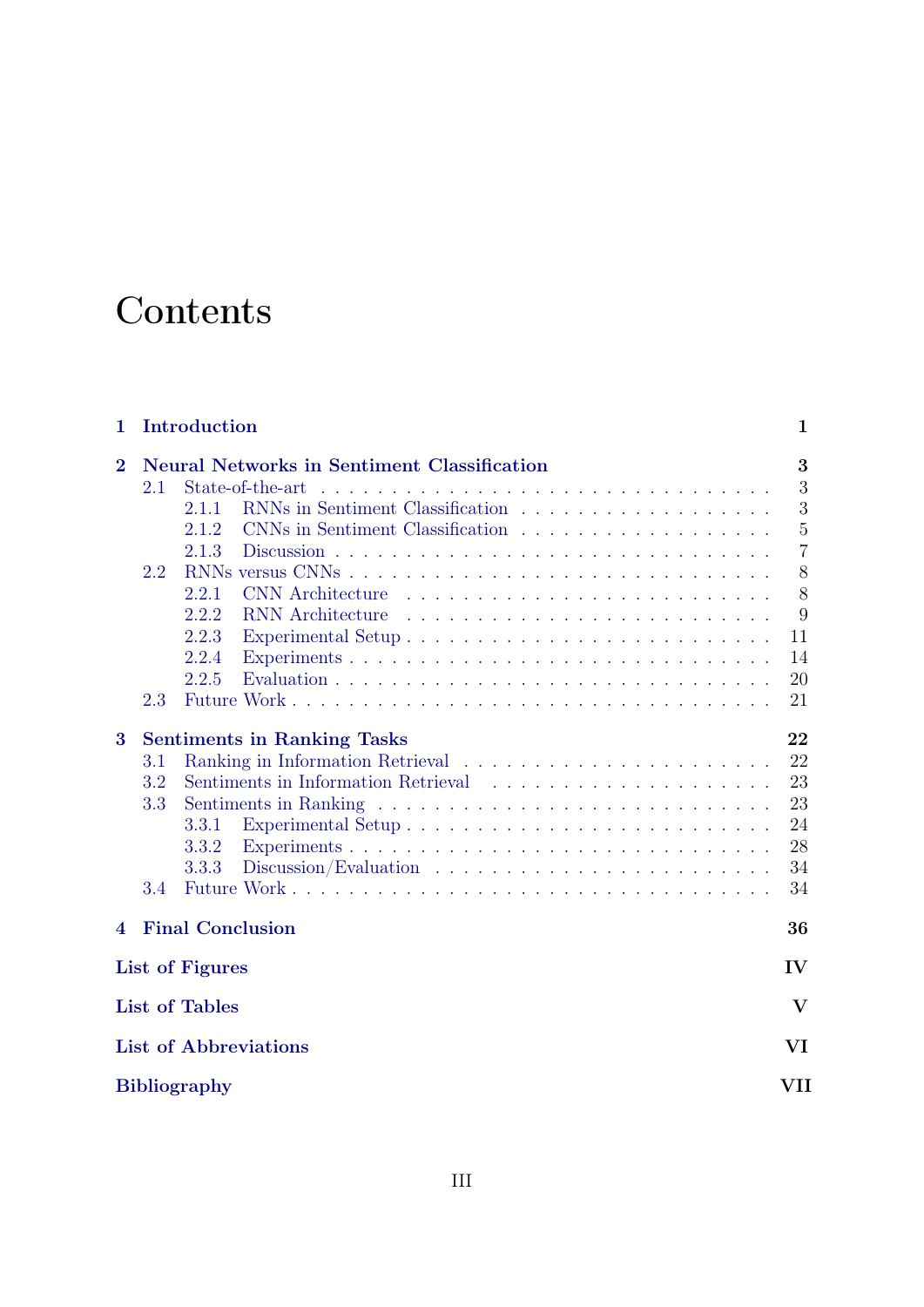## <span id="page-3-0"></span>1. Introduction

In times of social media platforms like Twitter, where people openly comment and discuss any kind topic - be it public figures, newly presented products or a disastrious event; when the public reputation of people, companies and any other agenda is decisively influenced by a flood of online reviews and comments, the research field of Natural Language Processing (NLP) becomes increasingly relevant in the context of automatically sorting out public attitudes and opinions on specific topics. Only recently in the US election the influence of social media platforms on the election results has been intensively discussed.

The field of NLP includes two main research areas. The first one is related to understanding natural language, while the second area deals with the synthesis of natural language. A descriptive example for both fields are dialog systems, so-called chatbots, that interact with humans. An actual dialog between a machine and a human, can only take place, if both parties understand each other and have the means to communicate to one another. Thus, the machine has to have the capability to grasp what the interacting human says or writes in order to generate and give an appropriate response. Many currently used dialog systems are very basic in the sense, that the dialog is precisely specified. This means, that the chatbot states a question, as well as some predefined answers to a human. Research aims at more sophisticated systems, that do not rely on predefined answers and keywords, but are rather able to extract the relevant information from the humans answer and react flexibly.

Several sub-fields have formed up within NLP, like topic detection, studies on controversy and stands, and relationship extraction. Other areas focus on exposing fake news or analyzing the public opinion on some specific topic, which can be a useful tool in the context of politics and marketing.

The latter, which is also known as Opinion Mining or Sentiment Analysis (SA), is the research field of interest in this work. It plays an important role in all research related to opinionated text, which involves any content-related analysis of comments, reviews, Tweets, and discussions.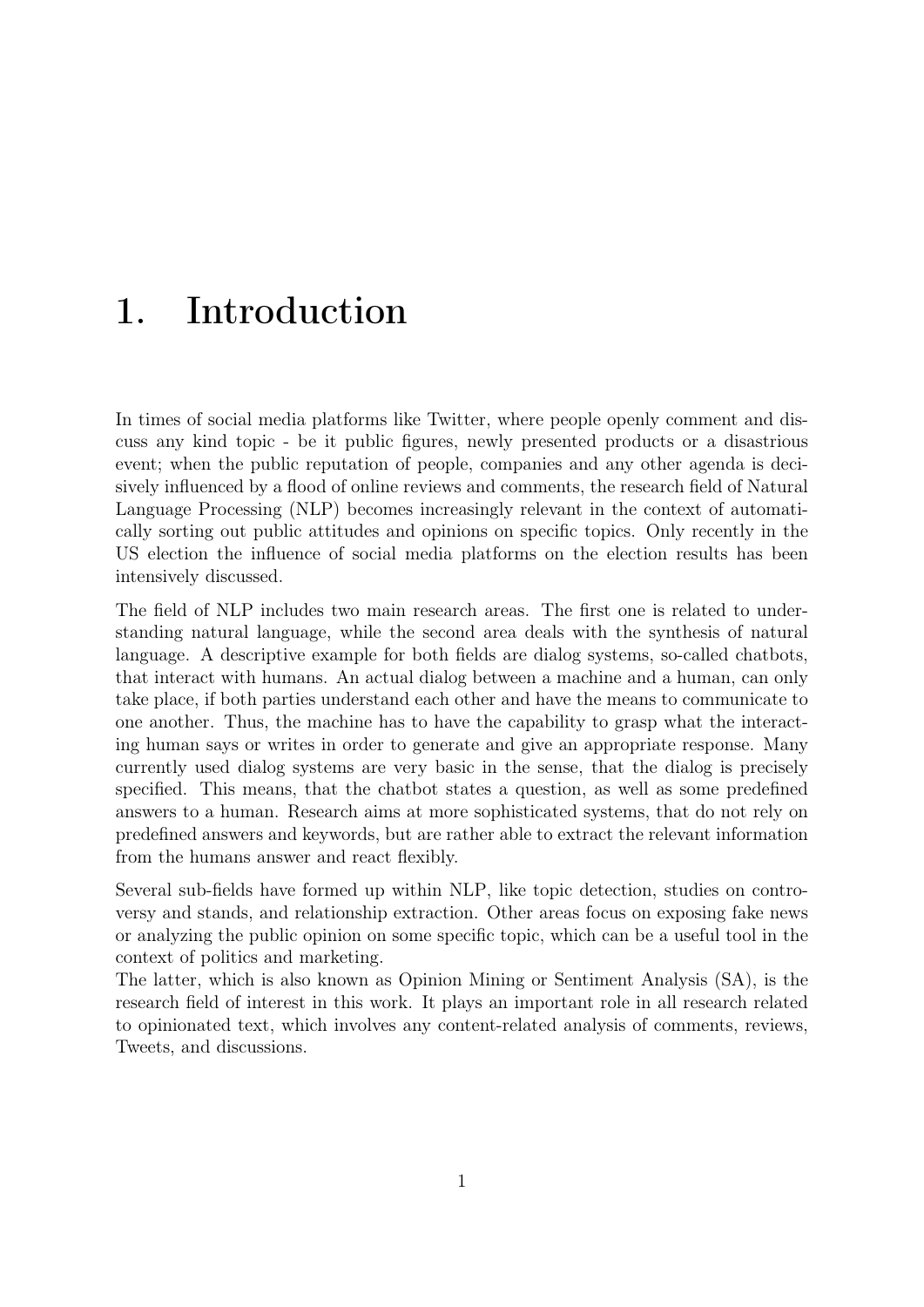#### 1 Introduction 1 Introduction

While early approaches employed sentiment lexicons and syntactic rules for predicting the sentiment of texts, most approaches nowadays focus on employing Machine Learning (ML) systems to solve this task. In this context, Neural Networks (NNs) are often the tool of choice. Thereby, especially two types of NNs, Convolutional Neural Networks (CNNs) and Recurrent Neural Networks (RNNs) are favored the most. Due to their sequential processing, RNNs have been an established tool in NLP for quite some time. CNNs, on the other hand, originated in the field of Image Processing and Computer Vision and have been in use for only a few years. By now, RNNs and CNNs represent the most common competing NN types in several NLP tasks.

This report is mainly concerned with the application of CNNs in SA. Thereby, a special focus lies on the performance comparison of CNNs and RNNs in sentiment classification. After a thorough investigation of state-of-the-art applications and performances of CNNs and RNNs in the field of SA, two exemplary models are compared with regard to their architecture, training process and classification performance. Later on, the benefits of using sentiment signals in various forms for document ranking in Information Retrieval (IR) are examined. Experiments on two corpora help to explore the potential benefits of sentiment features in a learning-to-rank approach. Finally, a summary of the conducted work and findings is given.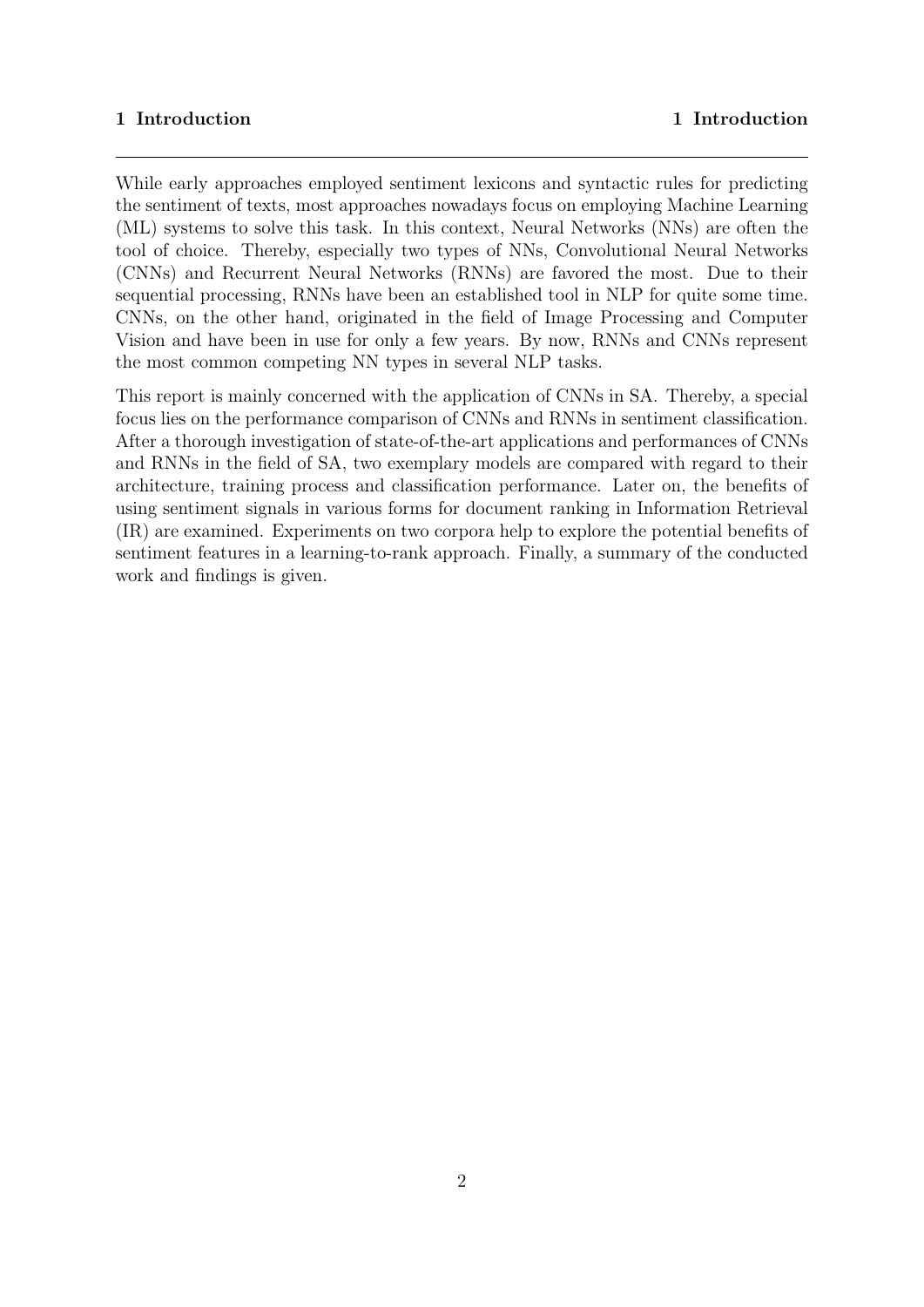## <span id="page-5-0"></span>2. Neural Networks in Sentiment Classification

This chapter investigates the research efforts untertaken in combining the application of NNs in the field of SA. Beginning with the state-of-the-art, Section [2.1](#page-5-1) focusses on the recent advances made in SA with respect to NNs. In particular, the progress achieved using RNNs and CNNs in various settings is discussed, leading to a final decision on two deputy NN architectures, that will be analysed and compared in more detail in Section [2.2.](#page-9-0) Therefore, one RNN and one CNN model will be trained and evaluated based on selected criteria.

### <span id="page-5-1"></span>2.1 State-of-the-art

In this section, recent advances made in the field of SA using NNs, especially RNNs and CNNs, will be presented. With regard to later experiments, only approaches favouring RNN or CNN architectures will be discussed.

#### <span id="page-5-2"></span>2.1.1 RNNs in Sentiment Classification

Long Short-Term Memory (LSTM) architectures represent a special kind of RNNs. Contrary to RNNs, LSTMs learn long-term dependencies through special memory cells. Tai et al. [\[23\]](#page-44-0) worked on a generalization of RNNs with LSTM units and developed a socalled Tree-LSTM, which extended the basic LSTM architecture, thereby enriching its possible network topologies. They introduced models for two use-cases: semantic relatedness of sentence pairs and sentiment classification. In fine-grained 5-class sentiment prediction the proposed architecture exceeded other systems marginally and was just outperformed on binary sentiment classification by a CNN architecture.

A very similar approach was presented by Zhu et al. [\[28\]](#page-45-0), who also developed a treestructured LSTM (S-LSTM) using special S-LSTM memory blocks. They applied the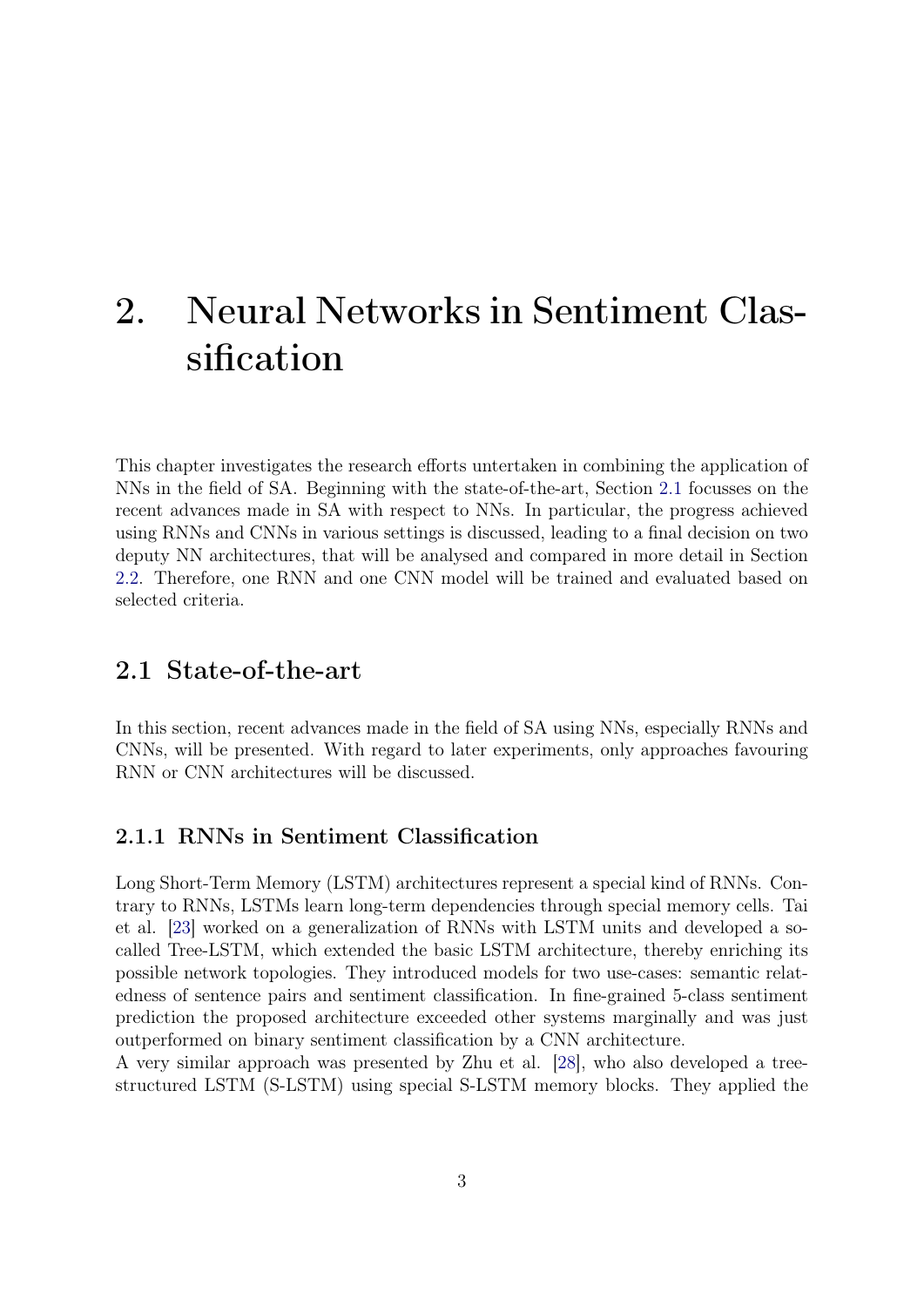S-LSTM in the context of semantic composition substituting parts of the Recursive Neural Tensor Network (RNTN) proposed by Socher et al. [\[22\]](#page-44-1). With their approach, Zhu et al. [\[28\]](#page-45-0) achieved a slight improvement in sentiment prediction at phrase-level compared to the original RNTN model.

Le and Zuidema [\[15\]](#page-43-0) combined Recursive Neural Networks (ReNNs) with LSTMs in order to improve capabilities with regard to compositionality. Instead of only using the ouput of child nodes, as it is quite common in ReNNs, they also considered the information stored in their memory cells to make more information of the lower levels in the parse tree available to upper levels. Applied on the task of sentiment classification, in a setting similar to Tai et al. [\[23\]](#page-44-0), they achieved very similar results.

Tang et al. [\[24\]](#page-44-2) applied RNNs for document modeling, which they used as a base for sentiment classification. In a first step they created sentence representations using either CNNs or LSTMs, which they encoded in a second step in document representations using a gated RNN. The document representations were then used as feature vectors for classification. They exceeded several chosen baseline systems like Support Vector Machines (SVMs) and a CNN model as proposed by Kim [\[12\]](#page-43-1) using their approach. In other experiments they showed that their developed models, especially the bidirectional gated NN, outperformed regular simple RNN models.

Wang et al. [\[25\]](#page-44-3) combined NNs with look-up tables, taking word embeddings as additional information for binary sentiment classification. They tested several combinations: RNNs with a fixed and trainable look-up table as well as a LSTM with a trainable lookup table. Escpecially, the RNN and the LSTM with trainable look-up tables performed well and exceeded other classifiers like a SVM. However, they did not outperform the Dynamic Convolutional Neural Network (DCNN) proposed by Kalchbrenner et al. [\[11\]](#page-43-2), which will be discussed in more detail in the next section.

Radford et al. [\[20\]](#page-44-4) investigated the properties, especially the representations, learned by multiplicative Long Short-Term Memory (mLSTM) architectures, which have been proposed by Krause et al. [\[13\]](#page-43-3) for sequence modeling. By training an mLSTM model for text prediction on character-level, they achieved good performance results for sentiment classification using logistic regression. Further analysis of their trained model yielded the finding of a sentiment unit.

Kumar et al. [\[14\]](#page-43-4) proposed a *dynamic memory network*, which can be applied to different NLP tasks. Their network consisted of four components: an input module, a question module, an episodic memory module and an answer module. The input module employed a gated RNN to encode text to vector representations, as did the question module. The episodic memory module itself consisted of a RNN and an attention mechanism, processing current and previous inputs from the input and question modules in order to update the episodic memory. Finally, the information of the episodic memory module was forwarded to the answer module, another gated RNN, which outputed an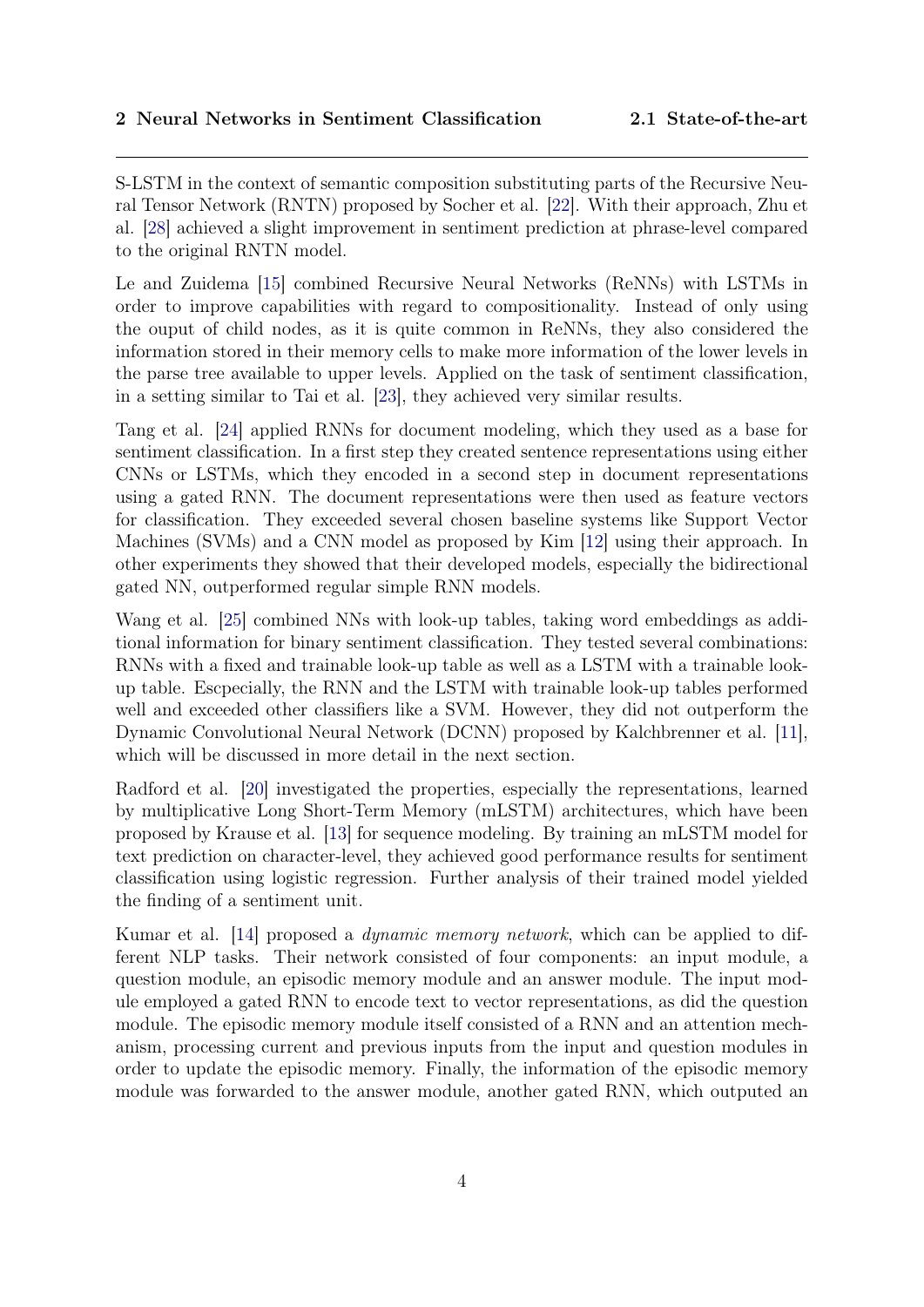answer depending on the task type. Applied in the sentiment analysis task, this network structure outperformed several other systems like the Tree-LSTM of Tai et al. [\[23\]](#page-44-0) and some CNN architectures.

As this selection of publications shows, the state-of-the-art research on RNNs in the field of SA pursues mainly two strategies in order to boost performances. One strategy is the exploration of different kinds of RNN structures such as the work on Tree-LSTMs of Tai et al. [\[23\]](#page-44-0) or the experiments on combining ReNN and LSTM structures by Le and Zuidema [\[15\]](#page-43-0). Others focus on the search and development of supplementary components like Radford et al. [\[20\]](#page-44-4), who experiment with mLSTM units, or Kumar et al. [\[14\]](#page-43-4), who worked on a four-component network. Both strategies result in complex network architectures, whose achieved improvements in performance seems rather small. Most importantly, there is a noticable trend of applying and adapting LSTM networks for SA tasks.

### <span id="page-7-0"></span>2.1.2 CNNs in Sentiment Classification

CNNs have been popular in research fields like Computer Vision for quite some time. A few years back, they increasingly attracted attention from research in the area of NLP. Several approaches applying CNNs on different aspects of SA have been proposed over time.

Kim [\[12\]](#page-43-1) applied CNNs on sentiment classification at sentence-level. The used models are slightly different variants of a one-layer CNN. His experiments cover static and non-static, random and pre-trained word embeddings as well as channels. On four out of seven different classification tasks, Kims models outperformed other state-of-the-art systems.

Kalchbrenner et al. [\[11\]](#page-43-2) were concerned with a slightly different task: the modelling of sentences using so-called Dynamic Convolutional Neural Networks (DCNNs). Distinct properties of these networks were the wide convolutional layers followed by a new method called dynamic k-max-pooling and the varying widths of intermediate layers, which depended on the DCNNs length of input sentences. In experiments, the DCNN performed better than several other systems in terms of accuracy for both fine-grained and binary sentiment prediction.

Another kind of CNNs, a Character to Sentence Convolutional Neural Network, was developed by Dos Santos and Gatti [\[5\]](#page-42-1). Using the proposed CNN architecture words were represented by word-level and character-level embeddings, which were used further to extract a sentence-level representation and finally, also a sentiment score. By applying their method to fine-grained and binary sentiment prediction, Dos Santos and Gatti exceeded the results of the RNTN model on sentence-level (root node) reported by Socher et al. [\[22\]](#page-44-1).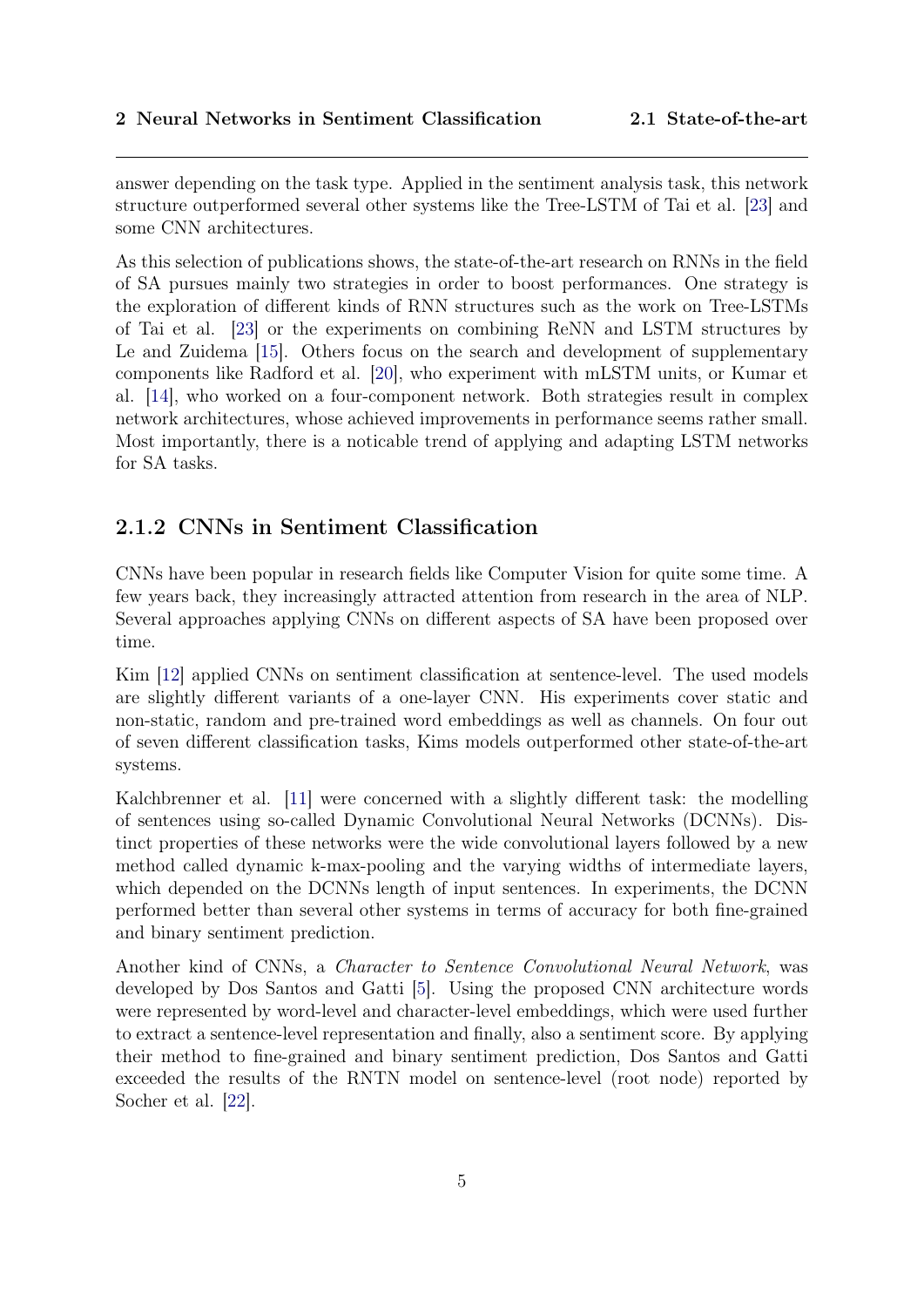Severyn and Moschitti [\[21\]](#page-44-5) applied a CNN architecture, which was based on the works of Kim [\[12\]](#page-43-1) and Kalchbrenner et al. [\[11\]](#page-43-2), to SA in the context of Twitter. They trained word embeddings as input representations on Tweets and refined them using a distant supervision approach (see Go et al. [\[6\]](#page-42-2)). They used the trained parameters to initialize their CNN. Finally, they tested their network on sentiment classification at phrase- and message-level and showed that this kind of pre-training leads to a better classification performance compared to a random or skip-gram word embedding.

Johnson and Zhang [\[9\]](#page-43-5) compared two CNN architectures, a seq-CNN and a bow-CNN, and investigated the influence of word order on the text classification performance. The input for the seq-CNN was given by a concatenation of one-hot encoded words, while the input for the bow-CNN corresponded to an aggregation of those. They also experimented with parallel layers, in order to train several word embeddings at once. They chose classifiers like a SVM and bag-of-n-gram features as baselines for sentiment classification. Their bow-CNN variant outperformed those baselines. In a later work, Johnson and Zhang [\[10\]](#page-43-6) introduced semi-supervised CNNs with two-view-embeddings. Those embeddings have been learned in an unsupervised or partially supervised setting. Experiments showed that two-view-embeddings applied as additional input on CNNs improved the performance in sentiment classification.

CNNs have also been tested on text at character-level. Zhang et al. [\[27\]](#page-44-6), for example, proposed a nine-layer CNN architecture with only one-dimensional convolution applied. They tested their architecture in various combinations like the use of word embeddings and different alphabets. Applying data augmentation and considering 70 different characters, they could outperform different bag-of-word variants as well as an LSTM approach for sentiment classification.

More recently, inspired by their success in the field of Computer Vision, Conneau et al. [\[3\]](#page-42-3) presented a Very Deep Convolutional Neural Network (VDCNN) architecture for text classification. The proposed VDCNN worked on character-level and incorporated 29 convolutional layers. Among other classification tasks, they applied the VDCNN also to sentiment classification and exceeded the performance achieved by Zhang et al. [\[27\]](#page-44-6).

<span id="page-8-0"></span>The visible trends for CNNs in SA are similar to the previously mentioned developments of RNNs in Section [2.1.1.](#page-5-2) Compared to the first popular CNNs such as the one-layer CNNs proposed by Kim [\[12\]](#page-43-1), later approaches like the VDCNN of Conneau et al. [\[3\]](#page-42-3) or the Character to Sentence Convolutional Neural Network by Dos Santos and Gatti [\[5\]](#page-42-1) are far more complex. Similar as before, the achieved improvements with regard to performance are rather small.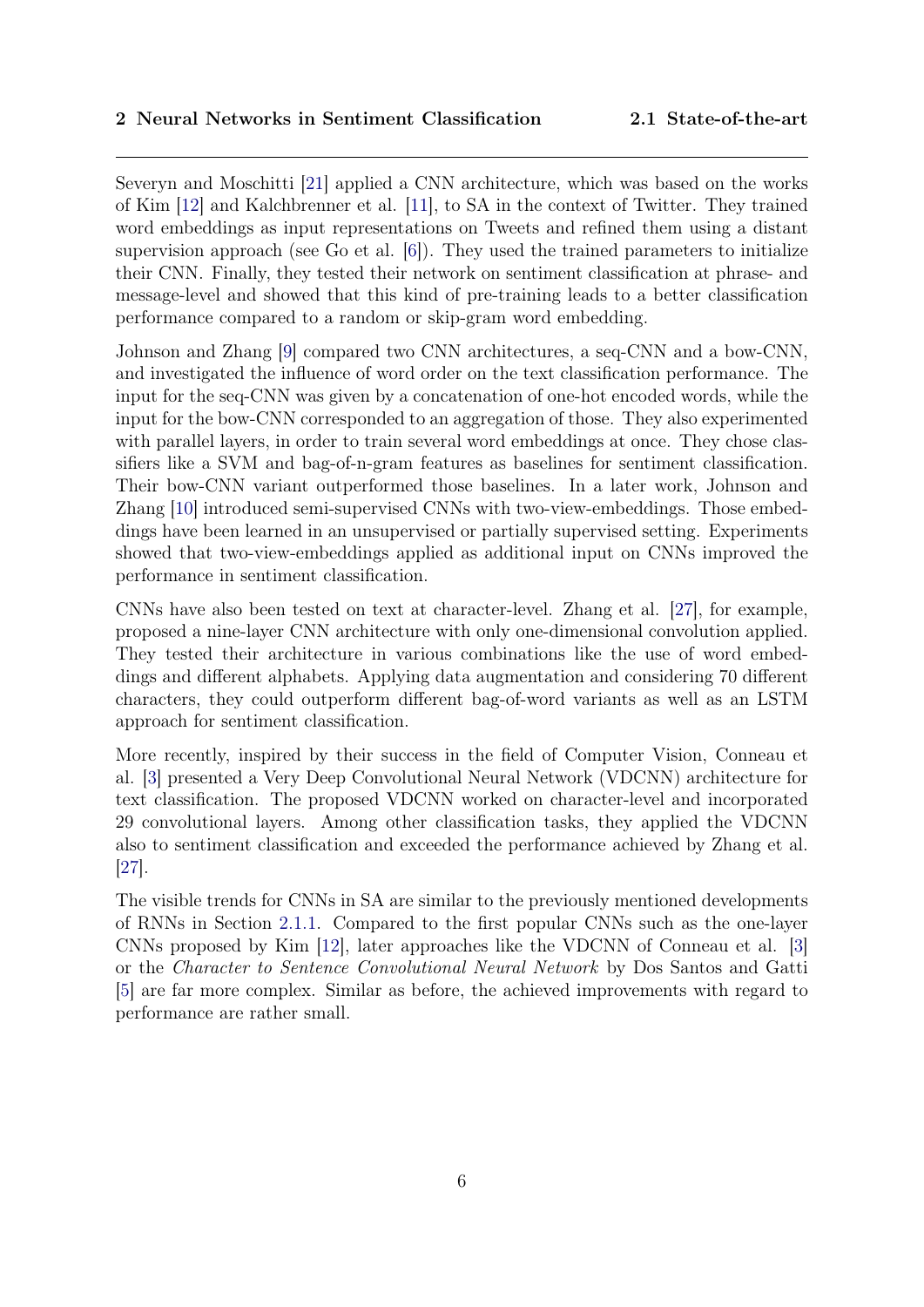#### 2.1.3 Discussion

In the previous sections, recent advances made in SA by applying NNs have been introduced. For both RNNs and CNNs, researchers tend to experiment on the overall system structure and supplementary components, thereby increasing the system's complexity. Regarding RNNs, many findings indicate the great potential of LSTM structures and show how they can contribute to performance improvements.

Since there exist multiple NN structures of varying complexity featuring different input formats and sentiment levels, two comparable deputy NN architectures - one RNN and one CNN architecture - will be chosen for further analysis and comparison. In order to keep the comparison of RNNs and CNNs purely dependent on the system types, plain and elementary architectures are chosen for both kinds of NNs. Based on such elementary systems, an analysis and comparison of both architectures can be conducted in a clear, comprehensive manner.

The most elementary CNN known in research is the single-channel CNN structure of Kim et al. [\[12\]](#page-43-1). It represents a one-layer CNN, which has already been trained and successfully applied on sentence-level SA. Kim [\[12\]](#page-43-1) presented three different singlechannel CNN variants; thus, the selection will be narrowed down further in a second step in order to adjust the overall set up with regard to the chosen RNN architecture.

Since LSTMs constitute a very promising category of RNNs, this kind of network has been chosen as a comparitive network architecture. Most state-of-the-art LSTMs do not represent a plain, basic RNN architecture anymore but contain supplementary, additional components, which make no fair comparison to the chosen CNN. Since the CNN network incorporates a plain one-layer structure, an equally basic and working RNN structure is desirable. A comparable adversary was finally found in the LSTM network structure used in the Deep Learning Tutorial of the LISA lab at the University of Montreal on "LSTM Networks for Sentiment Analysis"[1](#page-9-1) , which is also applicable on sentence-level SA.

Based on these two plain network architectures, a comprehensive comparison is conducted, which is primarily concerned with the architectural network types themselves and their performances in the context of sentiment classification. The experimental setup and implementation as well as the resulting outcomes and insights will be discussed in Chapter [2.2,](#page-9-0) after the selected RNN and the CNN deputy architectures have been introduced and explained in more detail.

<span id="page-9-1"></span><span id="page-9-0"></span><sup>1</sup><http://deeplearning.net/tutorial/lstm.html>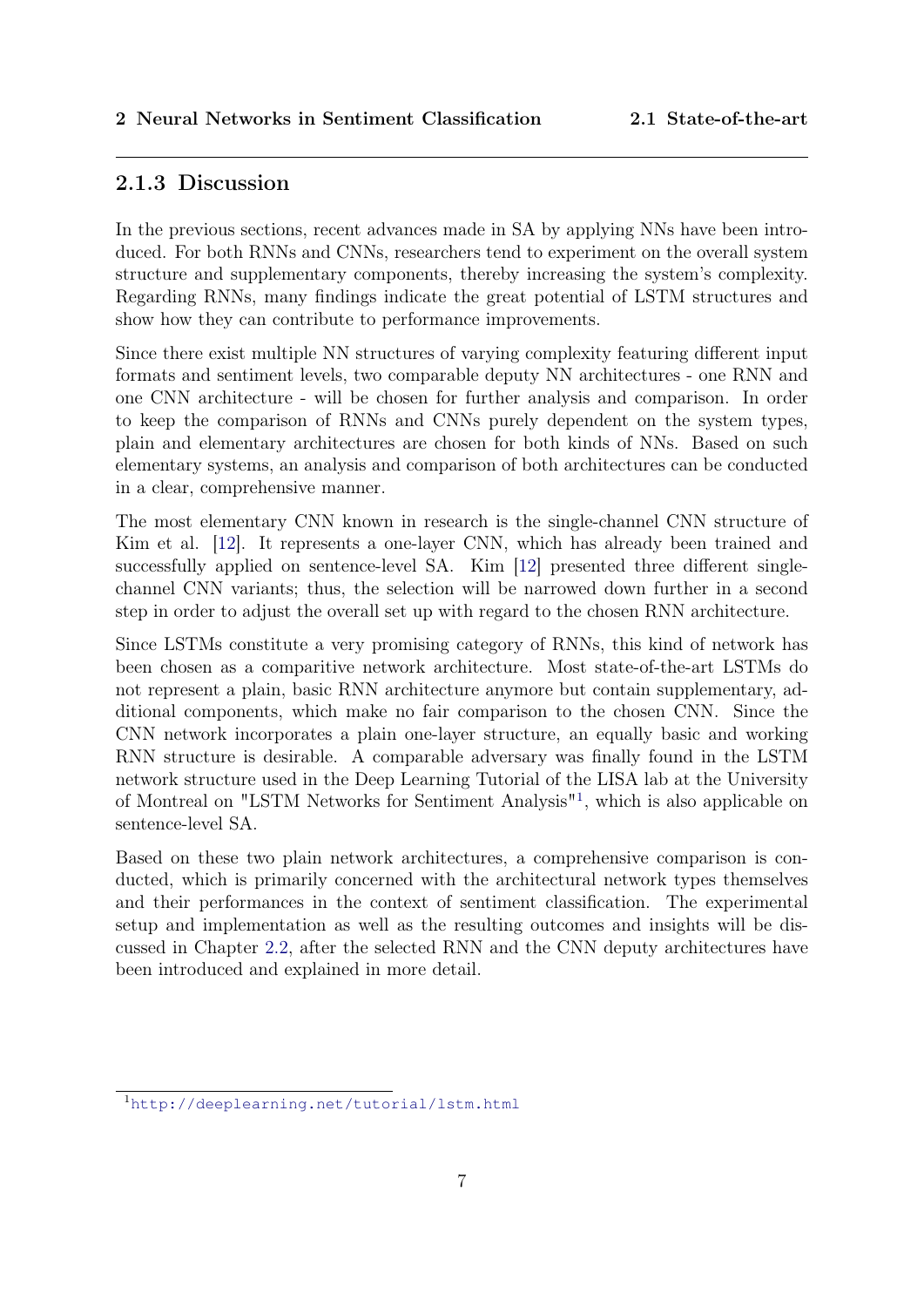### 2.2 RNNs versus CNNs

The investigation of state-of-the-art CNN and RNN network structures in the last section points out the various advances in the performance of sentiment classification that can be achieved by creating more complex network structures and adding various other components. While the additional structural complexity contributes to the classifaction performance in terms of slight improvements, it hides the potential of the plain NN architecture. These capabilities, that lie within the basic, plain NN structures itself, will be the focus of this section.

Therefore, basic networks have been chosen for the comparitive exmination of RNNs and CNNs in SA. As mentioned in Section [2.1.3,](#page-8-0) a one-layer CNN as proposed by Kim [\[12\]](#page-43-1) and a LSTM as developed by the LISA lab at the University of Montreal[2](#page-10-1) have been selected as deputy architectures in the comparison. These two network architectures will be explained in more detail in the upcoming section. Then, the experimental setup and execution will be discussed.

### <span id="page-10-0"></span>2.2.1 CNN Architecture

In this section, the basic architecture of the single-channel CNN variants (static-random, static-Word2Vec, non-static-Word2Vec) proposed by Kim [\[12\]](#page-43-1) will be introduced.

<span id="page-10-2"></span>

Figure 2.1: Single channel CNN architecture as described by Kim [\[12\]](#page-43-1): (1) input sentence with n words, (2)  $(n \times m)$ -dimensional word vector representation, (3) convolution with different filters, (4) max-pooling, (5) fully connected dropout

<span id="page-10-1"></span><sup>2</sup><http://deeplearning.net/tutorial/lstm.html>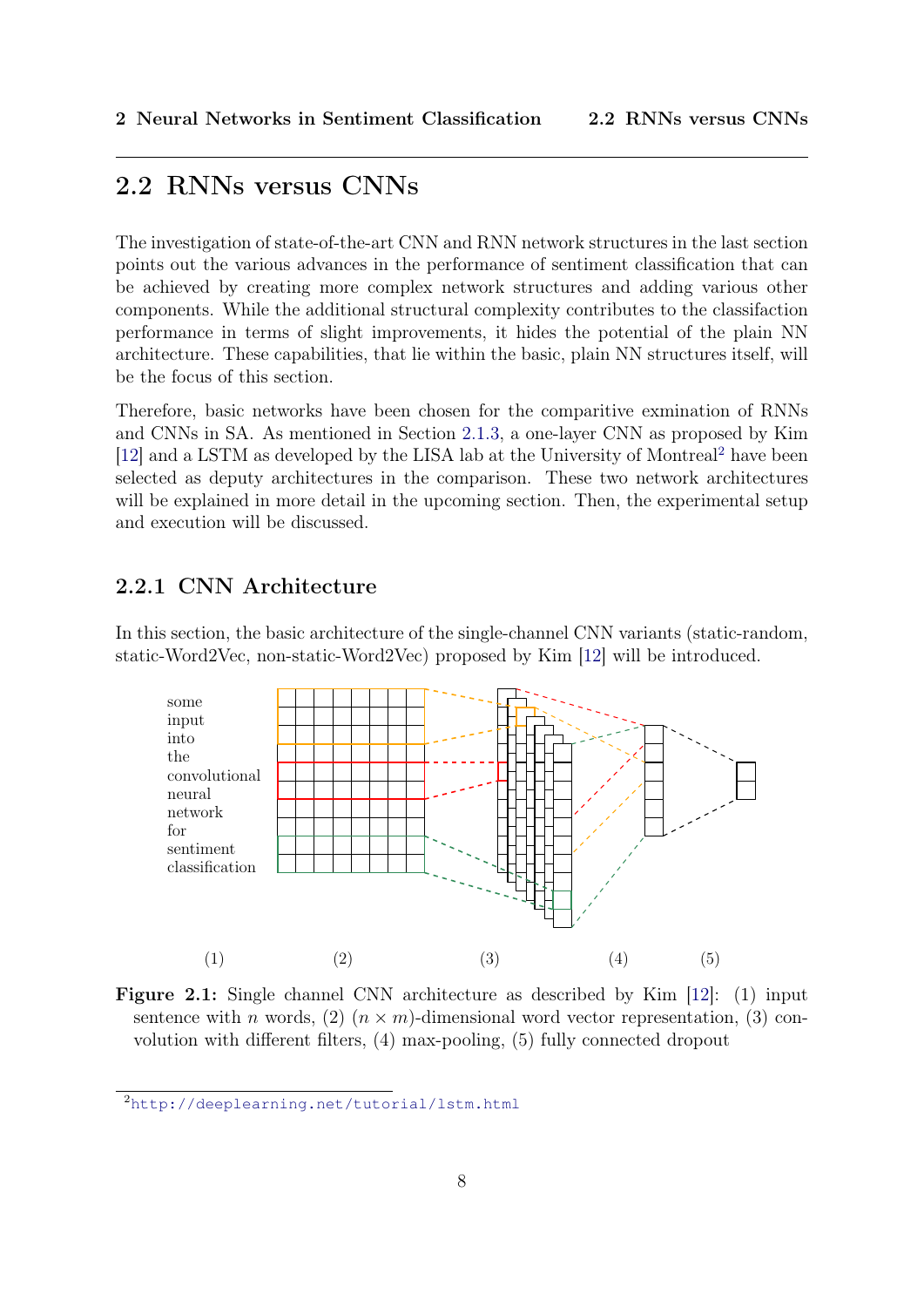The single channel CNNs are structured as illustrated in Figure [2.1.](#page-10-2) The input to the CNN are single sentences (1), which are mapped to multi-dimensional word vector representations in a word-wise manner. If the dimension of the chosen word embedding was m and the sentence length n (including appropriate padding), this results in a sentence representation of a  $(n \times m)$ -dimensional matrix (2). In the next step, the sentence matrix is convoluted with differently sized filters, whose second dimension equals  $m$ . As mentioned by Kim [\[12\]](#page-43-1), the first dimension was chosen to be 3, 4 and 5, respectively. Thus, the matrix is convoluted by three different filters. Since the second dimension of the matrix is equal to the second dimension of the filters, the resulting feature maps (3) are vector-shaped. There are 100 feature maps per filter size (see Kim [\[12\]](#page-43-1)), implying that the input is convoluted by 300 different filters. The information contained in the feature maps is then processed by Rectified Linear Units (ReLUs) and sub-sampled by max-pooling over time to the prenulitmate layer (4). This layer in turn is fully connected to the final softmax layer (5), which predicts the sentiment of the sentence.

<span id="page-11-1"></span>

| Model name          | Word vector<br>initialization | Adaptation in<br>training |
|---------------------|-------------------------------|---------------------------|
| non-static-random   | Random                        | yes                       |
| static-Word2Vec     | Word2Vec                      | no                        |
| non-static-Word2Vec | Word2Vec                      | yes                       |

Table 2.1: Single channel CNN variants (see Kim [\[12\]](#page-43-1))

The difference between the three CNN variants lies not in their architecture but in their initialization and manipulation of word representations during training. As summarized in Table [2.1,](#page-11-1) the word embeddings are initialized randomly and adapted during training for the first variant, the non-static-random model. The other two variants, the static-Word2Vec and the non-static-Word2Vec models, are build upon pre-trained Word2Vec representations whereas the embeddings are kept static for the first and are being adapted for the other during training.

#### <span id="page-11-0"></span>2.2.2 RNN Architecture

To conclude the exploration of basic NNs structures, the architecture and performance of the LSTM network will be explained in the following.

The model structure, as depicted in Figure [2.2,](#page-12-1) has been taken from the Deep Learning Tutorial of the LISA lab at the University of Montreal on "LSTM Networks for Senti-ment Analysis<sup>"[3](#page-11-2)</sup>.

<span id="page-11-2"></span><sup>3</sup><http://deeplearning.net/tutorial/lstm.html>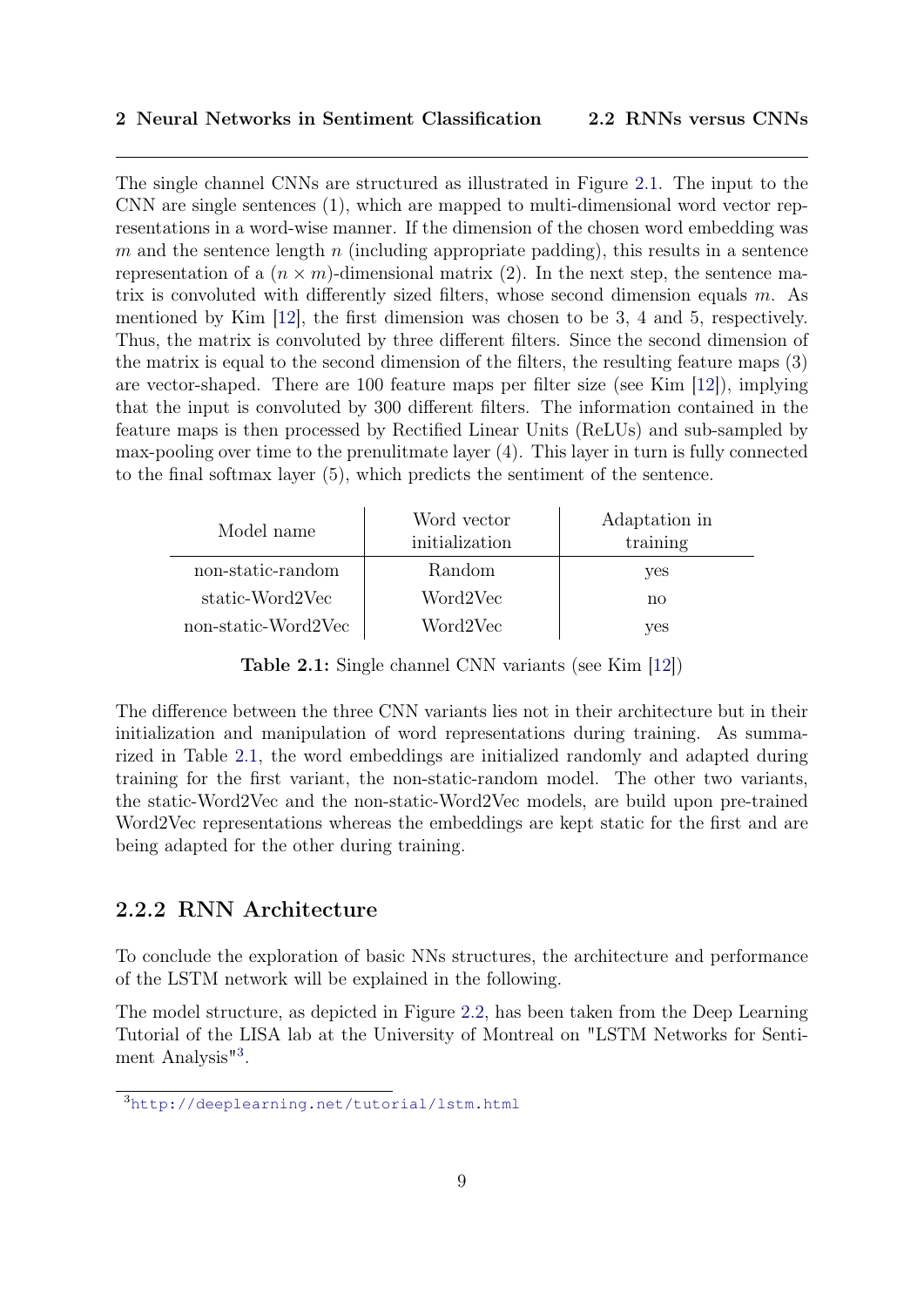At first, word sequences are presented to the network in the form of sequence vectors. These vectors are built based on a dictionary, which contains terms ordered by frequency. The input to the network itself is then transformed using a randomly initialized look-up table, which maps each term to a multi-dimensional vector (1). This procedure is comparable to the previously introduced input for the CNN in the case of random vector initialization. The trainable, randomly initialized word vectors for the CNN are stored in the pre-compiled dictionary. The word representations in the LSTM model, on the other hand, are randomly initialized and trained in the form of a word embedding layer, respectively look-up table. The implementation of trainable word embeddings is different for both networks. The underlying concept is nonetheless the same.

The initially random word vectors are then subsequently fed to the LSTM layer and processed (2). The LSTMs output is subject to mean-pooling over time (3). The sentiment is predicted via the final softmax layer (4).

<span id="page-12-1"></span>

<span id="page-12-0"></span>Figure 2.2: Unfolded LSTM network architecture: (1) input sentence represented as frequency vector, (2) LSTM layer unfolded over time, (3) mean-pooling, (4) logistic regression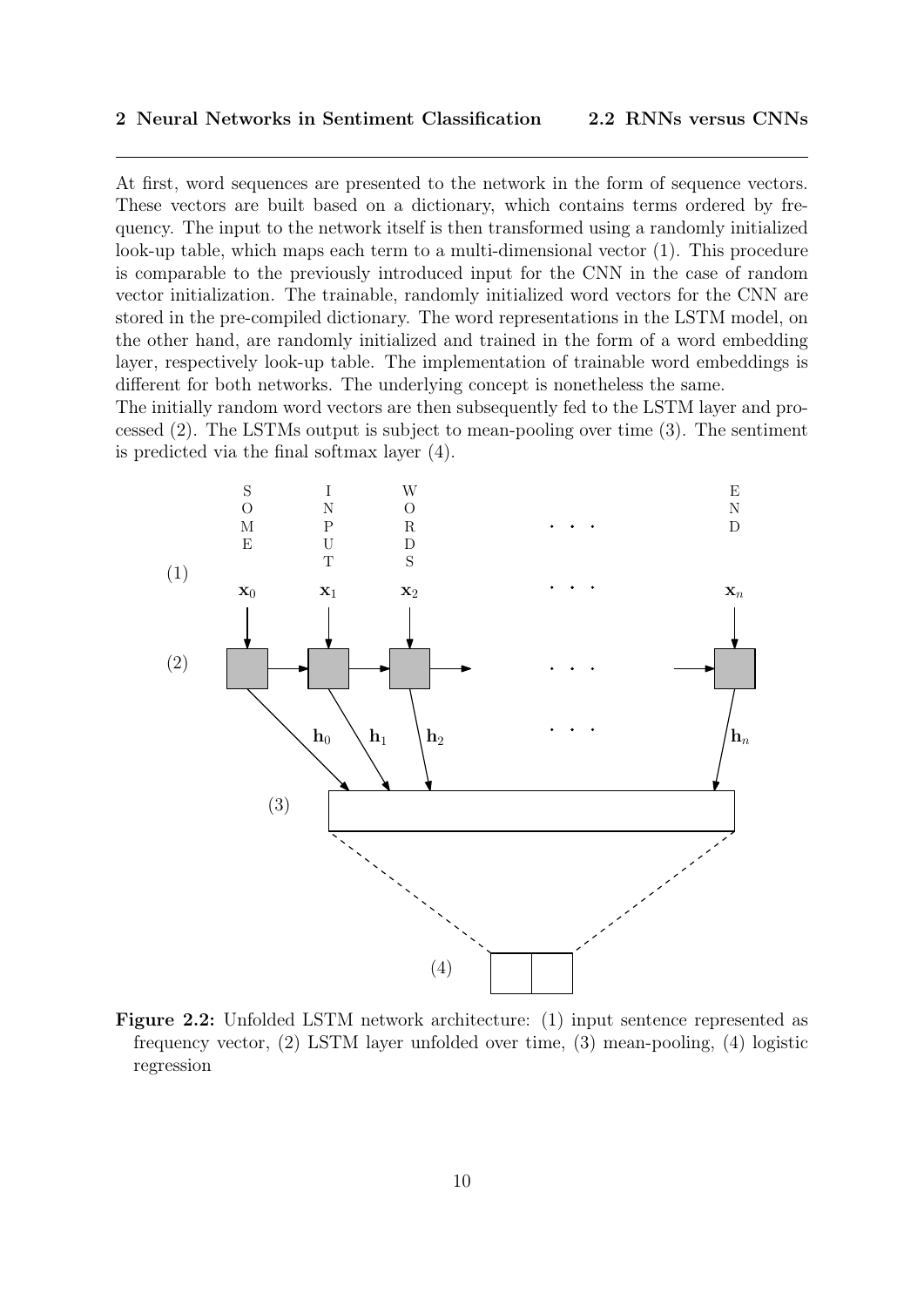#### 2.2.3 Experimental Setup

The NN architectures chosen for the RNN and CNN have been introduced in the previous section. A small-scale experiment was conducted in order to compare the performances of the chosen RNN and CNN architectures with respect to SA. Besides the qualitative comparison of test accuracy, also other aspects like the training time or the selection of the best model will be of interest. In the following, the experimental setup with regard to datasets, tools and parameter choices are explained. The performance results will be presented in Section [2.2.4.](#page-16-0)

#### Training Data and Setup

The two NN architectures have been applied on the Sentence Polarity Dataset  $v1.0<sup>4</sup>$  $v1.0<sup>4</sup>$  $v1.0<sup>4</sup>$ , which was introduced by Pang and Lee [\[19\]](#page-44-7). The data set contains 10,662 binary labeled sentences, whereas one half contains sentences with positive and the other negative sentiments.

The network training was conducted in form of a ten-fold cross validation. The splits into train and test set have been conducted according to the stratefied sampling strategy. Separately, for each of the two sentiment classes (positive and negative), the data samples have been assigned randomly to one of the ten folds. In a second step,  $10\%$  of the train set samples were assigned to the validation set.

#### Implementation

In order to compare and analyze the chosen NN architectures, some actual models have been trained to investigate different aspects related to the model's architecture, training and performances. As discussed earlier, the single-channel CNNs will be compared to a basic LSTM architecture.

The code to train and test the single channel models of Kim [\[12\]](#page-43-1) is publicly available on GitHub<sup>[5](#page-13-1)</sup>. It is written in Python and employs Theano to implement the NNs structure. Some minor adaptations, that do not involve the networks' basic archtecture but its framework, have been conducted. Due to its comparability with regard to the input, the non-static-random single channel model has been chosen as adversary network to the LSTM.

The LSTM network implementation in the Deep Learning Tutorial on LSTMs for SA[6](#page-13-2) represents a simplified variant of a LSTM layer. It was intended to extend the LSTM

<span id="page-13-0"></span><sup>4</sup><http://www.cs.cornell.edu/people/pabo/movie-review-data/>

<span id="page-13-1"></span><sup>5</sup>[https://github.com/yoonkim/CNN\\_sentence](https://github.com/yoonkim/CNN_sentence)

<span id="page-13-2"></span><sup>6</sup><http://deeplearning.net/tutorial/lstm.html>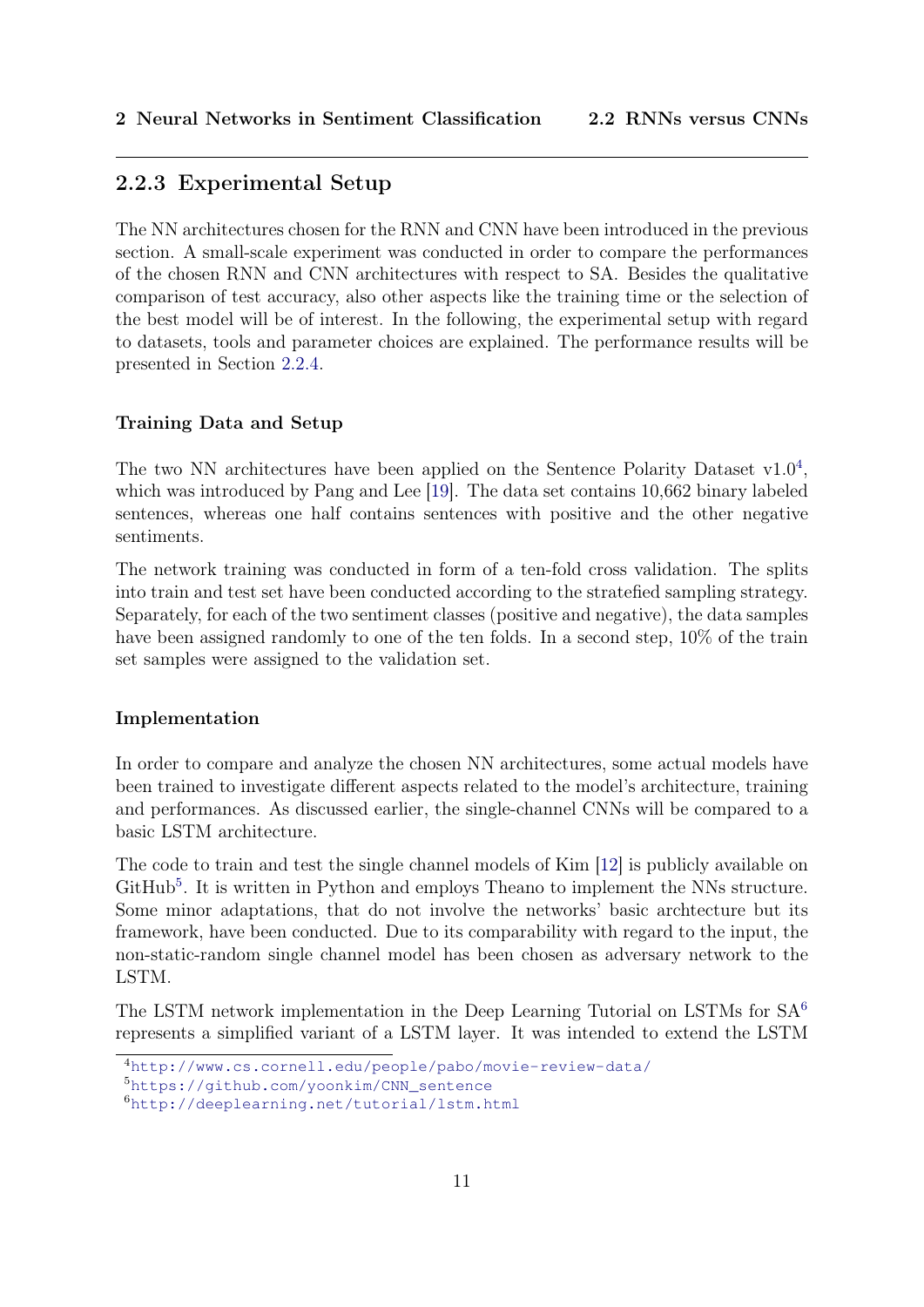units to incorporate three peepholes, one for each gate. Over the course of empirical experiments and a parameter grid search, it became clear that the inclusion of peepholes does not improve the performance compared to the original LSTM implementation.

Table [2.2](#page-14-0) gives an examplary overview of the performance differences between the original and the adapted implementation. Both models have been trained using the same parameters (see Table [2.4\)](#page-15-0) on the same dataset and the same allocation of data samples to the train and test set. The direct comparison shows an identical validation performance and a notable difference test accuracy and an increase in training time in terms of the needed number of epochs, as well as time per epoch. Such a fundamental change in the LSTMs implementation can certainly require a different set of parameters for optimum performance. Thus, a grid search was conducted on both, the original and the adapted implementation. Hereby, different values for the learning rate, the maximum number of words, the maximum sentence length, the batch size as well as the word embedding dimension have been examined.

The grid search showed in general, that the inclusion of peepholes prolongs the training time noticably. For a LSTM with peepholes each epoch in training took on average twice as long as an epoch for the simple LSTM implementation. The overall performances of each LSTM model structure are comparable. The best validation performance of 78.95% (on 4 models) was achieved with the original implementation. The parameters of the best models (best validation performances) for both implementations have been trained using a batch size of 4, a dictionary of 5 000 words, maximum sentence length of 50 words, word embedding dimensions of 32 and mostly 64 and a varying learning rate.

<span id="page-14-0"></span>

| LSTM     | Last epoch | Train Valid |                    | <b>Test</b> | Average time<br>per epoch |
|----------|------------|-------------|--------------------|-------------|---------------------------|
| original | 36         | 99.90       |                    | 86.66 78.39 | 188.7                     |
| adapted  | 46         |             | 100.00 86.66 72.38 |             | 223.5                     |

Table 2.2: Comparison of original (simplified, no peepholes) and adapted (3 peepholes) LSTM implementations with regard to performance.

Note: The empirical comparison, was conducted based on the Large Movie Review Dataset v1.0<sup>[7](#page-14-1)</sup>, which was introduced by Maas et al. [\[18\]](#page-43-7). Among other data it contains 50,000 binary labeled movie reviews of IMDb, which are already separated in train and test sets. Both test sets contain 25,000 review with a balanced distribution positive and negative labels.

The grid search on both, the original and the adapted implementation was done based on the Sentence Polarity Dataset (see Section [2.2.4\)](#page-16-0).

<span id="page-14-1"></span><sup>7</sup><http://ai.stanford.edu/~amaas/data/sentiment/>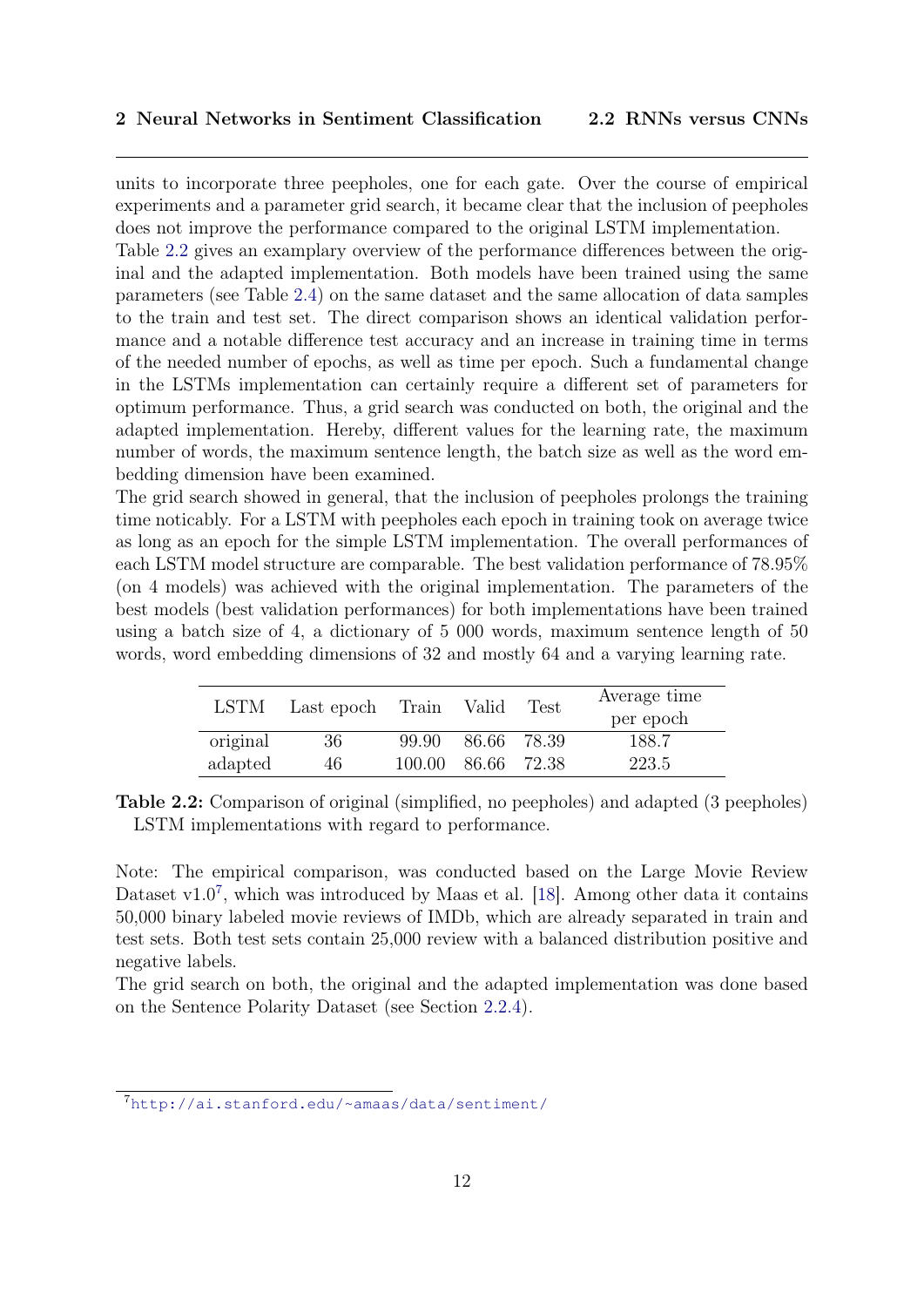#### Parameter choices

<span id="page-15-1"></span>Kims [\[12\]](#page-43-1) recommendations on parameter settings are listed in Table [2.3](#page-15-1) and given based on a grid search. Therefore, these parameters are applied for the forthcoming experiments, too.

| Parameter name              | Parameter value                                       |
|-----------------------------|-------------------------------------------------------|
| Word embedding<br>dimension | 300                                                   |
| Image shape $(n \times k)$  | $64 \times 300$                                       |
| Filter sizes $(h \times k)$ | $(3 \times 300), (4 \times 300),$<br>$(5 \times 300)$ |
| Number of filters           | 100 per filter size                                   |
| Batch size                  | 50                                                    |
| Batch shuffle               | true                                                  |
| Learn decay                 | 0.95                                                  |
| Learning method             | AdaDelta                                              |
| Dropout                     | 0.5                                                   |
| $l_2$ contraint             | 3                                                     |

<span id="page-15-0"></span>Table 2.3: CNN parameter choices provided by Kim [\[12\]](#page-43-1), whereas the first dimension of the image shape includes padding (maximum sentence length was 56)

| Parameter name              | Parameter value |
|-----------------------------|-----------------|
| Word embedding<br>dimension | 128 (300)       |
| Maximum sentence<br>length  | 100(56)         |
| Number of words             | 10,000          |
| Batch size                  | 16(8)           |
| Batch shuffle               | true            |
| Learn rate                  | 0.0001          |
| Learning method             | AdaDelta        |
| Dropout                     | 0.5             |

Table 2.4: LSTM parameter choices used in the Deep Learning Tutorial. Parameter choices which differ in the context of the experiments are given in round brackets.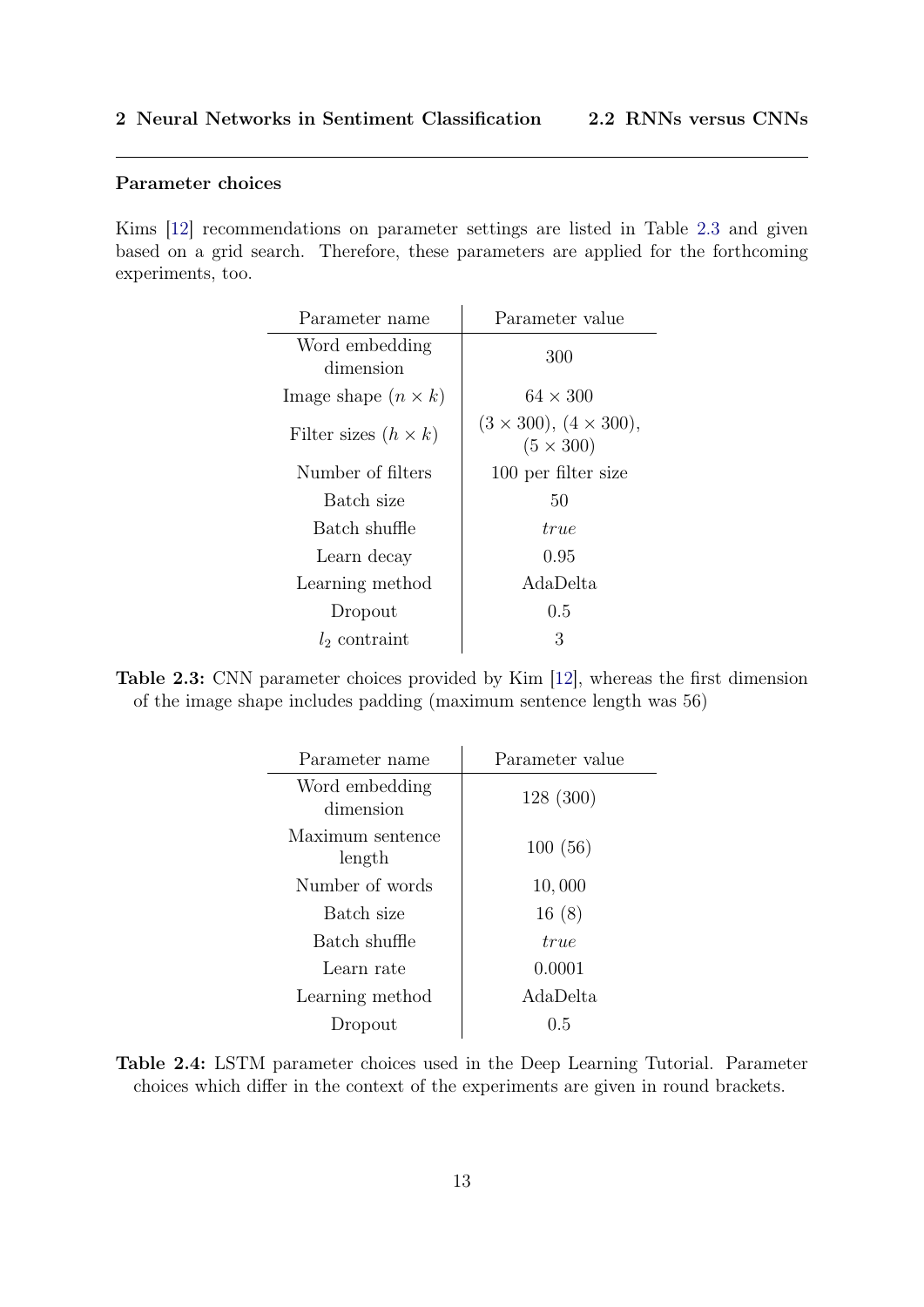The Deep Learning Tutorial provided a set of parameters (see Table [2.4\)](#page-15-0), too. Yet, there was no explanation given for the taken choices. During a grid search different values for the maximum sentence length, the batch size, the dimension projection, number of words and the learning rate have been tested. The decision on the final parameter choice was influenced by two factors. The results of the grid search as well as the comparability to the CNN model. Based on these aspects some of the provided parameters have been adapted. The adapted parameter values are listed in [2.4](#page-15-0) next to the original parameter choice in round brackets.

#### Selecting the best model

During the initial analysis of the CNN and LSTM implementation, a difference in the selection process of the best model stood out. While the CNNs implementation would run for a given amount of epochs and then select the model with the best validation performance, the training of the LSTM would be finished early, depending on a patience parameter, which was set to 10. Using the patience parameter, the training is stopped early, if ten times in a row, the validation error is bigger than the minimum of all noted validation errors in the history buffer (excluding the last ten entries). The final model is then again the model with the best validation performance, only the overall number of trained models is smaller.

<span id="page-16-0"></span>Within the following experiments, also the difference between those two methods of selecting the best model (global selection, patience criterion) will be discussed.

#### 2.2.4 Experiments

In the following subsections, the performance results of the CNN and the RNN on the sentence polarity dataset is presented.

#### CNN Performance on Sentence Polarity Dataset

In this experiment the non-static-random CNN was trained on the earlier mentioned Sentence Polarity Dataset in a ten fold setting. The time needed for training and testing per fold (each 50 epochs) on a CPU (Intel Core i7) amounted to 5 hours and 45 minutes on average, but only took approximately 5 minutes per fold using a GPU (Titan X).

Table [2.5](#page-17-0) and [2.6](#page-17-1) summarize the best models per fold trained over the course of 50 epochs, respectively a variable number of epochs, with regard to previously mentioned patience criterion. Within the tables also the epoch, when the final model happened to be trained, is noted. Considering the chosen models for each epoch setting, it gets clear that only in four out of ten folds the pro-longed training resulted in an improved model.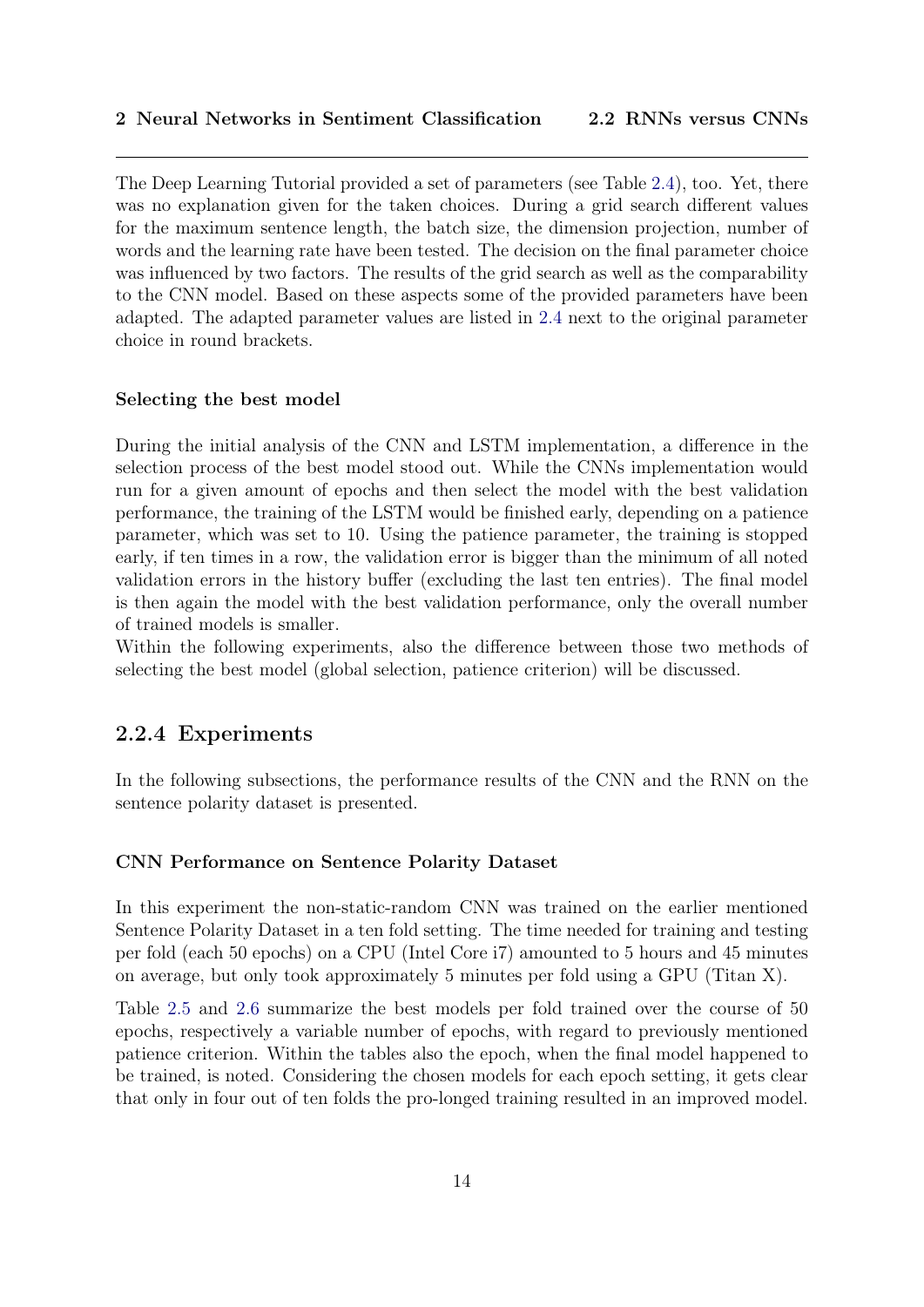| Fold           | Epoch | Train  | Valid | <b>Test</b> | Max epoch |
|----------------|-------|--------|-------|-------------|-----------|
| 1              | 14    | 100.00 | 78.11 | 72.93       | fixed     |
| $\overline{2}$ | 21    | 100.00 | 76.42 | 76.26       | fixed     |
| 3              | 49    | 100.00 | 76.11 | 78.24       | fixed     |
| 4              | 42    | 100.00 | 77.26 | 75.55       | fixed     |
| 5              | 32    | 100.00 | 76.84 | 78.72       | fixed     |
| 6              | 44    | 100.00 | 77.58 | 77.04       | fixed     |
| 7              | 13    | 100.00 | 76.84 | 78.37       | fixed     |
| 8              | 30    | 100.00 | 75.58 | 75.14       | fixed     |
| 9              | 22    | 100.00 | 76.00 | 78.56       | fixed     |
| 10             | 43    | 100.00 | 77.58 | 74.27       | fixed     |
|                |       |        |       |             |           |

<span id="page-17-0"></span>For fold three, four, six and ten, the validation performance reached a higher peak at a later epoch than the patience criterion would have allowed.

<span id="page-17-1"></span>Table 2.5: Top CNN model performances among 50 epochs per fold. The best test performance is achieved in the fifth fold, the best model according to validation performance was trained in fold one.

| Fold           | Epoch | Train  | Valid | Test  | Max epoch |
|----------------|-------|--------|-------|-------|-----------|
| 1              | 14    | 100.00 | 78.11 | 72.93 | variable  |
| $\overline{2}$ | 21    | 100.00 | 76.42 | 76.26 | variable  |
| 3              | 27    | 100.00 | 76.00 | 76.78 | variable  |
| 4              | 20    | 100.00 | 77.16 | 74.45 | variable  |
| 5              | 32    | 100.00 | 76.84 | 78.72 | variable  |
| 6              | 27    | 100.00 | 77.47 | 76.85 | variable  |
| 7              | 13    | 100.00 | 76.84 | 78.37 | variable  |
| 8              | 30    | 100.00 | 75.58 | 75.14 | variable  |
| 9              | 22    | 100.00 | 76.00 | 78.56 | variable  |
| 10             | 22    | 100.00 | 77.26 | 74.36 | variable  |

Table 2.6: Top CNN model performances among a variably chosen number of epochs per fold. The best test performance is achieved in the fifth fold, the best model according to validation performance was trained in fold one.

Figure [2.4](#page-19-0) exemplary displays the course of the train, validation and test performance for the CNN model training over 50 epochs in the fifth fold, which showed the highest test accuracy. Starting with 60% at the end of the first epoch, the performance of the CNN model on the train set reached 100% within the first ten epochs. The performances of the validation and test set, also grew rapidly within these epochs, but ran lower. The accuracy on the validation set ranges marginally above 75%. The test set accuracy runs slightly higher. The curvature of the depicted curves is similar for all other folds. The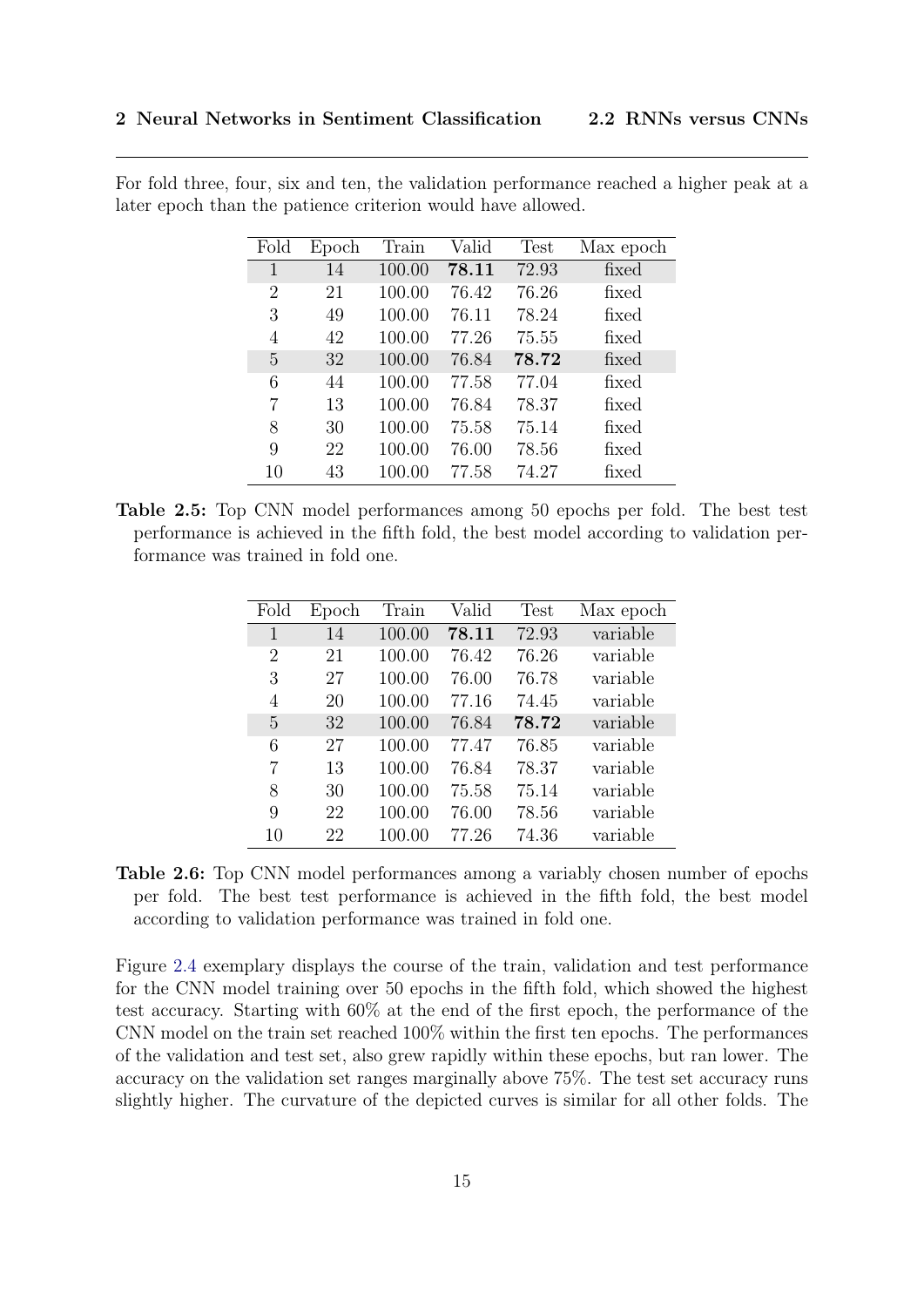only differences are given with regard to the performance values. In some cases, the test and validation performances ran not that clearly separated .

<span id="page-18-0"></span>

(a) CNN test set classification performance over ten folds.



(b) CNN validation set classification performance over ten folds.



Parts of the of the information displayed in Table [2.5](#page-17-0) and [2.6](#page-17-1) is visualized in Figure [2.3.](#page-18-0) The focus of these diagrams lies in the performance comparisons caused by the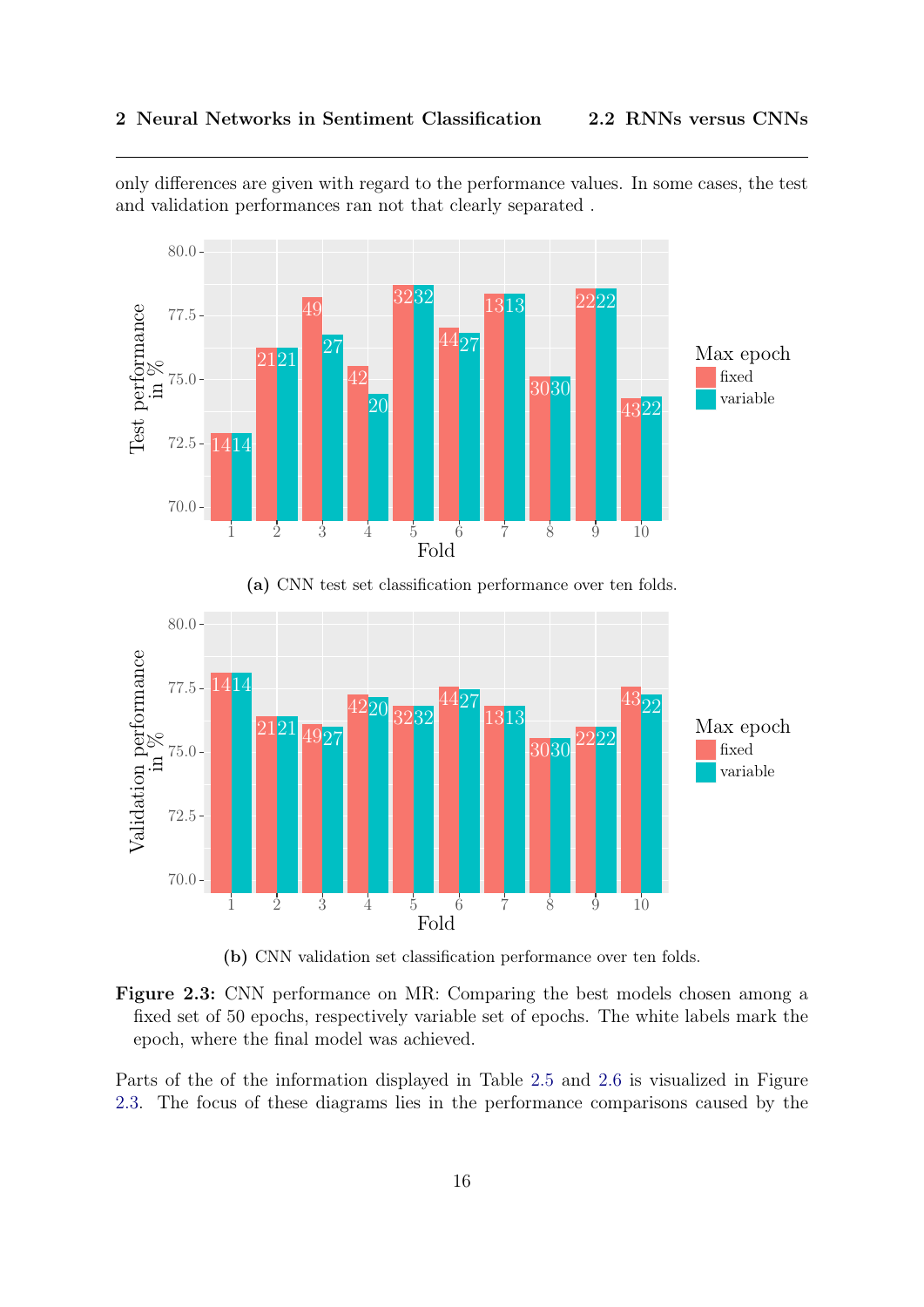<span id="page-19-0"></span>

Figure 2.4: CNN model performances of train, validation and test sets over 50 epochs in the fifth fold.

different epoch regulations. The best model performances achieved over a fixed number of 50 epochs and a variable number of epochs due to the early patience criterion are compared for the test and the validation set. Figure [2.3b](#page-18-0) illustrates clearly the small differences in the validation performances of both strategies, which vary more extreme with regard to the test performances, as Figure [2.3a](#page-18-0) shows.

On average, over 50 epochs of training the validation performance of the CNN model amounts to 76.83% and the test accuracy to 76.51%. The standard deviation amounts to 0.77% for the validation and to 1.91% for the test performance. With regard to the patience criterion the validation performance is 76.77% and the test performance 76.24%, which represents a rather small difference to the average performances of the fixed runs. The standard deviation is 0.74% for validation and 1.89% for the test performance.

#### LSTM Performance on Movie Reviews

In this experiment the LSTM network (original implementation) was trained on the Sentence Polarity Dataset in a ten fold setting. The time needed for training and testing per fold (each 50 epochs) on a CPU (Intel Core i7) amounted to 2 hours and 55 minutes on average, but could be reduced using a GPU (Titan X) to half an hour per fold.

Table [2.7](#page-20-0) contains the best models per fold according to validation performance. The models with the best validation and test performance are highlighted in gray. In case of the LSTM there is no difference in selecting best performing model on a global scale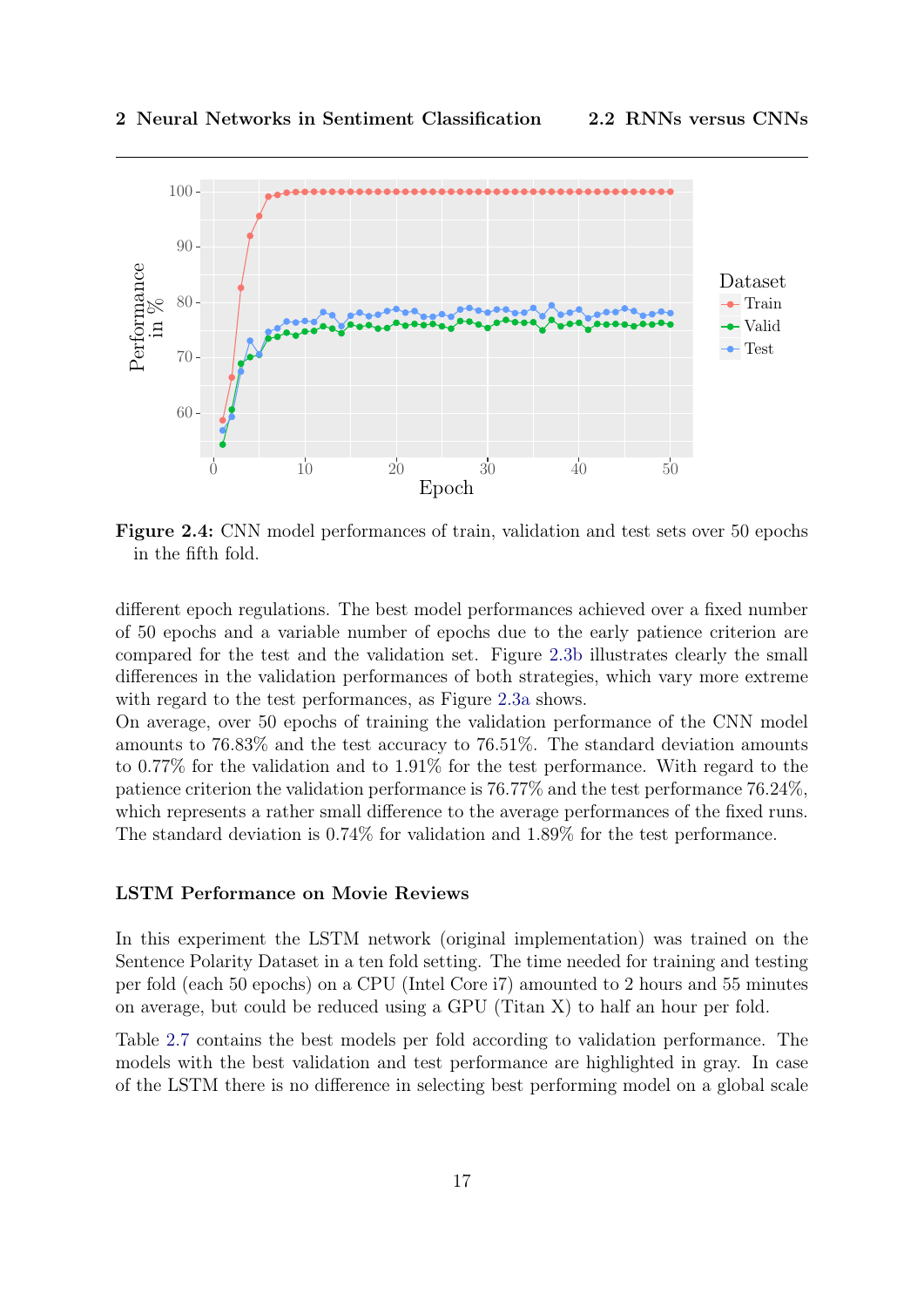| Fold           | Epoch | Train | Valid | <b>Test</b> | Max epoch                                      |
|----------------|-------|-------|-------|-------------|------------------------------------------------|
| 1              | 8     | 97.47 | 76.53 | 72.44       | fixed/variable                                 |
| $\overline{2}$ | 6     | 94.35 | 78.79 | 75.44       | fixed/variable                                 |
| 3              | 6     | 93.37 | 77.07 | 76.10       | fixed/variable                                 |
| 4              | 5     | 92.10 | 76.59 | 75.37       | fixed/variable                                 |
| 5              | 7     | 95.66 | 77.29 | 74.29       | fixed/variable                                 |
| 6              | 8     | 96.94 | 76.10 | 77.41       | fixed/variable                                 |
| 7              | 4     | 87.36 | 76.10 | 75.51       | fixed/variable                                 |
| 8              | 5     | 92.72 | 77.32 | 76.00       | $\operatorname{fixed}/\operatorname{variable}$ |
| 9              | 4     | 87.89 | 76.18 | 76.92       | fixed/variable                                 |
| 10             | 5     | 91.99 | 75.83 | 75.59       | fixed/variable                                 |

<span id="page-20-0"></span>compared to applying the patience criterion. Thus, running the the training for a fixed number of epochs did not result in better models.

Table 2.7: Top LSTM model performances among 50 epochs, respectively a variably chosen number of epochs per fold. The best test performance is achieved within the sixth fold, the best model according to validation performance was trained in fold two.

<span id="page-20-1"></span>

Figure 2.5: LSTM model performances of train, validation and test sets over 50 epochs in the sixth fold.

Figure [2.5](#page-20-1) exemplary illustrates the the course of the train, validation and test performance for the LSTM model training over 50 epochs in the sixth fold, which showed the highest test accuracy. Within the first ten epochs the train performance reaches 100%. The validation and test performances increase equally strong, but only up to slightly over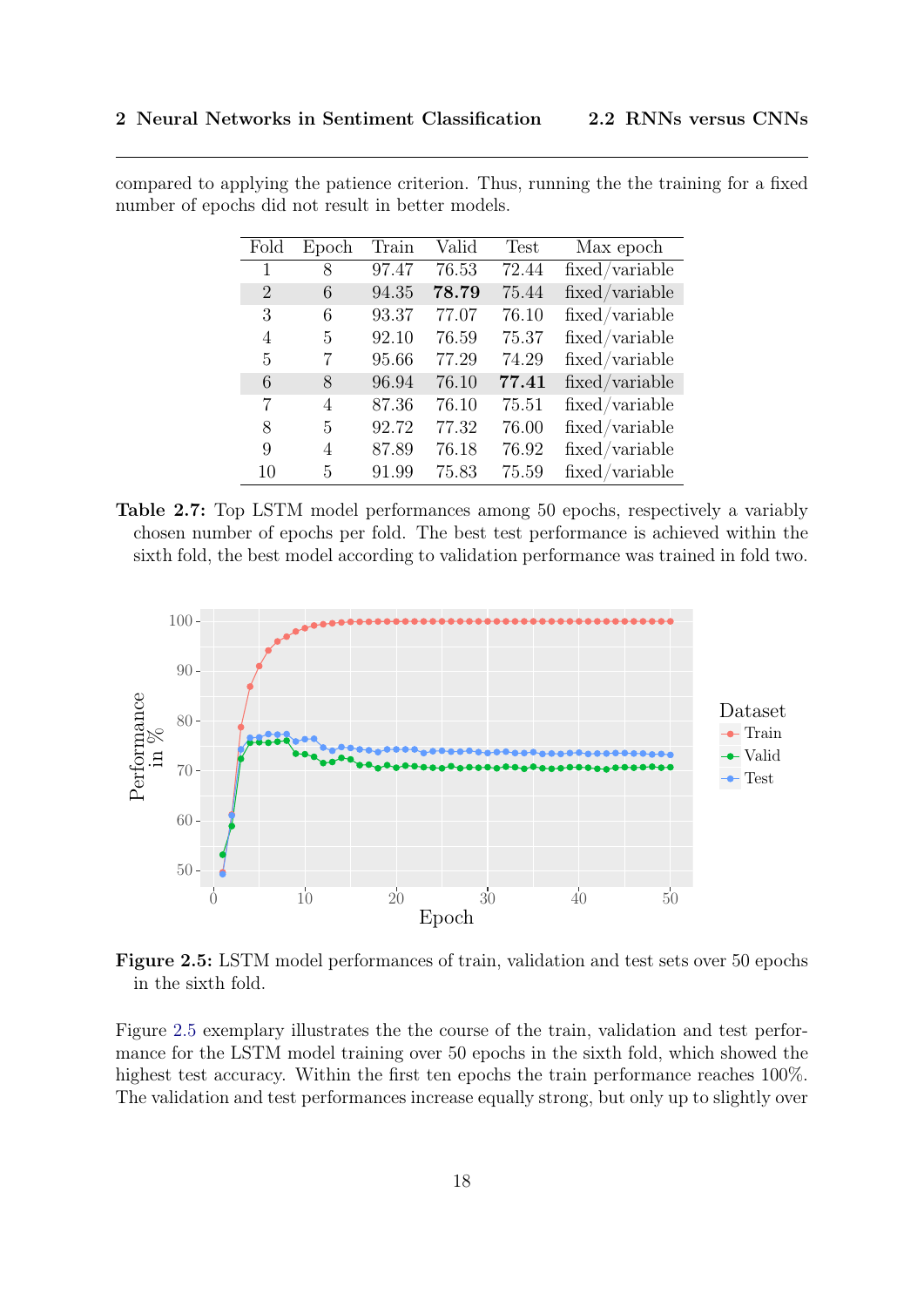<span id="page-21-0"></span>

(a) LSTM test set classification performance over ten folds.



(b) LSTM validation set classification performance over ten folds.

Figure 2.6: LSTM performance on MR: Comparing the best models chosen among a fixed set of 50 epochs, respectively variable set of epochs. The white labels mark the epoch, where the final model was achieved.

75%. For a few epochs the accuracy remains roughly the same, then, it slowly decreases again. These examplary performance runs clearify, why using the global selection gives the same models as the patience criterion. The best validation and test performances are achieve within the first roughly 15 epochs.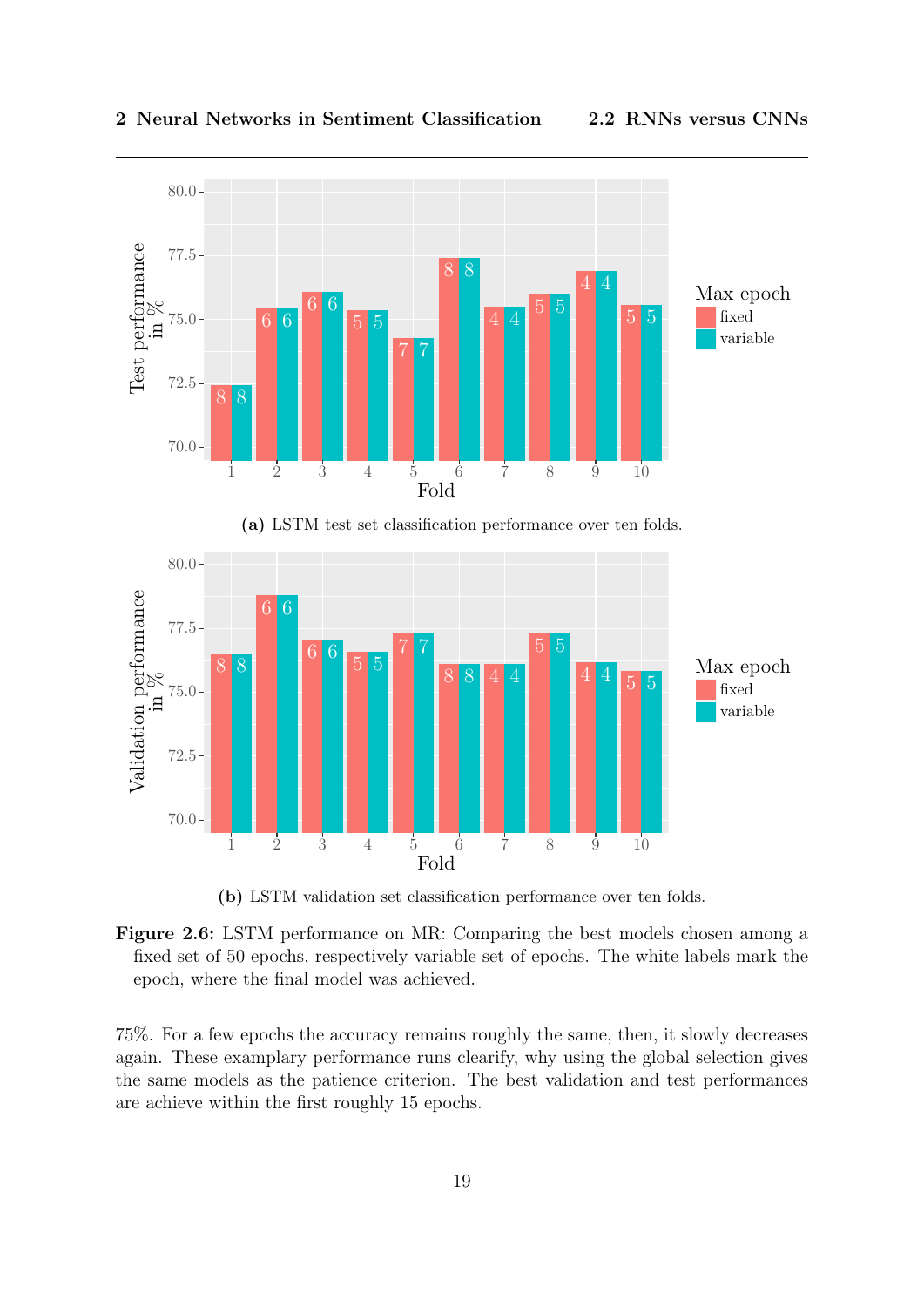Furthermore, the information displayed in Table [2.7](#page-20-0) is also illustrated using the diagrams provided in Figure [2.6.](#page-21-0) The average validation performance of the LSTM amounts to 76.78%, the test accuracy to 75.51%. Thereby, the standard deviation for the validation set amounts to 0.83% and for the test set to 1.31%.

#### <span id="page-22-0"></span>2.2.5 Evaluation

The CNN and LSTM architectures have been investigated under adjusted conditions. For both network types basic, lightweight architectures have been chosen in order to draw a comprehensive comparison on the architectural typologies themselves. The networks have been trained in a 10 fold setting on the Sentence Polarity Dataset. The input was presented to both architectures in form of randomly initialized 300-dimensional word embeddings; each network was trained up to 50 epochs. A main difference was the used vocabulary. While the CNN considered all words, the LSTM vocabulary was restricted to 10,000 words with regard to the grid search results, which showed that the LSTM performed better on a smaller vocabulary.

Given the fact, that no pre-trained word vectors or other components that knowingly boost classification performances have been applied, no state-of-the-art accuracy has been achieved.

<span id="page-22-1"></span>Both kinds of networks perform approximately equally well on the given binary sentiment classification task. Table [2.8](#page-22-1) summarizes the averages of several performance parameters for the LSTM and the CNN per fold, based on the earlier conducted 10 fold training. The differences for the validation performance are rather small. For the global selection the CNN model performs marginally better, for the patience criterion the LSTM. With regard to the test performances, the CNNs average accuracy is slightly higher.

| Architecture Max epoch Epochs |          |    | Valid       | Test  |
|-------------------------------|----------|----|-------------|-------|
| <b>CNN</b>                    | fixed    | 50 | 76.83       | 76.51 |
| <b>CNN</b>                    | variable | 34 | 76.77 76.24 |       |
| <b>LSTM</b>                   | fixed    | 50 | 76.78 75.51 |       |
| <b>LSTM</b>                   | variable | 24 | 76.78       | 75.51 |

Table 2.8: Comparing average performances over all folds

As Figure [2.4](#page-19-0) and [2.5](#page-20-1) examplary illustrated, the validation and test performance of the CNNs and the LSTM proceeded differently over the course of 50 epochs. These different courses of the performance values relate to the differences discovered in the selecting the best model. Here, two methods have been tested: global selection and local selection based on the patience criterion. Both methods resulted in the same selected models for the LSTM network (see Figure [2.6b\)](#page-21-0). For the CNN in four out of ten folds better models (in terms of validation performance) have been elected using the global approach.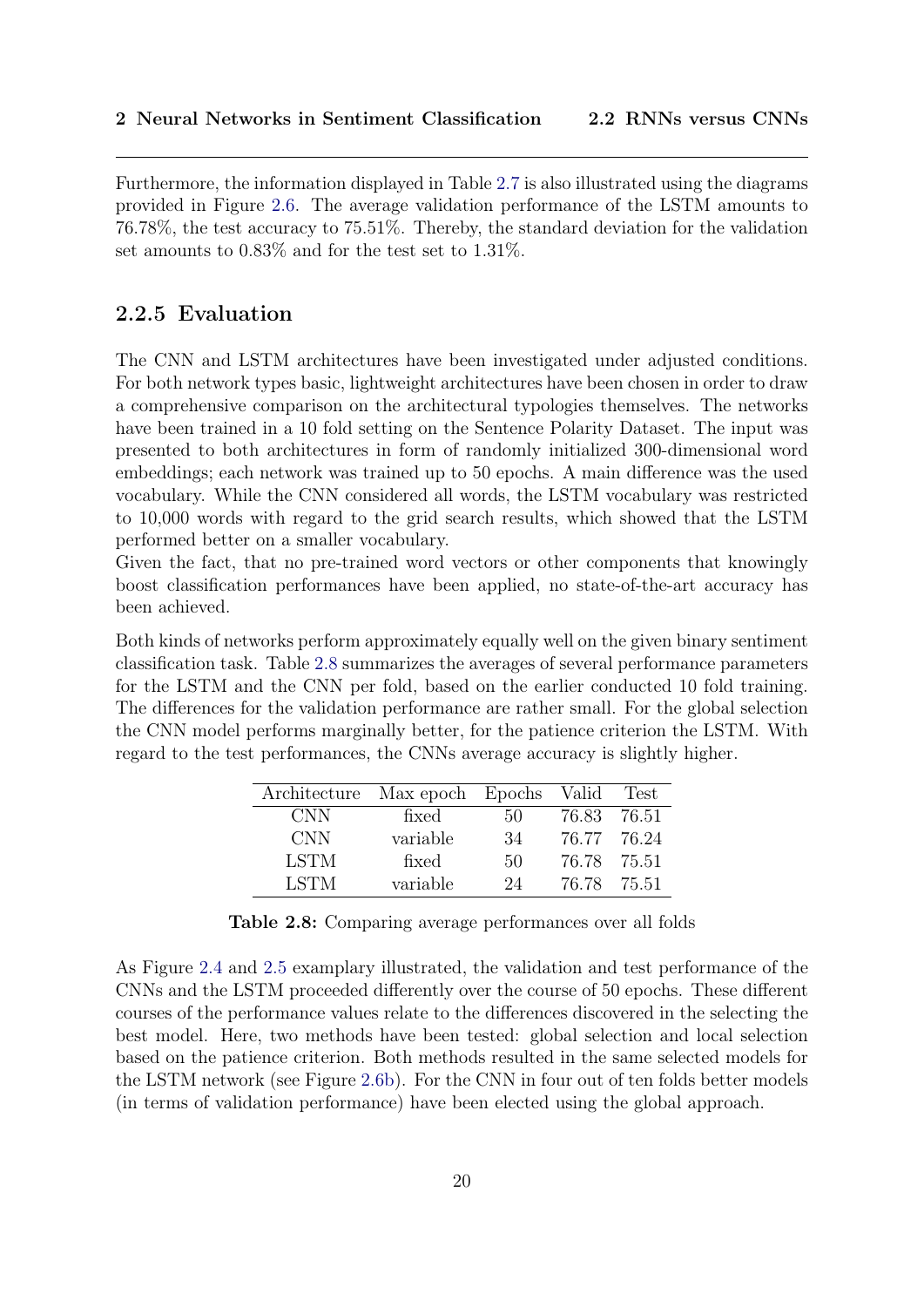Thus, for LSTM models the patience criterion is a useful tool to reduce the training time without loosing the chance of models with better validation performance. In fact, applying the patience criterion on the LSTM training would have halved the training time in terms of epochs in the experiments above, hence the average training time per fold. For CNNs, on the other hand, it makes more sense to apply the global selection considering the course of the validation performance during training.

Based on the elementary architectures and the performances measured during this experiment, it is not possible, to decide on the superiority of one architecture over another. Both networks performed equally. Yet, regarding the training time the CNNs hold the clear advantage of parallelization. Their training per fold took a long time on a CPU (hours), but only a few minutes using a GPU. On the CPU the training of the LSTM could be conducted faster than the CNNs. This was not the case for GPUs and can not even be compensated by using the patience criterion.

Nowadays, researchers have two consider two challenges in processing data: size and speed. Big Data is one of the recently growing research challenges. In order to efficiently process large amounts of data, the processing speed is a key factor. In this context the CNN in combination with GPU training is clearly the better choice to satisfy the given need for fast processing.

### <span id="page-23-0"></span>2.3 Future Work

Future investigations should consider various other datasets. Valuable insights could be gained by considering data that does not belong to the movie domain, by considering more sentiment classes, or a dataset which is not in English. In that way, the comparison of the plain LSTM and CNN architectures could be elaborated.

The influence of pre-trained word embeddings on CNNs was already investigated by Kim [\[12\]](#page-43-1), but has not been explored for the basic LSTM architecture. In this context, the comparison and interchanging of the trained word embeddings might lead to interesting conclusions about likewise learned aspects of sentiments.

Although, the inclusion of peepholes did not seem to contribute to improving the LSTMs classification performances, it might still be interesting to investigate their effect in more detail, for example by only adding a single peephole or two. Further grid searches might help to adjust parameters and analyse the potential performances.

Also, additional experiments on the CNNs parameters like its filters might yield interesting insights.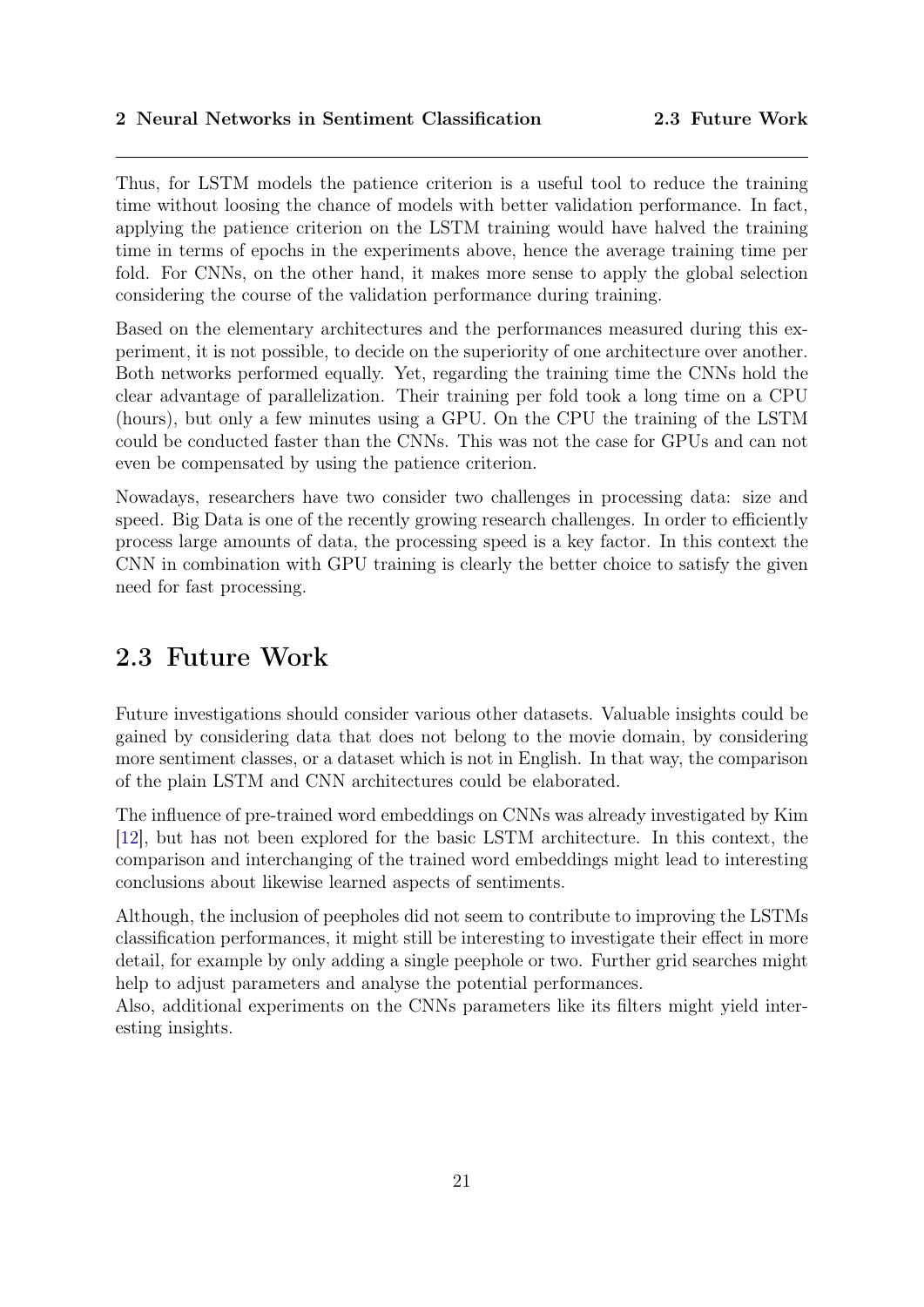### <span id="page-24-0"></span>3. Sentiments in Ranking Tasks

This chapter will introduce a new perspective on sentiments with respect to the ranking task in IR. In Section [3.1,](#page-24-1) the basic problem definition of ranking in IR and some approaches to solving this task will be discussed. Subsequently, in Section [3.2,](#page-24-2) the idea of using sentiment information as a feature in ranking is presented and finally emphasized by a small scale ranking experiment, which will be explained and evaluated in detail in Section [3.3.](#page-25-0) The following content has been developed in collaboration with Hamed Zamani and Bruce Croft (CIIR, UMass Amherst).

### <span id="page-24-1"></span>3.1 Ranking in Information Retrieval

Search engines are an omnipresent application for the core problem in Information Retrieval (IR): ranking. In search for specific information a search engine is the tool of choice to satisfy ones information need. Based on the given query, the ranking algorithm, which the search engine is build upon, produces a list of ranked documents matching the query. The main concept involved in the ranking procedure is *relevance*, which denotes that the retrieved results should likely be relevant to the searching person (see Croft et al.  $|4$ , pp. 1-11.

<span id="page-24-2"></span>Much research is focused on constructing ranking models using learning-to-rank approaches, which have been developed in the context of Machine Learning. Following the ML methodology, documents are represented as feature vectors and used for discriminative training (see Liu [\[17,](#page-43-8) pp. 225-246]). In general learning-to-rank methods are sub-divided into three kinds of approaches: pointwise, pairwise and listwise approaches. In pointwise approaches (see Liu [\[17,](#page-43-8) Chapter 3]), a ranking model aims at the prediction of the correct relevance degree of a document, while pairwise approaches (see Liu [\[17,](#page-43-8) Chapter 4]) focus on the relative order of two documents. Listwise approaches (see Liu [\[17,](#page-43-8) Chapter 5]) either optimize with regard to a common evaluation measure or minimize listwise ranking losses. During the forthcoming experiments a ranking SVM, which is considered a pairwise learning-to-rank approach, will be employed (see Liu [\[17,](#page-43-8) pp. 262-263]).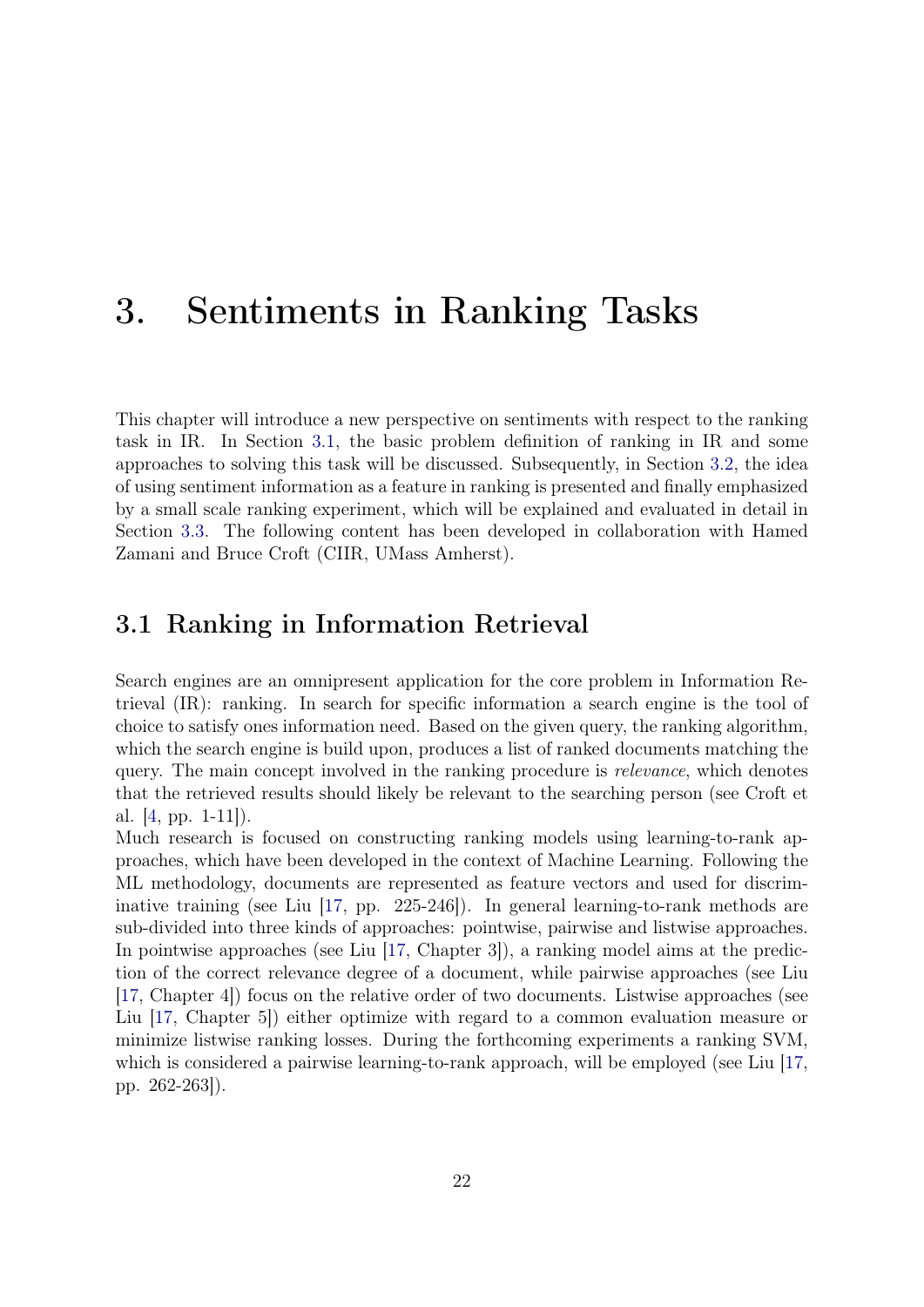### 3.2 Sentiments in Information Retrieval

Since the processing and analysis of textual data is fundamental for many IR tasks, the concept of sentiments posed an important part in some previous IR research. In the following a few examples of research incorporating sentiments into IR tasks will be given.

Huang and Croft [\[8\]](#page-42-5) developed an opinion relevance model, a framework to represent an infomation need fo opinion retrieval. This model represented a unified model of topic relevance and sentiments. It resulted from extending a relevance model approach by incooperating the additional information needs regarding opinion retrieval. Sentiments were included by query expansion and different approaches have been tested: query-independent and query-dependent sentiment expansions, as well as a mixture relevance model, which associated the preceeding approaches. By applying the opinion relevance model the results of several opinion retrieval experiments could be improved significantly.

Aktolga and Allan [\[1\]](#page-42-6) applied sentiments in the context of diversification, which aimed at improving topical variety in search results. Their main focus was on the diversification of opinionated content, for which they presented two different models. By using sentiments and an explicit bias they were able to emphasize search results in three ways: equal diversification, meaning that the representation of all sentiments on a topic is balanced, and diversification towards, respectively against a topic sentiment. Conducted experiments showed, that these models improved the variety in search results significantly for minority sentiments by applying a corresponding bias for diversification.

### <span id="page-25-0"></span>3.3 Sentiments in Ranking

<span id="page-25-1"></span>Over the course of several experiments the question whether sentiment information can improve the ranking performance will be discussed. Sentiment signals already proved to be helpful on some IR tasks, as shown in Chapter [3.2,](#page-24-2) but have not been applied in the context of document ranking. In the following sections the setup and execution of a series of experiments concerned with different sentiment signals will be described. A subsequent evaluation will not only be concerned with the question if sentiments improve ranking, but also how and why.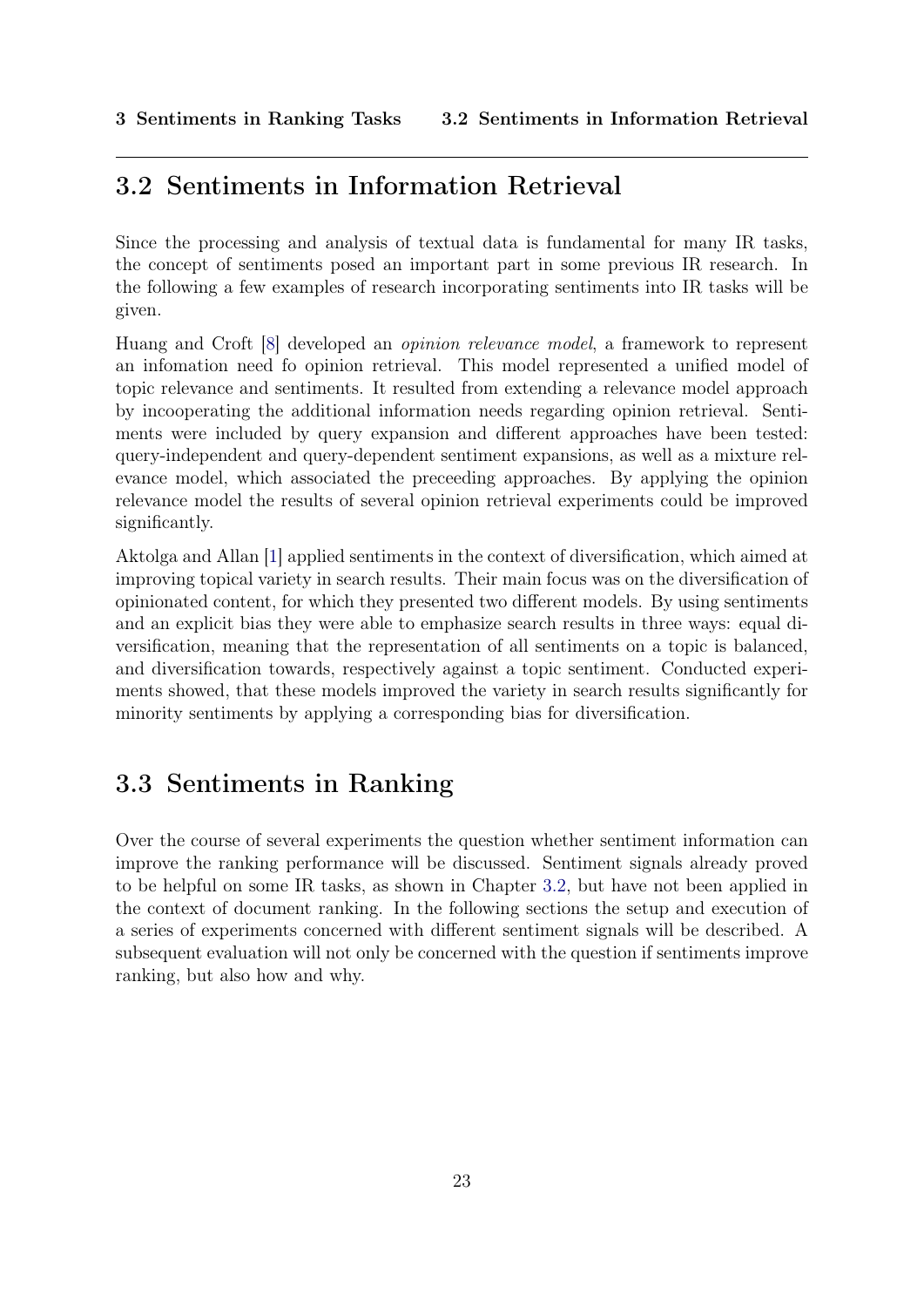#### 3.3.1 Experimental Setup

As discussed in Chapter [3.1,](#page-24-1) document ranking aims - like many IR tasks - at providing relevant information to a given query. In order to investigate the potential improvements gained by the application of sentiment information in ranking, a series of experiments has been conducted. In the following, the basic structure of the experiments will be explained in more detail starting with the general course of the experiments. Subsequently, the used tools and data will be discussed as well as the chosen features and performance measures.

#### <span id="page-26-0"></span>Procedure



Figure 3.1: Given a set of queries and a pre-indexed corpus of documents, the ranking system generates ranked lists of documents for each query.

The basic experimental setup to test whether sentiment information can improve the performance in the context of a ranking task consists of two main steps: the generation of a baseline ranking, and a re-ranking based on selected document features. The baseline ranking is generated using an established ranking system, meaning that an existing ranking algorithm is employed in order to retrieve a number of potentially relevant documents from a given corpus for each query in a given query set, as depicted in Figure [3.1.](#page-26-0) These initial rankings of documents serve as a baseline and state a reference and minimum requirement in the exploration of new features.

Then, as sketched in Figure [3.2,](#page-27-0) a set of features based on text statistics and in this case also sentiment information is extracted for each document listed in the initial ranking. Those features in combination with manually constructed relevance judgements as labels build the foundation to train a ranking model that will rank documents by relevance given their features. Depending on the choice of features and the corpus, this procedure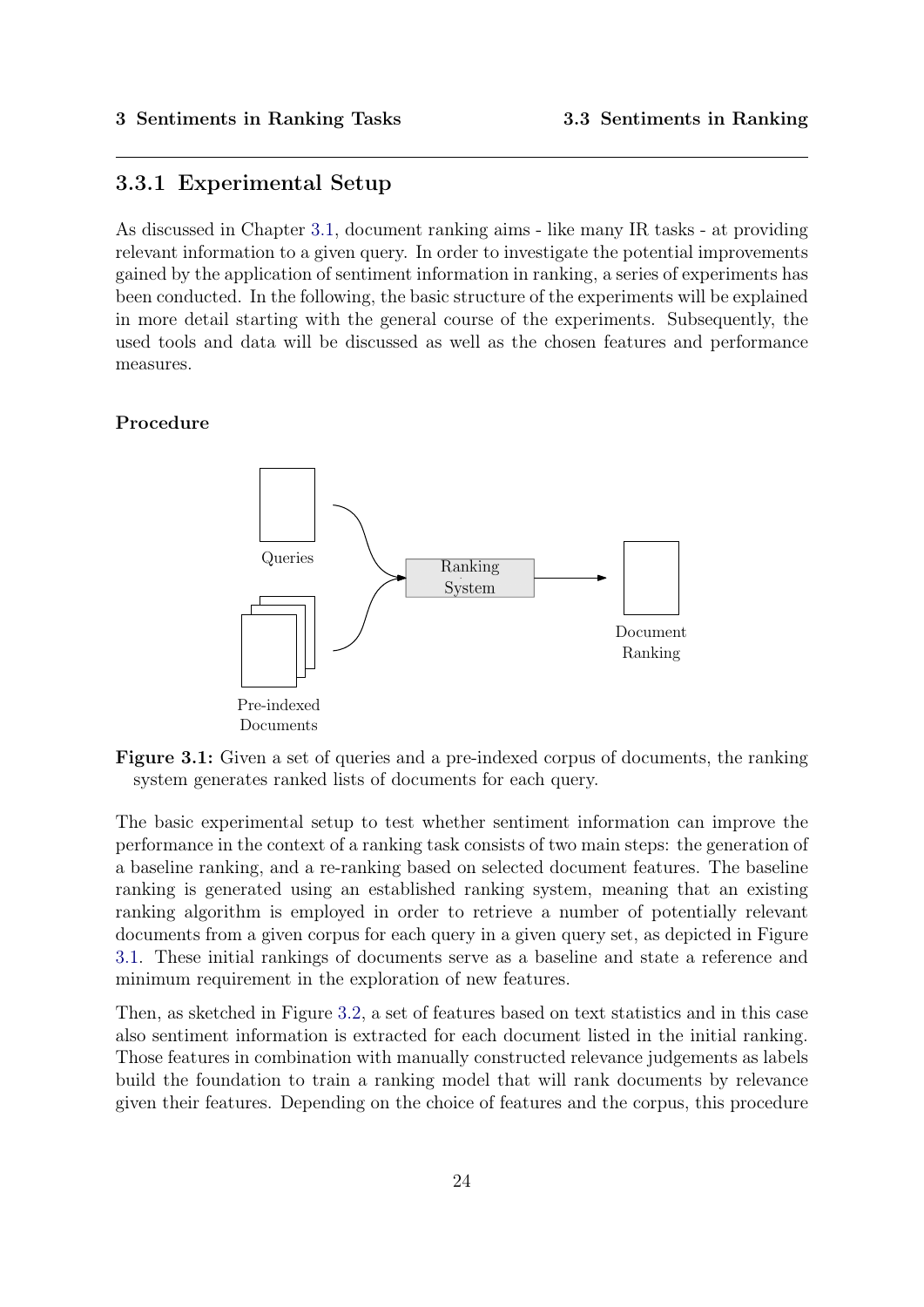<span id="page-27-0"></span>

Figure 3.2: Re-ranking procedure

ideally leads to a new ranking model that exceeds the baseline results. The performance of the re-ranking is evaluated using common ranking heuristics like Mean Average Precision (MAP) or Normalized Discounted Cumulative Gain at Position 20 (NDCG@20)

#### Tools

Realizing the previously described experiment procedure involves several different tools. For once, an established ranking system is needed in order to generate a baseline ranking. Therefore, the Java-based search engine  $Galago<sup>1</sup>$  $Galago<sup>1</sup>$  $Galago<sup>1</sup>$  was used, which was developed by Croft et al. [\[4\]](#page-42-4). Utilizing the flexibility provided by the Galago search engine, the probablilistic BM25 ranking algorithm (see Croft et al. [\[4,](#page-42-4) pp. 250–252]) was used to retrieve 1000 documents per query. For each of those documents, in turn, several features have been computed. Those features were used to train several SVMrank [2](#page-27-2) models, whereas the margin C was fixed to  $C = 35$ . Then, the trained SVM<sup>rank</sup> models were used to rerank the test data. Finally, the resulting rankings were evaluated using the official Trec evaluation tool trec\_eval<sup>[3](#page-27-3)</sup>. Depending on the corpus, different heuristics have been selected to assess ranking performances.

#### Corpora

The experiments have been run on two different corpora: the  $. GOV2$  collection<sup>[4](#page-27-4)</sup> and the ClueWeb09 dataset<sup>[5](#page-27-5)</sup>. The former comes along with 150 different queries and binary relevance judgements, the latter with 200 queries and relevance judgements ranging from -2 and 0 to 4. -2 and 0 mark non-relevant documents with regard to a specific query, whereas a relevance degree of -2 marks documents that seem to be spam or junk. Judgements ranging from 1 to 4 refer to different relevance degrees: a higher judgement value denotes a higher relevance to a given query (see Clarke et al. [\[2,](#page-42-7) page 3]).

<span id="page-27-1"></span><sup>1</sup><http://www.lemurproject.org/galago.php>

<span id="page-27-2"></span><sup>2</sup>[https://www.cs.cornell.edu/people/tj/svm\\_light/svm\\_rank.html](https://www.cs.cornell.edu/people/tj/svm_light/svm_rank.html)

<span id="page-27-3"></span><sup>3</sup>[http://trec.nist.gov/trec\\_eval/](http://trec.nist.gov/trec_eval/)

<span id="page-27-4"></span><sup>4</sup>[http://ir.dcs.gla.ac.uk/test\\_collections/gov2-summary.htm](http://ir.dcs.gla.ac.uk/test_collections/gov2-summary.htm)

<span id="page-27-5"></span><sup>5</sup><http://lemurproject.org/clueweb09/>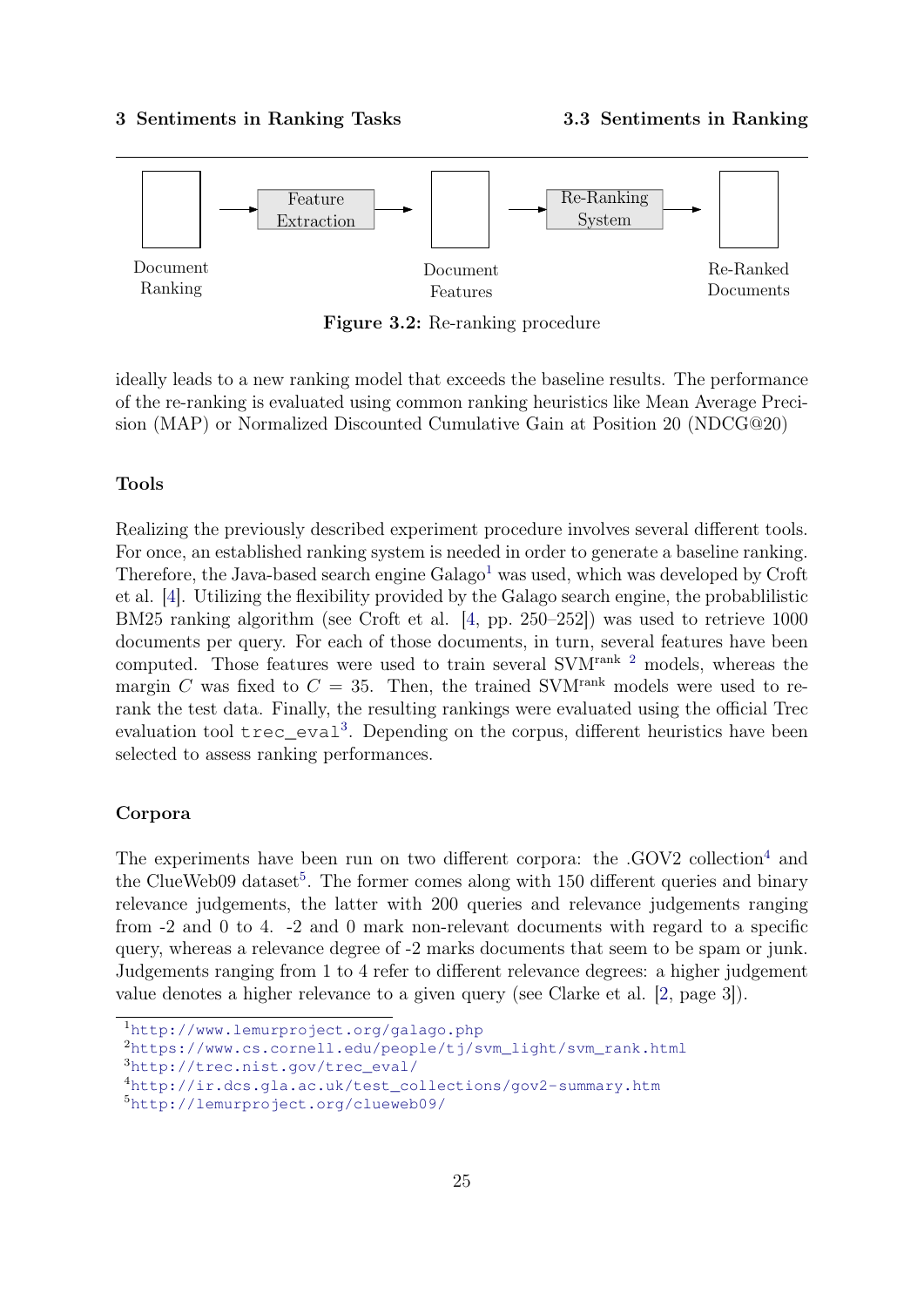#### Performance Measures

As mentioned before, the experiments will be run on two corpora: the .GOV2 corpus and the ClueWeb09 corpus. For each of the corpora a different IR evaluation measure will be applied, due to their different relevance degrees. The ranking performance of the .GOV2 corpus with its binary relevance judgements will be evaluated by the Mean Average Precision (MAP), while the Normalized Discounted Cumulative Gain at Position 20 (NDCG@20) will be employed for the ClueWeb09 corpus. The differences in performance will be analyzed with regard to their statistical significance by a two-sided, paired  $T$ test.

#### <span id="page-28-0"></span>Basic Features

| Feature        | Formula                                                                           |
|----------------|-----------------------------------------------------------------------------------|
| 1              | $\sum_{w_i \in q \cap d} ln(tf(w_i, d) + 1)$                                      |
| $\overline{2}$ | $\sum_{w_i \in q \cap d} ln(\frac{ C }{tf(w_i.C)} + 1)$                           |
| 3              | $\sum_{w_i \in a \cap d} ln(idf(w_i))$                                            |
| $\overline{4}$ | $\sum_{w_i \in q \cap d} ln(\frac{t f(w_i, d)}{ d } + 1)$                         |
| 5              | $\sum_{w_i \in q \cap d} ln(\frac{tf(w_i, d)}{ d } \cdot idf(w_i) + 1)$           |
| 6              | $\sum_{w_i \in q \cap d} ln(\frac{tf(w_i,d) \cdot  C }{ d  \cdot tf(w_i.C)} + 1)$ |
|                | $ln(BM25 \; score)$                                                               |

Table 3.1: Document features, as proposed by Xu and Li [\[26\]](#page-44-8), calculated for a document d in the document collection  $C$  with respect to query  $q$ , consisting of the terms  $w_1, ..., w_i, ..., w_n$ , whereas n denotes the number of terms in q. In this context  $tf(w, d)$ and  $tf(w, C)$  refer to the term frequency of a word w in a document d and the collection C, respectively, while |d| and  $|C|$  denote their respective sizes (number of terms and documents, respectively).  $\mathcal{U}(w)$  refers to the inverse document frequency of a word w.

The features proposed by Xu and Li [\[26\]](#page-44-8) (see Table [3.1\)](#page-28-0) were chosen as a base feature set. Using those features in a learning-to-rank approach Xu and Li [\[26\]](#page-44-8) achieved signif-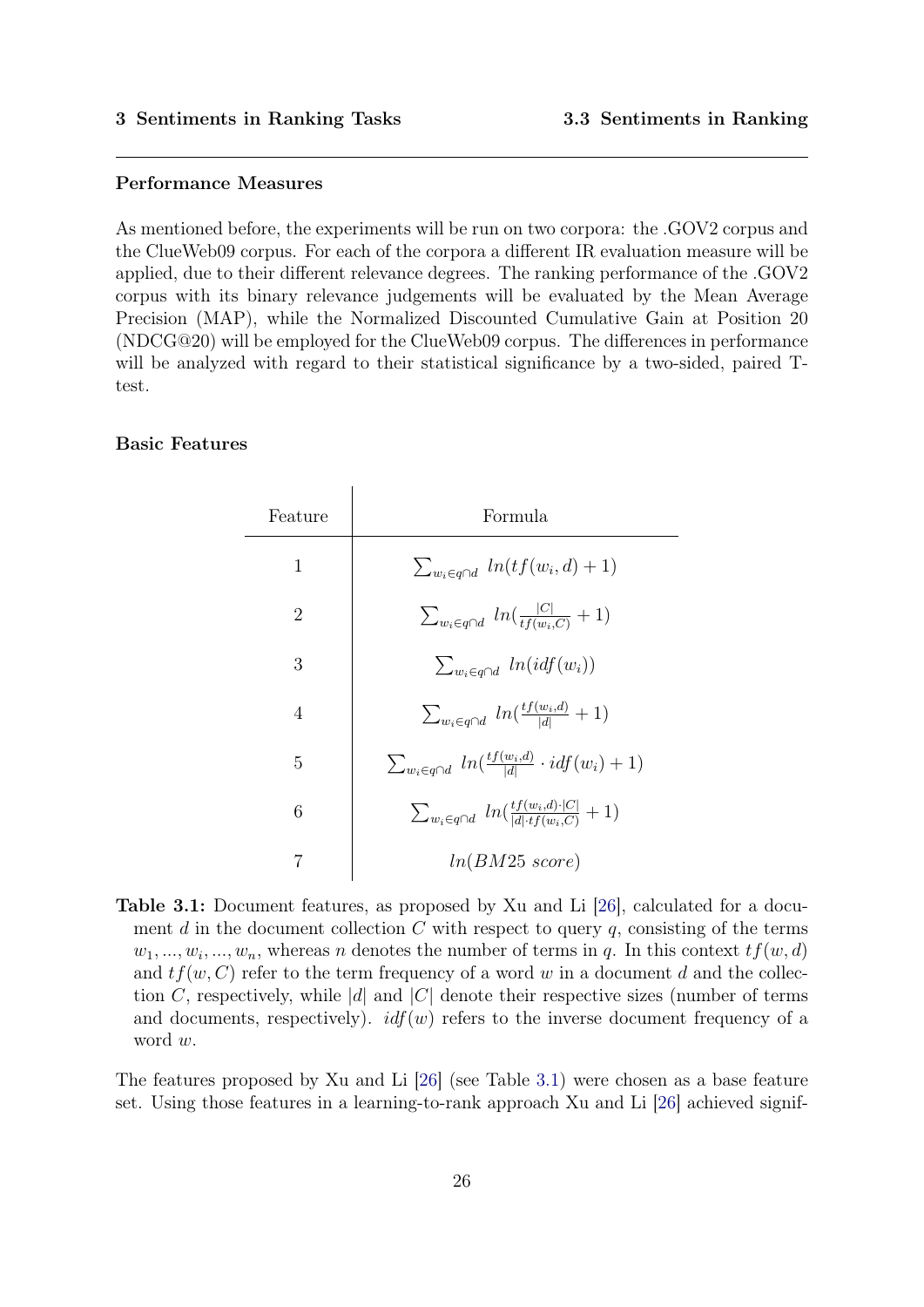icant improvements in ranking performances on several corpora. Thus, this feature set builds a solid foundation for further feature explorations. Applying the features on the .GOV2 and the ClueWeb09 corpus, the findings of Xu and Li [\[26\]](#page-44-8) could be verified. The corresponding ranking performances and significance tests are documented in Section [3.3.2.](#page-30-0)

#### <span id="page-29-0"></span>Sentiment Features

| Feature | Formula               |
|---------|-----------------------|
|         | $count_{d,pos} /  d $ |
|         | $count_{d,neg} /  d $ |

<span id="page-29-1"></span>Table 3.2: Simple count based sentiment features calculated for a document d in the document collection C with respect to query q. The variables  $count_{pos}$  and  $count_{neg}$ refer to the counted number of positive and negative terms in d according to the Opinion Lexicon. |d| denotes the length of the document.

 $\overline{1}$ 

| Feature       | Formula                      |
|---------------|------------------------------|
| 10 and 14     | $count_{N,d,pos} /  d _s$    |
| 11 and 15     | $count_{N,d,pos} /  d _s$    |
| $12$ and $16$ | $countTerms_{N,d,pos} /  d $ |
| 13 and 17     | $countTerms_{N,d,pos} /  d $ |

Table 3.3: Sentiment features based on binary sentiment prediction are calculated for a document d in the document collection  $C$  with respect to a query  $q$ . The variables  $count_{N,d,pos}$  and  $count_{N,d,neg}$  refer to the number of positively and negatively N-judged sentences within a d. countTerms<sub>N,d,pos</sub> and countTerms<sub>N,d,neg</sub> on the other hand denote the number of terms contained in positively and negatively N-judged sentences. |d| describes the length of the document in by means of terms, while  $|d|_s$  is the length of the document by means of sentences. For features  $10-13$  N refers to the judgements made by the LSTM network; for features 14-17 it denotes CNN-judgements.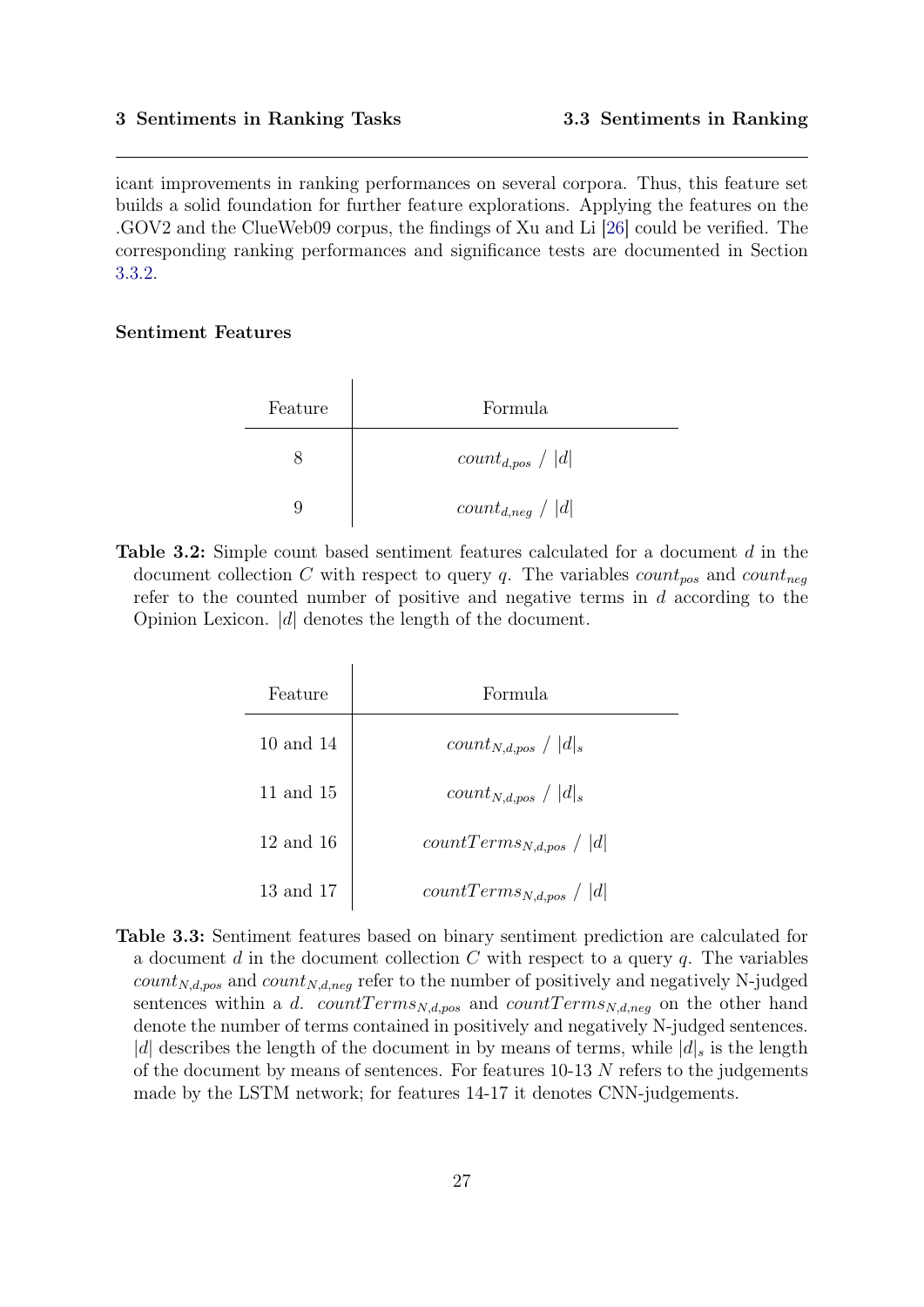In a first test run, a simple sentiment signal resulting in two additional features was used. The features were given by the number of positive, respectively negative words occurring in a document, normalized by the document length (see table [3.2\)](#page-29-0). The word counting was done based on the positive and negative terms listed in the Opinion Lexicon[6](#page-30-1) , which was introduced by Hu and Liu [\[7\]](#page-42-8) and Lui et al. [\[16\]](#page-43-9).

Later on, more sophisticated sentiment signals have been considered. Therefore, the previously mentioned CNN and LSTM have been applied on the copora. For each document the sentence-wise preditions have been summarized as described in Table [3.3.](#page-29-1)

<span id="page-30-0"></span>It is important to note, that the LSTM features, are based on the original LSTM struc-ture and training data, as used in the Deeplearning Tutorial<sup>[7](#page-30-2)</sup>.

#### 3.3.2 Experiments

<span id="page-30-3"></span>

#### Baseline Ranking Performances

(a) Ranking performance for .GOV2 measured by MAP

(b) Ranking performance for ClueWeb09 measured by NDCG@20

Figure 3.3: Comparison of initial ranking with BM25 score, re-ranking with Dirichlet score, re-ranking based on Features 1-7, and Features 1-9

<span id="page-30-1"></span><sup>6</sup><http://www.cs.uic.edu/~liub/FBS/sentiment-analysis.html>

<span id="page-30-2"></span><sup>7</sup><http://deeplearning.net/tutorial/lstm.html>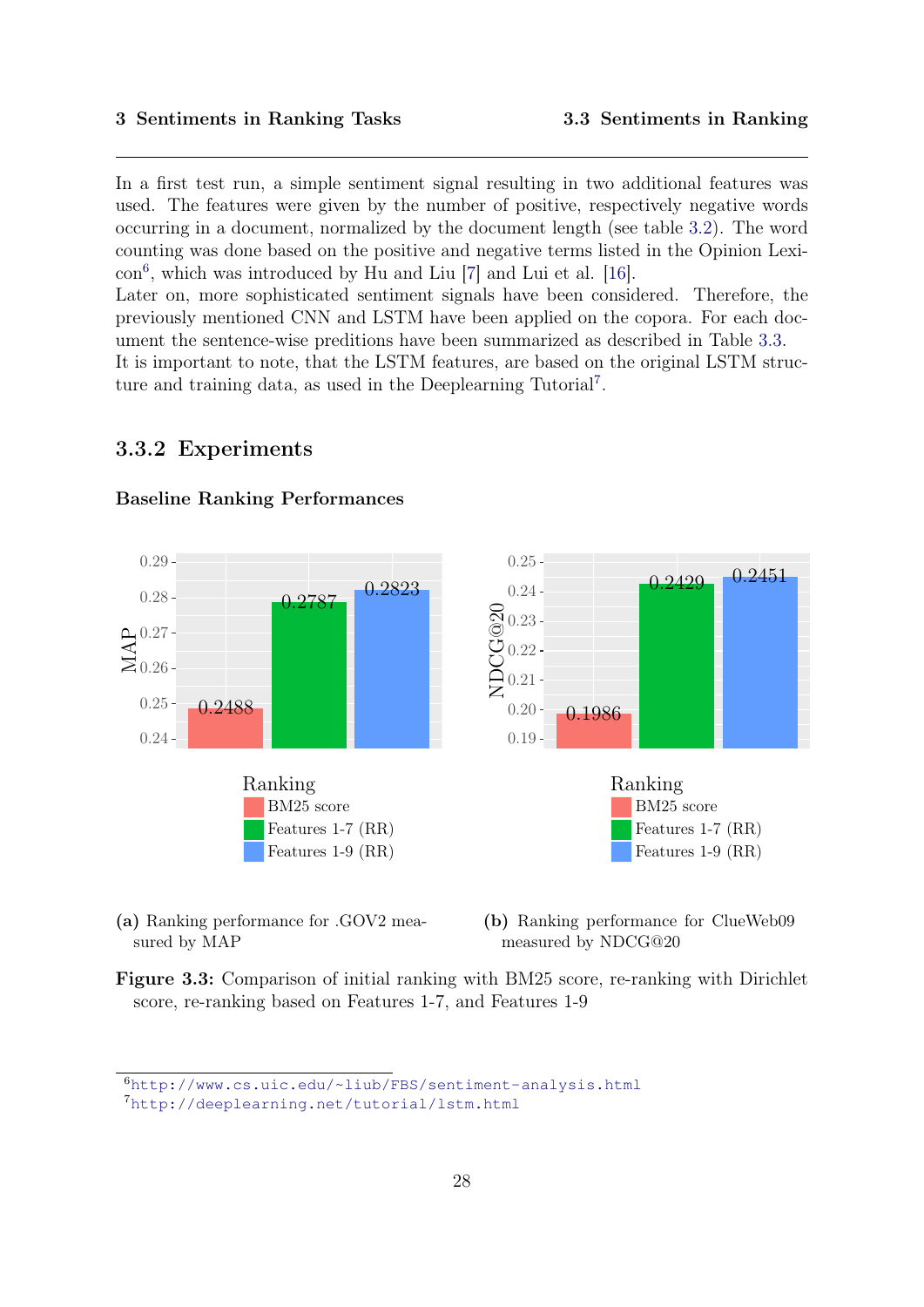In order to assess the basic ranking performances and potential approvements gained by sentiment information, the initial ranking achieved by Galago using the BM25 score was compared to rankings attained through re-ranking by the Features 1-7, as well as Features 1-9 (see Table [3.1](#page-28-0) and [3.2\)](#page-29-0). As shown in Figure [3.3](#page-30-3) the baseline BM25 ranking performs worse than the re-ranking by Features 1-7 for both corpora. A paired, two-sided T-test also confirmed a statistical significance difference in both ranking performances, which supports the findings of Xu and Li [\[26\]](#page-44-8).

Extending the feature set consisting of Features 1-7 by sentiment information (Features 8 and 9) improves the ranking performance for both corpora even further. Yet, a statistical significance could only be confirmed for the ranking of the .GOV2 corpus.

<span id="page-31-0"></span>The precise T-test results for performance differences between BM25 score, Features 1-7 and Features 1-9 for both corpora are listed in Table [3.4.](#page-31-0)

| Corpus    | Ranking 1    | Ranking 2    | $H_0$ rejected | P-value                |
|-----------|--------------|--------------|----------------|------------------------|
| .GOV2     | BM25 score   | Features 1-7 | yes            | $1.405 \times 10^{-8}$ |
| .GOV2     | BM25 score   | Features 1-9 | yes            | $4.564 \times 10^{-9}$ |
| .GOV2     | Features 1-7 | Features 1-9 | yes            | $1.925 \times 10^{-2}$ |
| ClueWeb09 | BM25 score   | Features 1-7 | yes            | $9.477 \times 10^{-5}$ |
| ClueWeb09 | BM25 score   | Features 1-9 | yes            | $8.161 \times 10^{-5}$ |
| ClueWeb09 | Features 1-7 | Features 1-9 | $\mathbf{n}$   | $4.285 \times 10^{-1}$ |

Table 3.4: T-test results: Analyzing statistical significance with regard to differences in ranking performances using BM25 score, Features 1-7 and Features 1-9.

Based on these insights on the potential improvement lying in sentiment information, more sophisticated sentiment signals in form of Features 10-16 (see Table [3.3\)](#page-29-1) have been tested. In the next section, the ranking performance with respect to different sentiment feature combinations will be investigated for the .GOV2 corpus and the ClueWeb09 corpus in more detail. Thereby, the ranking performances achieved using Features 1-7 and Features 1-9 serve as two baselines. Baseline 1 (Features 1-7) will be marked in graphs by a dashed black line, *Baseline 2* (Features 1-9) by a dotted black line.

#### CNN- and LSTM-based Sentiment Features

At first, CNN, respectively LSTM sentiment features and their combinations with the simple count based sentiment features have been investigated. The resulting ranking results measured by MAP, respectively NDCG@20 are visualized in Figure [3.4](#page-32-0) and [3.5.](#page-33-0) In a second step combinations of CNN and LSTM features have been used for ranking. The results are shown in Figure [3.6.](#page-34-0) For the CNN, the non-static-Word2Vec model was used, due to its superior accuracy.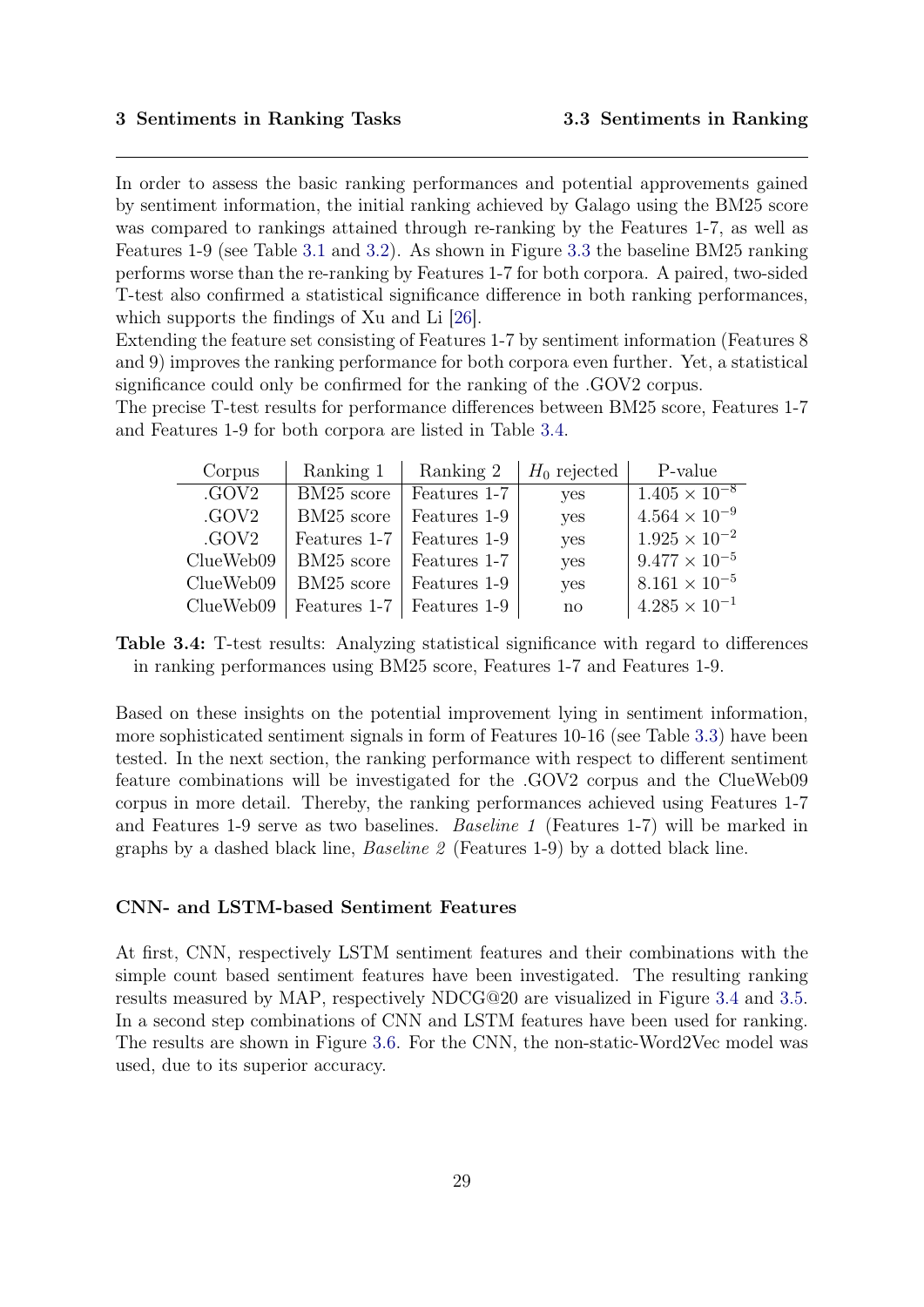

<span id="page-32-0"></span>





(c) Ranking performance for .GOV2 measured by MAP; Sentiment features 8-13





(b) Ranking performance for ClueWeb09 measured by NDCG@20; Sentiment features 10-13





- (d) Ranking performance for ClueWeb09 measured by NDCG@20; Sentiment features 8-13
- Figure 3.4: Exploring CNN sentiment features: Comparison of re-ranking performance regarding different sentiment feature combinations. The performance of Baseline 1 (Features 1-7) is marked by a dashed line. The performance of Baseline 2 (Features 1-9) is marked by a dotted line.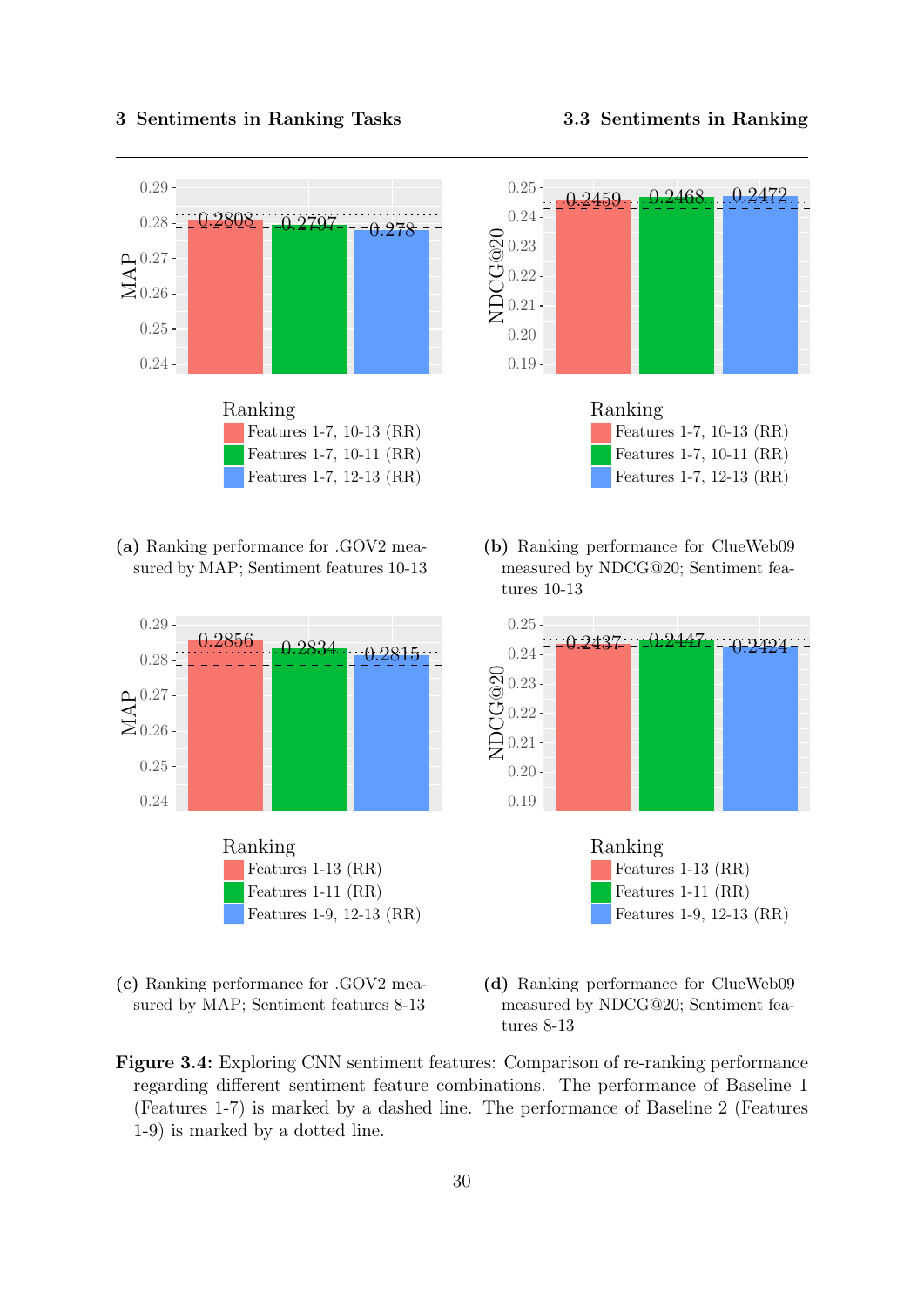

<span id="page-33-0"></span>

(a) Ranking performance for .GOV2 measured by MAP; Sentiment features 14-17



(c) Ranking performance for .GOV2 measured by MAP; Sentiment features 8-9 & 14-17





(b) Ranking performance for ClueWeb09 measured by NDCG@20; Sentiment features 14-17



- (d) Ranking performance for ClueWeb09 measured by NDCG@20; Sentiment features 8-9 & 14-17
- Figure 3.5: Exploring LSTM sentiment features: Comparison of re-ranking performance regarding different sentiment feature combinations. The performance of Baseline 1 (Features 1-7) is marked by a dashed line. The performance of Baseline 2 (Features 1-9) is marked by a dotted line.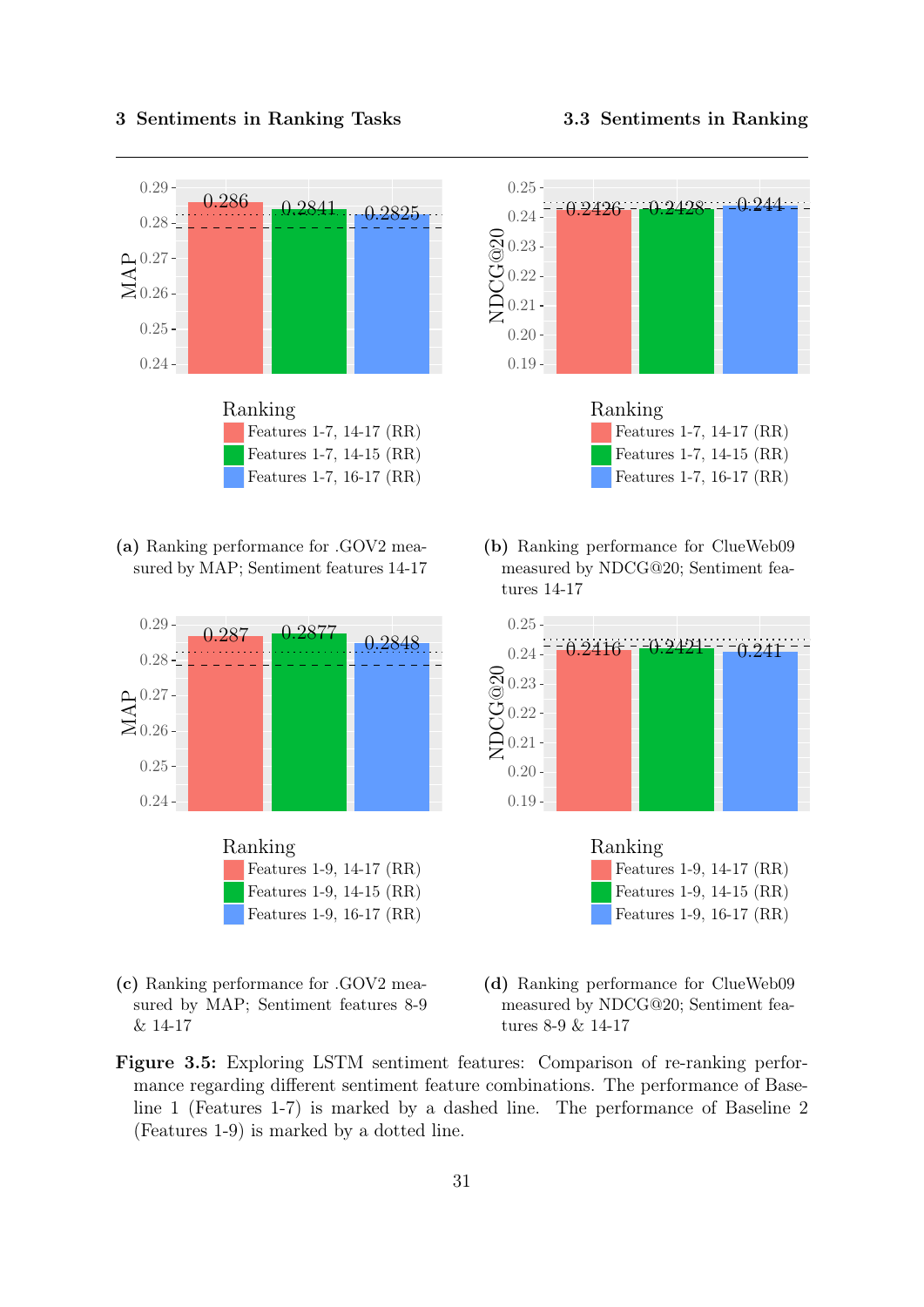<span id="page-34-0"></span>

(a) Ranking performance for .GOV2 measured by MAP; Sentiment features 10-17



(c) Ranking performance for .GOV2 measured by MAP; Sentiment features 8-17







(b) Ranking performance for ClueWeb09 measured by NDCG@20; Sentiment features 10-17





- (d) Ranking performance for ClueWeb09 measured by NDCG@20; Sentiment features 8-17
- Figure 3.6: Exploring LSTM and CNN sentiment features: Comparison of re-ranking performance regarding different sentiment feature combinations. The performance of Baseline 1 (Features 1-7) is marked by a dashed line. The performance of Baseline 2 (Features 1-9) is marked by a dotted line.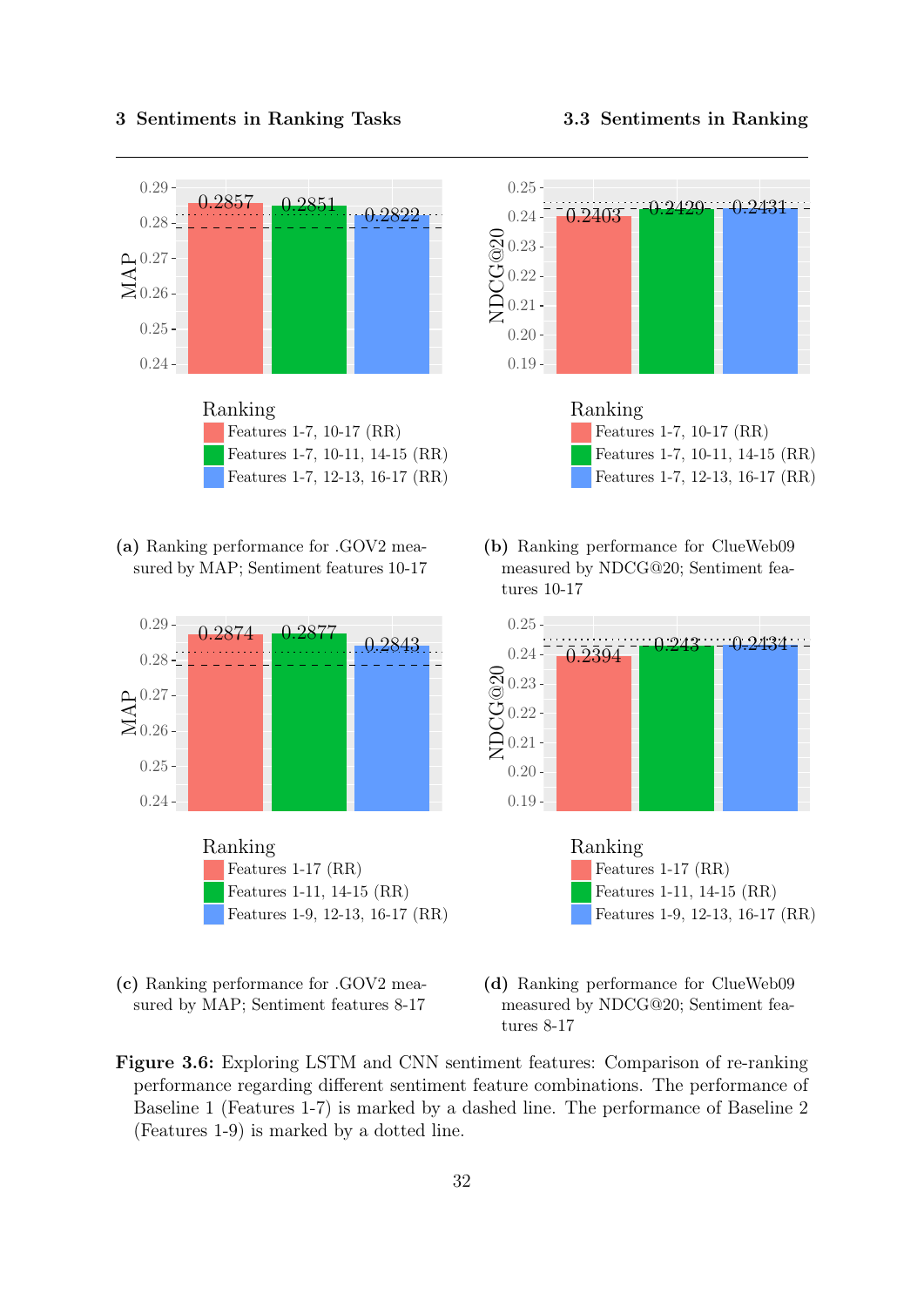For the .GOV2 corpus the ranking performance using LSTM sentiment features excels the performance of Baseline 2, as Figure [3.5a](#page-33-0) shows. An even better performance can be accomplished by combining LSTM- and count based sentiment features (see Figure [3.5c\)](#page-33-0).

CNN sentiment features alone on the other hand can not outperform the Baseline 2 (see Figure [3.4a\)](#page-32-0). Only by combining CNN and count based sentiment features an improvement over Baseline 2 can be accomplished (see [3.4c\)](#page-32-0).

Combining LSTM and CNN features outperforms the Basline 2 performance in any, but the term-based case. Combinations of LSTM, respectively CNN and count based sentiment features in the context of .GOV2 lead mostly to better performances than Baseline 2. Also, term-based LSTM and CNN features always perform worse than their corresponding sentence-based variants.

The best performance for .GOV2 with  $MAP = 0.2877$  can be achieved by using features 1-9 and 14-15, meaning it considers the simple count based sentiment features, as well as the sentence-based LSTM sentiment features. Adding the sentence-based CNN sentiment features to this combination, leads to the same performance. Anyway, the improvements in terms of ranking performance can be considered statistically significant with regard to Baseline 1 and 2 (see Table [3.5\)](#page-35-1).

With regard to the ClueWeb09 corpus the different kinds of sentiment features lead to different outcomes. Contrary to .GOV2 the ranking performances for many of the sentiment feature combinations perform rather poorly. The combination of count based and CNN, respectively LSTM features leads to worse performances compared to only using CNN or LSTM sentiment features (see Figure [3.4b](#page-32-0) and [3.4d,](#page-32-0) respectively Figure [3.5b](#page-33-0) and [3.5d\)](#page-33-0). In many cases there is not even improvement over Baseline 1. Among the more sophisticated sentiment features, the use of CNN features leads to better performances, than the use of LSTM features. By applying only CNN sentiment features small improvements over Baseline 2 can be achieved.

For the ClueWeb09 corpus the application of term-based CNN sentiment features gives the best performance with NDCG $@20 = 0.2472$ , which proves to be a significant difference compared to Basline 1, but not Baseline 2 (see Table [3.5\)](#page-35-1).

<span id="page-35-1"></span>

| Corpus    | Ranking 1    | Ranking 2            | $H_0$ rejected | P-value                |
|-----------|--------------|----------------------|----------------|------------------------|
| .GOV2     | Features 1-7 | Features 1-9, 14-15  | yes            | $1.803 \times 10^{-5}$ |
| .GOV2     | Features 1-9 | Features 1-9, 14-15  | yes            | $1.491 \times 10^{-5}$ |
| .GOV2     | Features 1-7 | Features 1-11, 14-15 | yes            | $1.793 \times 10^{-5}$ |
| .GOV2     | Features 1-9 | Features 1-11, 14-15 | yes            | $1.588 \times 10^{-5}$ |
| ClueWeb09 | Features 1-7 | Features 1-7,12-13   | yes            | $2.748 \times 10^{-2}$ |
| ClueWeb09 | Features 1-9 | Features 1-7,12-13   | $\mathbf{n}$   | $4.210 \times 10^{-1}$ |

<span id="page-35-0"></span>Table 3.5: T-test results: Analyzing statistical significance with regard to differences in ranking performances by applying CNN and LSTM sentiment features.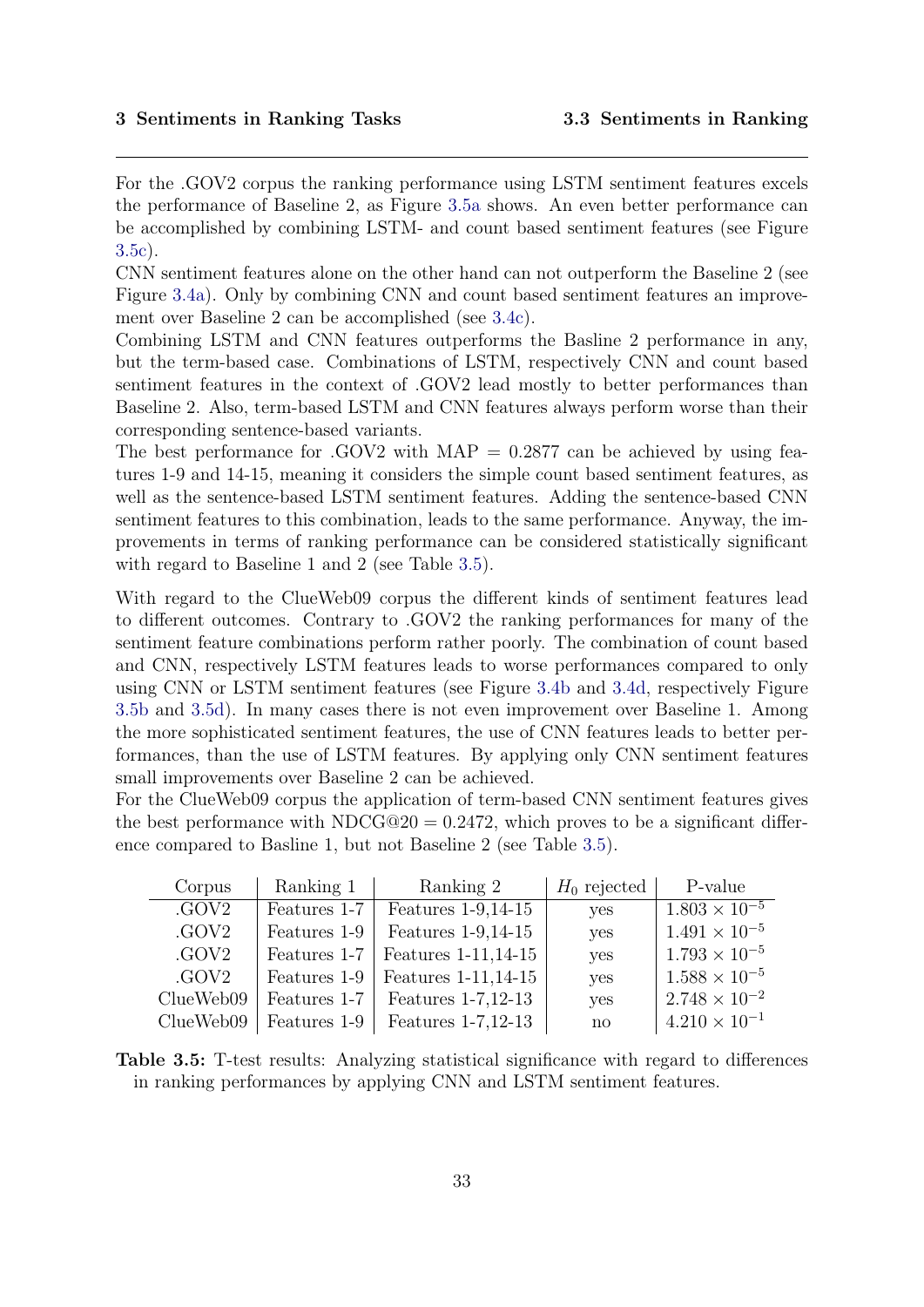#### 3.3.3 Discussion/Evaluation

Starting from very simple, count based sentiment signals and later on, more sophisticated sentiment signals using CNN and LSTM sentiment predictions, the effect of sentiment information in ranking tasks has been explored.

The conducted experiments showed, that even simple sentiment signals, in form of counting positively or negatively annotated words within documents, improve the ranking performance of Baseline 1 for the .GOV2 corpus significantly. In case of the ClueWeb09 corpus there was also an improvement, but no significant one.

Since the use of simple, most likely semi-accurate sentiment signals proved to be helpful already, NNs have been employed in order to gain more sophisticated sentiment signals. Based on the binary sentence-level sentiment predictions provided by a CNN and LSTM, which have been trained on movie reviews, more sentiment features have been generated.

For both corpora, the effect of NN based sentiment signals is quite different.

The sophisticated NN features show very promising results with regard to the .GOV2 corpus. LSTM features work well for the .GOV2 corpus and perform better than the simple sentiments only. Also, combinations of LSTM and CNN features perform well. However, this is not the case for the ClueWeb09 corpus. Most of the feature combinations incorporating sophisticated sentiment signals cannot outperform the baseline set by the simple sentiment features. Often not even the baseline given by the basic features without sentiment signals can be matched. CNN based features performed best.

### <span id="page-36-0"></span>3.4 Future Work

Reviewing the presented data, it gets clear, that sentiment information can help improving the performance in ranking tasks, but it also raises some questions. Why exactly does sentiment information help in ranking tasks and how? Which queries perform especially well with sentiment features? Which queries do not?

First investigations on how sentiments work in ranking, revealed no common topic among good or bad performing queries. Yet, first feature analysis' revealed clear differences in the feature distributions of their matching documents, which still have to be investigated in more detail.

The key of improving ranking performances further, is to understand how and why sentiments help in ranking tasks. Therefore, follow-up investigations should focus on the analysis of feature distributions. A thorough investigation on the differences in distributions between top and bottom ranked documents might provide further insights.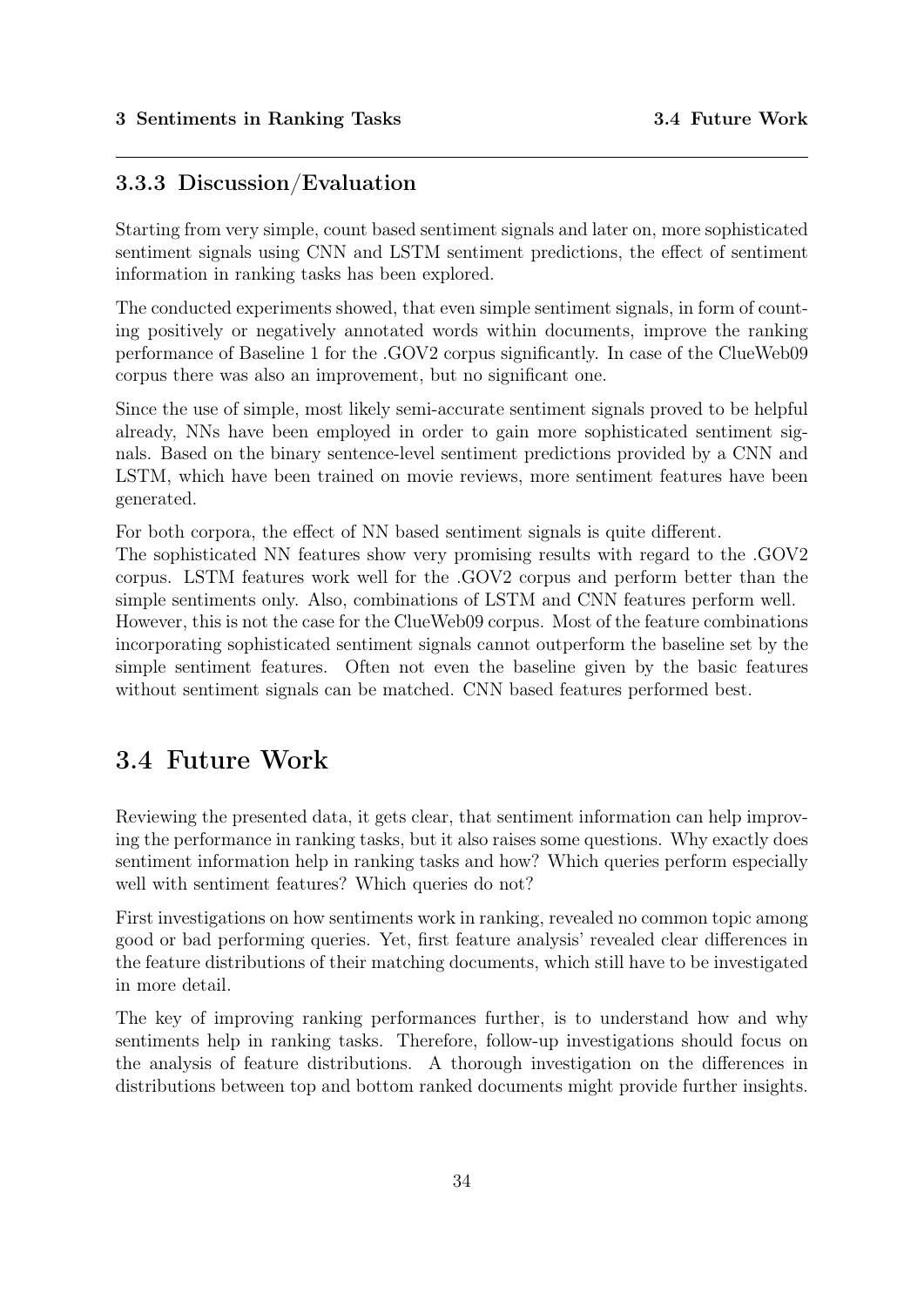Also, the exploration of alternative sentiment feature definitions and differently trained NN models has to be considered. Movie reviews are most certainly not the optimal choice for training NNs, that will be applied on general, most likely non-movie-related texts.

Referring to Chapter [2.2,](#page-9-0) the sentiment signals and their applications might also be of value in the comparing of LSTM and CNN performances. A thorough investigation on the annotation differences on both corpora might give valuable insights on learned contents of both networks. In order to estimate the accuracy and applicability of the trained networks, a qualitative evaluation of the sentiment predicitons of the documents should be conducted. The correlation between the sentiment predictions of both networks could also give additional hints about the commonly learned contents.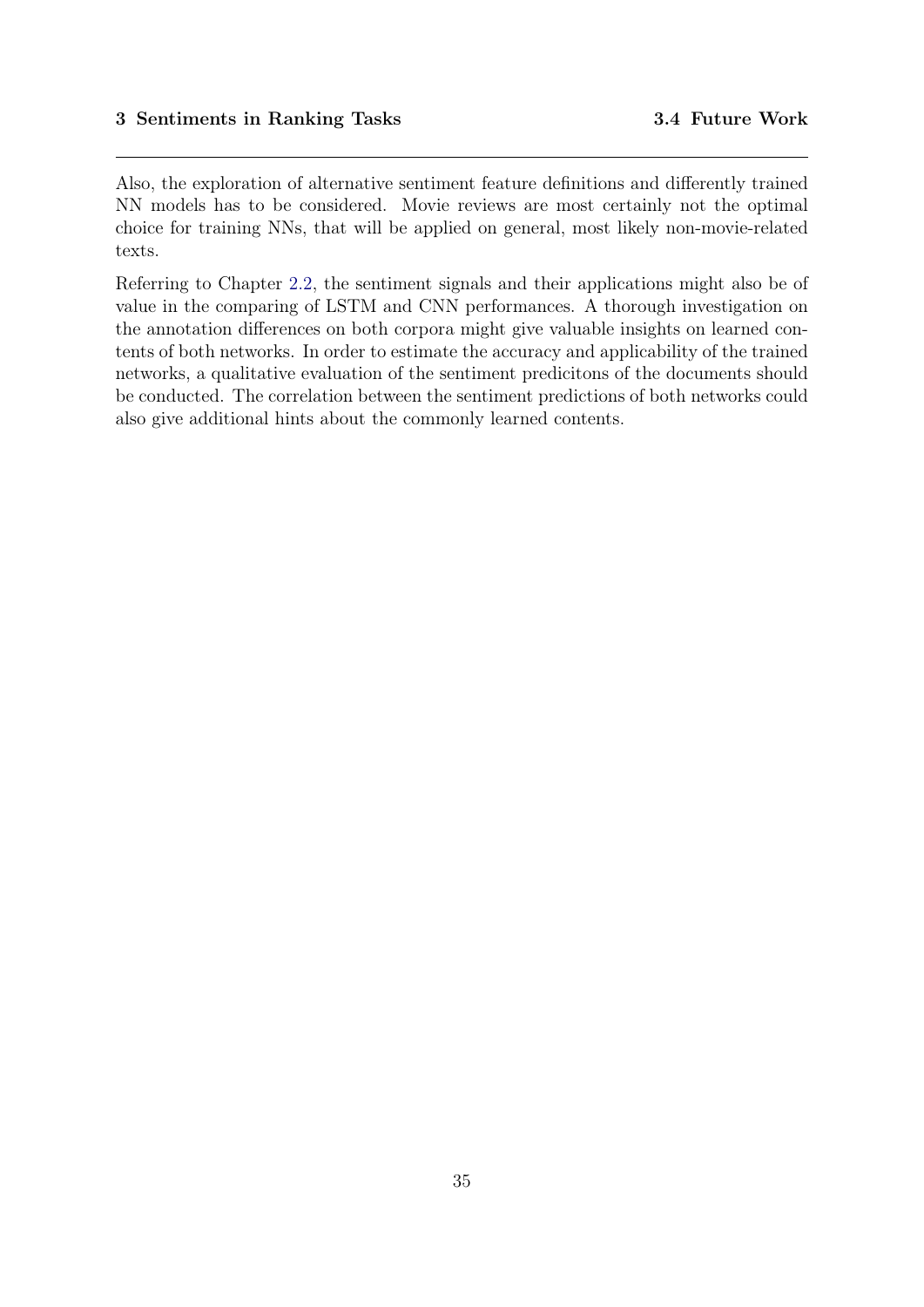## <span id="page-38-0"></span>4. Final Conclusion

This report summarized the work and research conducted on CNNs in NLP during a five month stay at the Center of Intelligent Information Retrieval at the University of Massachusetts, Amherst. In particular the perfomance of CNNs has been compared to LSTMs in the field of SA. Also, the effect of sentiment signals in ranking has been analyzed.

A thorough investigation of the state-of-the-art with regard to CNNs and RNNs in the field of SA revealed two mainly pursued strategies for improving performances: the exploration of variations in basic network architectures and the search for supplementary compontents. In order to keep the comparison of CNNs and RNNs purely dependent on the architectural performances, two plain and elementary network structures have been selected as representatives - one CNN and one LSTM architecture.

Using these selected lightweight architectures a comprehensive comparison has been drawn. Considering the classification performance, the CNN and LSTM architectures performed equally. Differences have been detected with regard to the performance runs over the course of training. In this context the patience criterion proved to be a valuable tool for reducing the LSTMs training time to the actual necessary training time.

In light of nowadays computational challenges (big data and processing speed), CNNs proved to be at a clear advantage, due to the short training time achieved by parallelized computations on GPUs.

Later on, the potential of sentiment signals in the IR task of ranking has been investigated. Among other heuristics, the sentiment signals based on binary CNN and LSTM sentiment predictions have been used as features for ranking documents. Experiments testing different feature combinations on two corpora, the .GOV2 corpus and the ClueWeb09 corpus, showed promising results. Especially, for the .GOV2 corpus several feature combinations lead to significant improvements over the chosen baselines. With regard to both corpora no best performing feature set could be determined.

These initial results, raised several questions, that need to be answered over the course of future analysis' and experiments.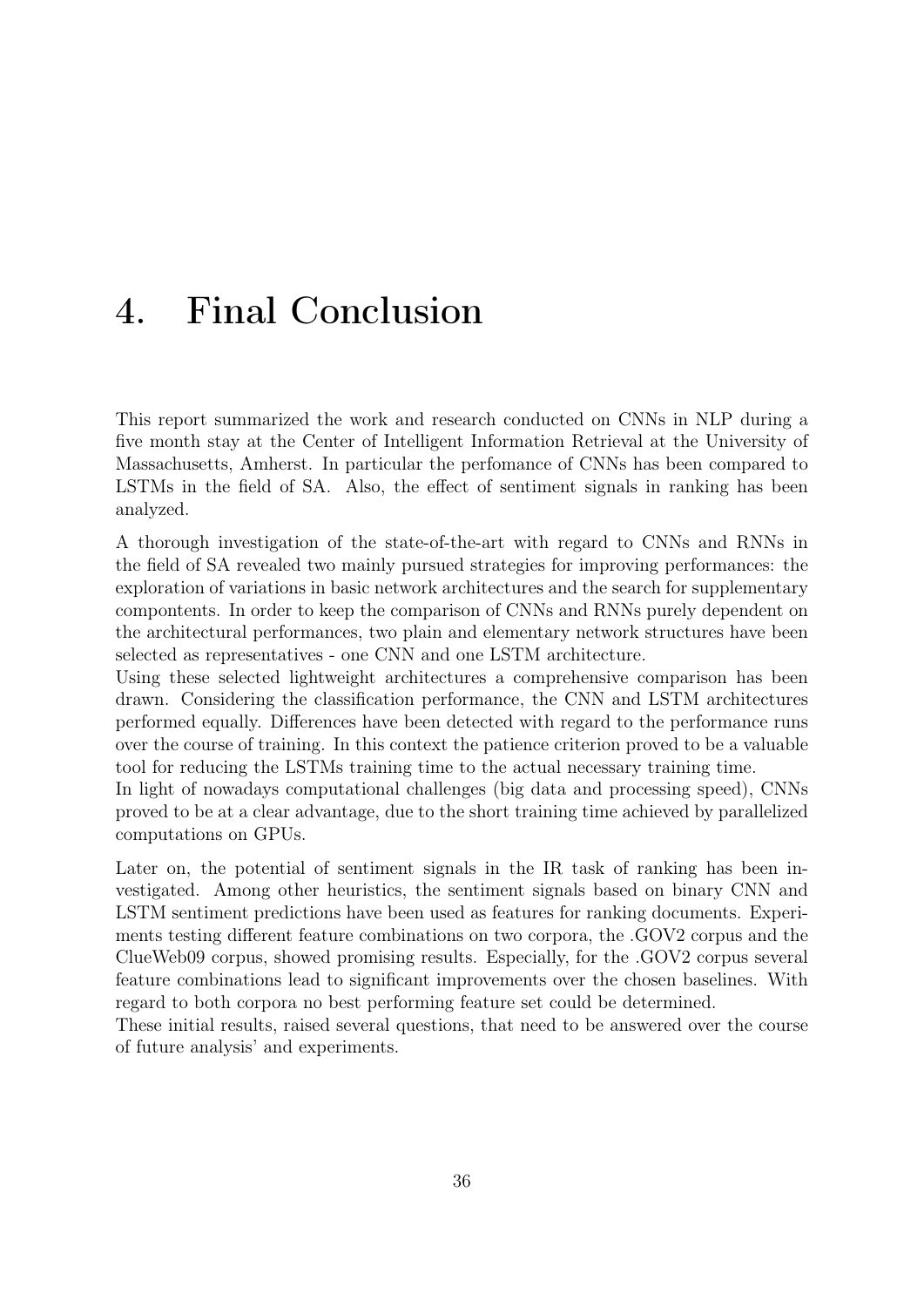# <span id="page-39-0"></span>List of Figures

| 2.1 | Single channel CNN architecture as described by Kim $[12] \ldots \ldots \ldots$ 8       |  |
|-----|-----------------------------------------------------------------------------------------|--|
|     |                                                                                         |  |
| 2.3 |                                                                                         |  |
|     | 2.4 CNN performances over 50 epochs (fifth fold) 17                                     |  |
|     | 2.5 LSTM performances over 50 epochs (sixth fold) 18                                    |  |
|     |                                                                                         |  |
|     |                                                                                         |  |
|     |                                                                                         |  |
| 3.3 |                                                                                         |  |
| 3.4 |                                                                                         |  |
| 3.5 | Exploring LSTM sentiment features $\ldots \ldots \ldots \ldots \ldots \ldots \ldots 31$ |  |
|     | 3.6 Exploring LSTM and CNN sentiment features 32                                        |  |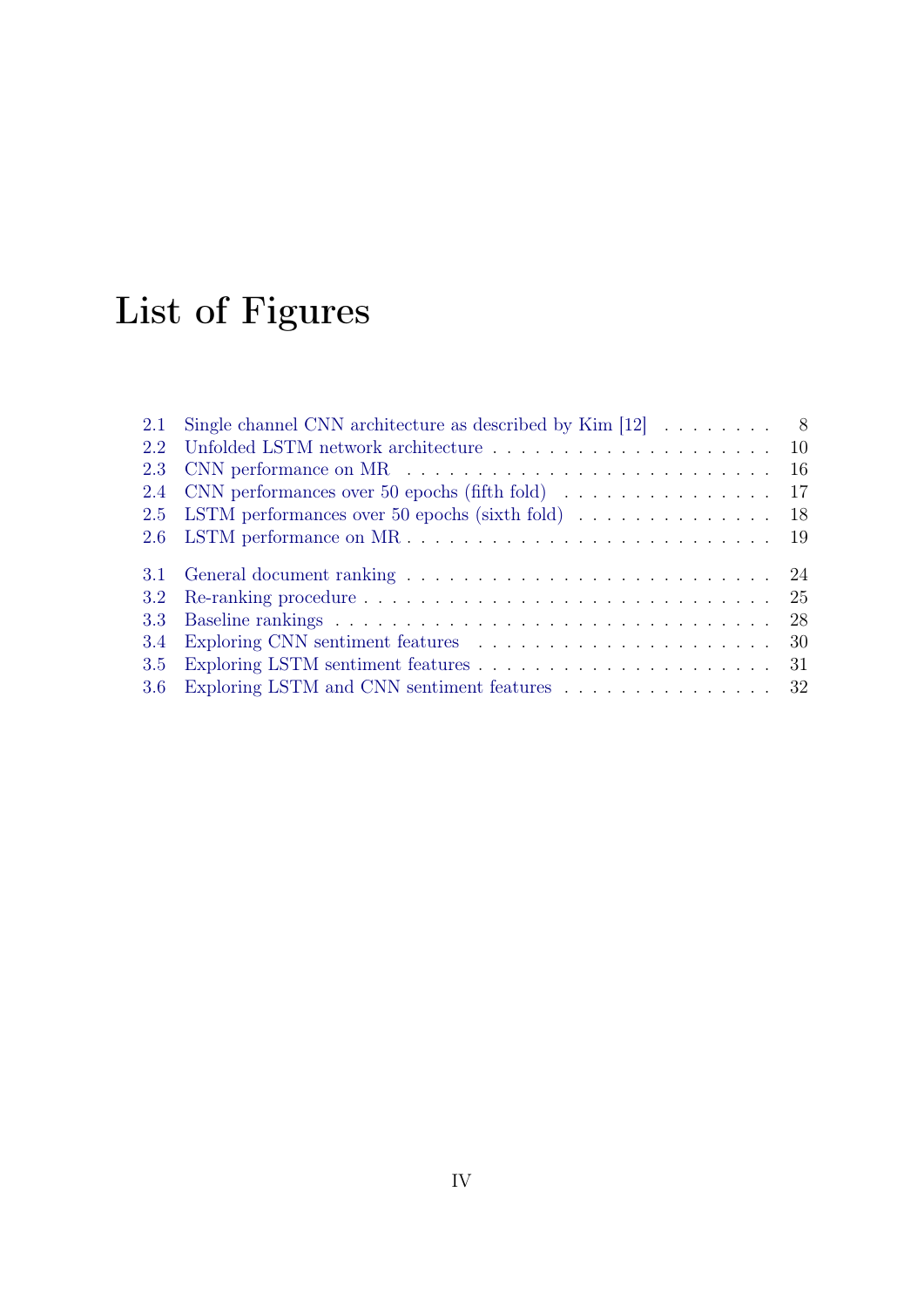## <span id="page-40-0"></span>List of Tables

| 2.1 | Single channel CNN variants (see Kim [12]) $\ldots \ldots \ldots \ldots \ldots$      | -9 |
|-----|--------------------------------------------------------------------------------------|----|
| 2.2 | Comparison of original and adapted LSTM performances                                 | 12 |
| 2.3 |                                                                                      | 13 |
| 2.4 | LSTM parameters                                                                      | 13 |
| 2.5 | Top CNN model performances $(50 \text{ epochs per fold}) \dots \dots \dots \dots$    | 15 |
| 2.6 | Top CNN model performances (variable number of epochs per fold) $\dots$              | 15 |
| 2.7 |                                                                                      | 18 |
| 2.8 | Comparing average performances over all folds                                        | 20 |
| 3.1 | Basic features set (based on Xu and Li [26]) $\ldots \ldots \ldots \ldots \ldots$ 26 |    |
| 3.2 |                                                                                      | 27 |
| 3.3 | Sentiment features based on binary sentiment prediction                              | 27 |
| 3.4 |                                                                                      |    |
|     | 3.5 T-test results for CNN and LSTM features 33                                      |    |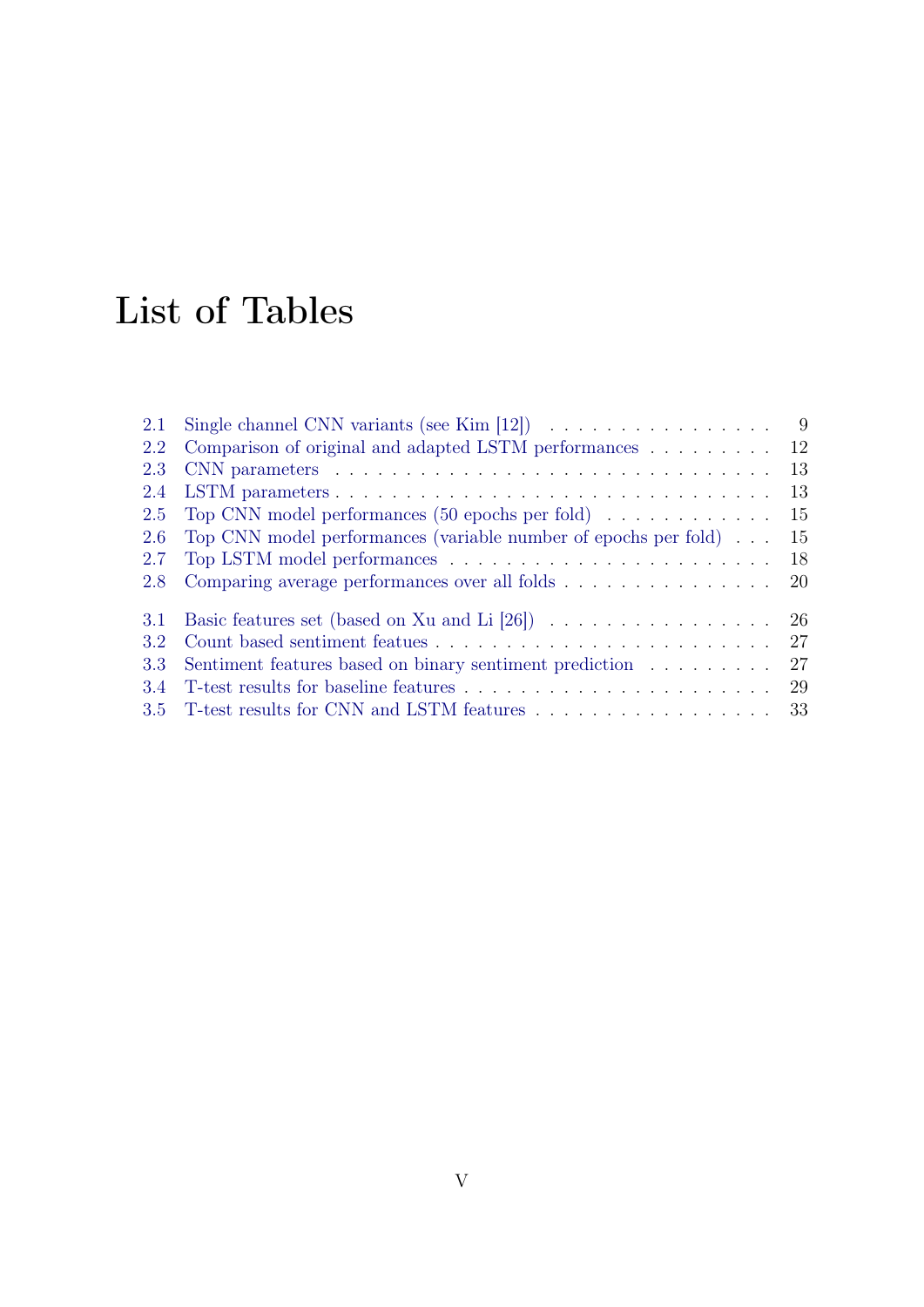## List of Abbreviations

| <b>CNN</b>     |  |
|----------------|--|
| <b>DCNN</b>    |  |
| IR.            |  |
| <b>LSTM</b>    |  |
| $\mathbf{MAP}$ |  |
| ML             |  |
| mLSTM          |  |
| NDCG@20        |  |
| <b>NLP</b>     |  |
| <b>NN</b>      |  |
| ReLU           |  |
| ReNN           |  |
| <b>RNN</b>     |  |
| <b>RNTN</b>    |  |
| <b>SA</b>      |  |
| <b>SVM</b>     |  |
| VDCNN          |  |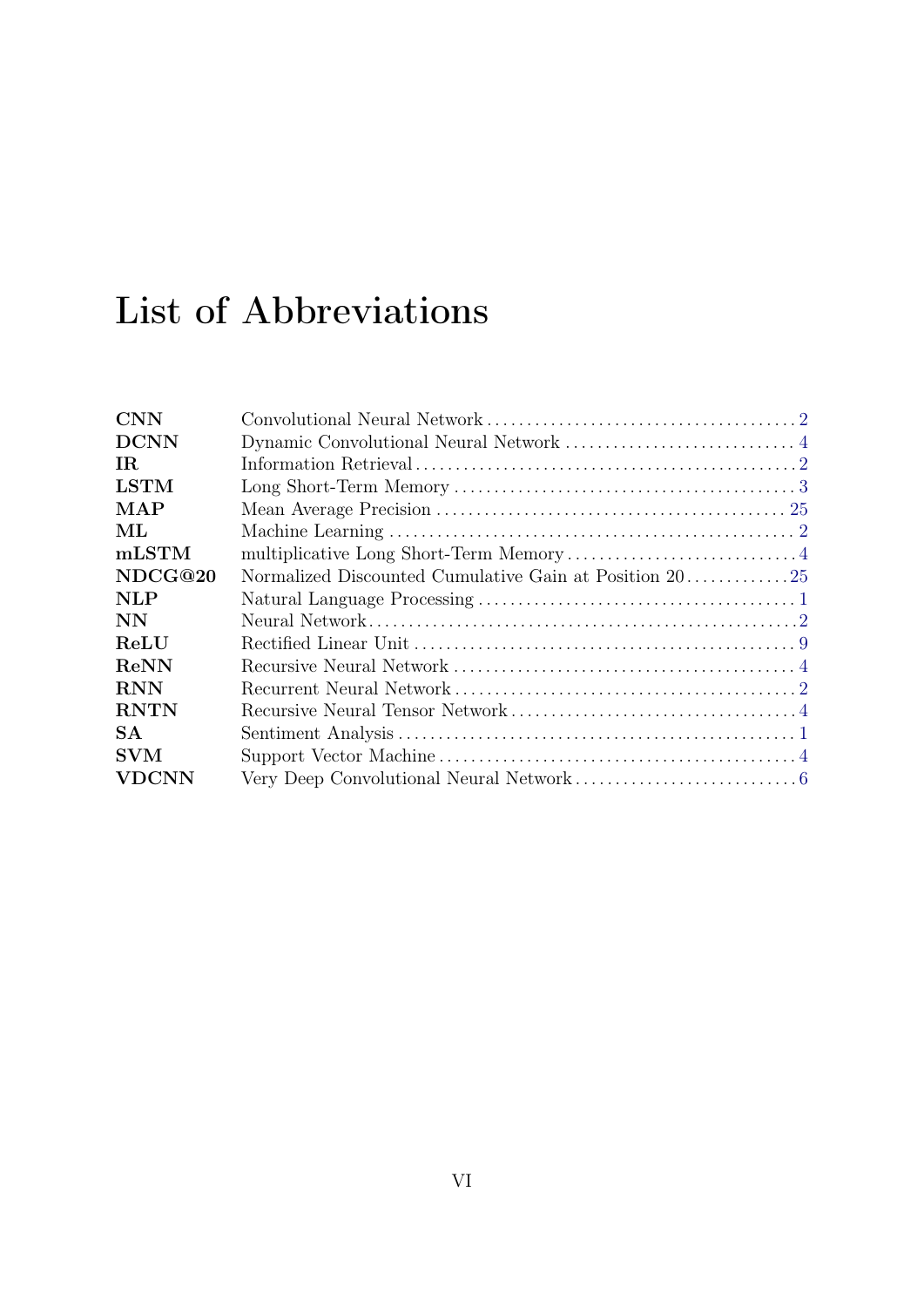## <span id="page-42-0"></span>Bibliography

- <span id="page-42-6"></span>[1] Elif Aktolga and James Allan. Sentiment diversification with different biases. In Proceedings of the 36th International ACM SIGIR Conference on Research and Development in Information Retrieval, SIGIR '13, pages 593–602, New York, NY, USA, 2013. ACM.
- <span id="page-42-7"></span>[2] Charles L. A. Clarke, Nick Craswell, and Ellen M. Voorhees. Overview of the TREC 2012 web track. In Proceedings of The Twenty-First Text REtrieval Conference, TREC 2012, Gaithersburg, Maryland, USA, November 6-9, 2012, 2012.
- <span id="page-42-3"></span>[3] Alexis Conneau, Holger Schwenk, Loïc Barrault, and Yann LeCun. Very deep convolutional networks for natural language processing. In Proceedings of the 15th Conference of the European Chapter of the Association for Computational Linguistics (Volume 1: Long Papers), pages 1107–1116, Valencia, Spain, April 2017. Association for Computational Linguistics.
- <span id="page-42-4"></span>[4] Bruce Croft, Donald Metzler, and Trevor Strohman. Search Engines: Information Retrieval in Practice. Addison-Wesley Publishing Company, USA, 1st edition, 2009.
- <span id="page-42-1"></span>[5] Cicero dos Santos and Maira Gatti. Deep convolutional neural networks for sentiment analysis of short texts. In Proceedings of COLING 2014, the 25th International Conference on Computational Linguistics: Technical Papers, pages 69–78, Dublin, Ireland, August 2014. Dublin City University and Association for Computational Linguistics.
- <span id="page-42-2"></span>[6] Alec Go, Richa Bhayani, and Lei Huang. Twitter sentiment classification using distant supervision. CS224N Project Report, Stanford, 1(12), 2009.
- <span id="page-42-8"></span>[7] Minqing Hu and Bing Liu. Mining and summarizing customer reviews. In Proceedings of the Tenth ACM SIGKDD International Conference on Knowledge Discovery and Data Mining, KDD '04, pages 168–177, New York, NY, USA, 2004. ACM.
- <span id="page-42-5"></span>[8] Xuanjing Huang and W. Bruce Croft. A unified relevance model for opinion retrieval. In Proceedings of the 18th ACM Conference on Information and Knowledge Management, CIKM '09, pages 947–956, New York, NY, USA, 2009. ACM.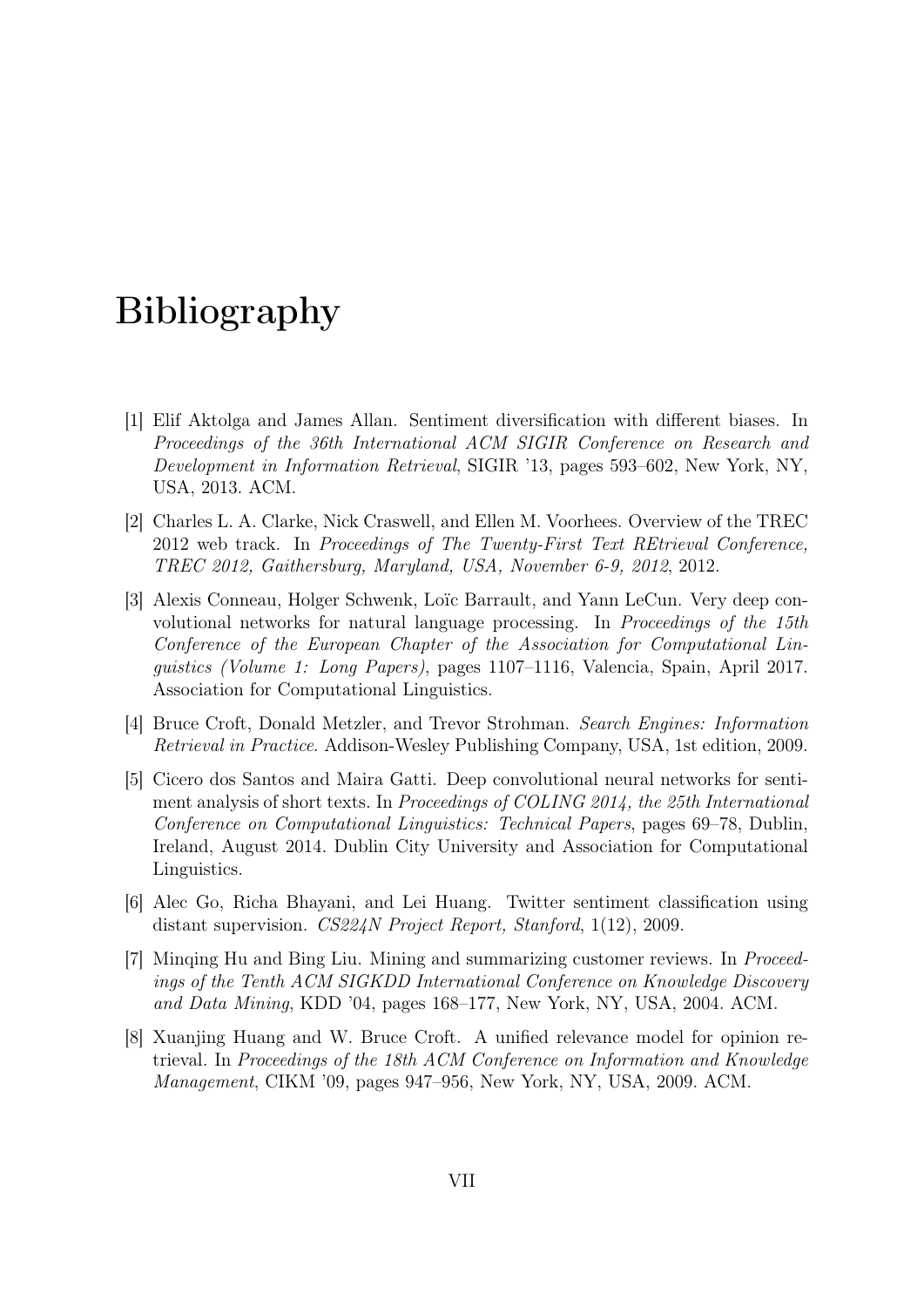#### Bibliography Bibliography

- <span id="page-43-5"></span>[9] Rie Johnson and Tong Zhang. Effective use of word order for text categorization with convolutional neural networks. In Proceedings of the 2015 Conference of the North American Chapter of the Association for Computational Linguistics: Human Language Technologies, pages 103–112, Denver, Colorado, May–June 2015. Association for Computational Linguistics.
- <span id="page-43-6"></span>[10] Rie Johnson and Tong Zhang. Semi-supervised convolutional neural networks for text categorization via region embedding. In C. Cortes, N. D. Lawrence, D. D. Lee, M. Sugiyama, and R. Garnett, editors, Advances in Neural Information Processing Systems 28, pages 919–927. Curran Associates, Inc., 2015.
- <span id="page-43-2"></span>[11] Nal Kalchbrenner, Edward Grefenstette, and Phil Blunsom. A convolutional neural network for modelling sentences. In Proceedings of the 52nd Annual Meeting of the Association for Computational Linguistics (Volume 1: Long Papers), pages 655– 665, Baltimore, Maryland, June 2014. Association for Computational Linguistics.
- <span id="page-43-1"></span>[12] Yoon Kim. Convolutional neural networks for sentence classification. In Proceedings of the 2014 Conference on Empirical Methods in Natural Language Processing (EMNLP), pages 1746–1751, Doha, Qatar, October 2014. Association for Computational Linguistics.
- <span id="page-43-3"></span>[13] Ben Krause, Iain Murray, Steve Renals, and Liang Lu. Multiplicative LSTM for sequence modelling. ICLR Workshop track, 2017.
- <span id="page-43-4"></span>[14] Ankit Kumar, Ozan Irsoy, Jonathan Su, James Bradbury, Robert English, Brian Pierce, Peter Ondruska, Ishaan Gulrajani, and Richard Socher. Ask me anything: Dynamic memory networks for natural language processing. CoRR, abs/1506.07285, 2015.
- <span id="page-43-0"></span>[15] Phong Le and Willem Zuidema. Compositional distributional semantics with long short term memory. In Proceedings of the Fourth Joint Conference on Lexical and Computational Semantics, pages 10–19, Denver, Colorado, June 2015. Association for Computational Linguistics.
- <span id="page-43-9"></span>[16] Bing Liu, Minqing Hu, and Junsheng Cheng. Opinion observer: Analyzing and comparing opinions on the web. In Proceedings of the 14th International Conference on World Wide Web, WWW '05, pages 342–351, New York, NY, USA, 2005. ACM.
- <span id="page-43-8"></span>[17] Tie-Yan Liu. Learning to rank for information retrieval. Found. Trends Inf. Retr., 3(3):225–331, March 2009.
- <span id="page-43-7"></span>[18] Andrew L. Maas, Raymond E. Daly, Peter T. Pham, Dan Huang, Andrew Y. Ng, and Christopher Potts. Learning word vectors for sentiment analysis. In Proceedings of the 49th Annual Meeting of the Association for Computational Linguistics: Human Language Technologies, pages 142–150, Portland, Oregon, USA, June 2011. Association for Computational Linguistics.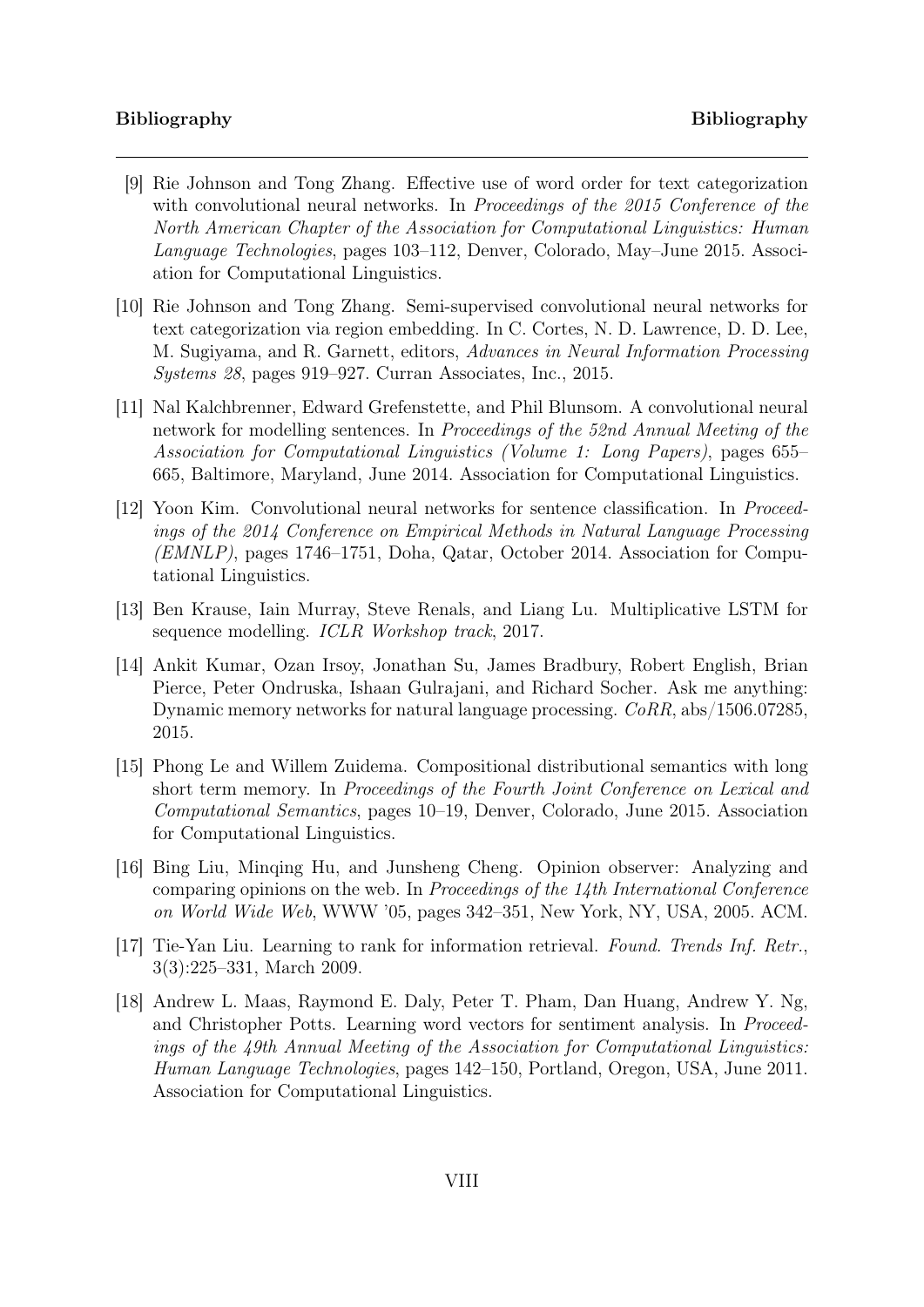- <span id="page-44-7"></span>[19] Bo Pang and Lillian Lee. Seeing stars: Exploiting class relationships for sentiment categorization with respect to rating scales. In *Proceedings of ACL*, pages  $115-124$ , 2005.
- <span id="page-44-4"></span>[20] A. Radford, R. Jozefowicz, and I. Sutskever. Learning to Generate Reviews and Discovering Sentiment. ArXiv e-prints, April 2017.
- <span id="page-44-5"></span>[21] Aliaksei Severyn and Alessandro Moschitti. Twitter sentiment analysis with deep convolutional neural networks. In Proceedings of the 38th International ACM SI-GIR Conference on Research and Development in Information Retrieval, SIGIR '15, pages 959–962, New York, NY, USA, 2015. ACM.
- <span id="page-44-1"></span>[22] Richard Socher, Alex Perelygin, Jean Wu, Jason Chuang, Christopher D. Manning, Andrew Ng, and Christopher Potts. Recursive deep models for semantic compositionality over a sentiment treebank. In Proceedings of the 2013 Conference on Empirical Methods in Natural Language Processing, pages 1631–1642, Seattle, Washington, USA, October 2013. Association for Computational Linguistics.
- <span id="page-44-0"></span>[23] Kai Sheng Tai, Richard Socher, and Christopher D. Manning. Improved semantic representations from tree-structured long short-term memory networks. In Proceedings of the 53rd Annual Meeting of the Association for Computational Linguistics and the 7th International Joint Conference on Natural Language Processing (Volume 1: Long Papers), pages 1556–1566, Beijing, China, July 2015. Association for Computational Linguistics.
- <span id="page-44-2"></span>[24] Duyu Tang, Bing Qin, and Ting Liu. Document modeling with gated recurrent neural network for sentiment classification. In Proceedings of the 2015 Conference on Empirical Methods in Natural Language Processing, pages 1422–1432, Lisbon, Portugal, September 2015. Association for Computational Linguistics.
- <span id="page-44-3"></span>[25] Xin Wang, Yuanchao Liu, Chengjie SUN, Baoxun Wang, and Xiaolong Wang. Predicting polarities of tweets by composing word embeddings with long short-term memory. In Proceedings of the 53rd Annual Meeting of the Association for Computational Linguistics and the 7th International Joint Conference on Natural Language Processing (Volume 1: Long Papers), pages 1343–1353, Beijing, China, July 2015. Association for Computational Linguistics.
- <span id="page-44-8"></span>[26] Jun Xu and Hang Li. Adarank: A boosting algorithm for information retrieval. In Proceedings of the 30th Annual International ACM SIGIR Conference on Research and Development in Information Retrieval, SIGIR '07, pages 391–398, New York, NY, USA, 2007. ACM.
- <span id="page-44-6"></span>[27] Xiang Zhang, Junbo Zhao, and Yann LeCun. Character-level convolutional networks for text classification. In Proceedings of the 28th International Conference on Neural Information Processing Systems, NIPS'15, pages 649–657, Cambridge, MA, USA, 2015. MIT Press.